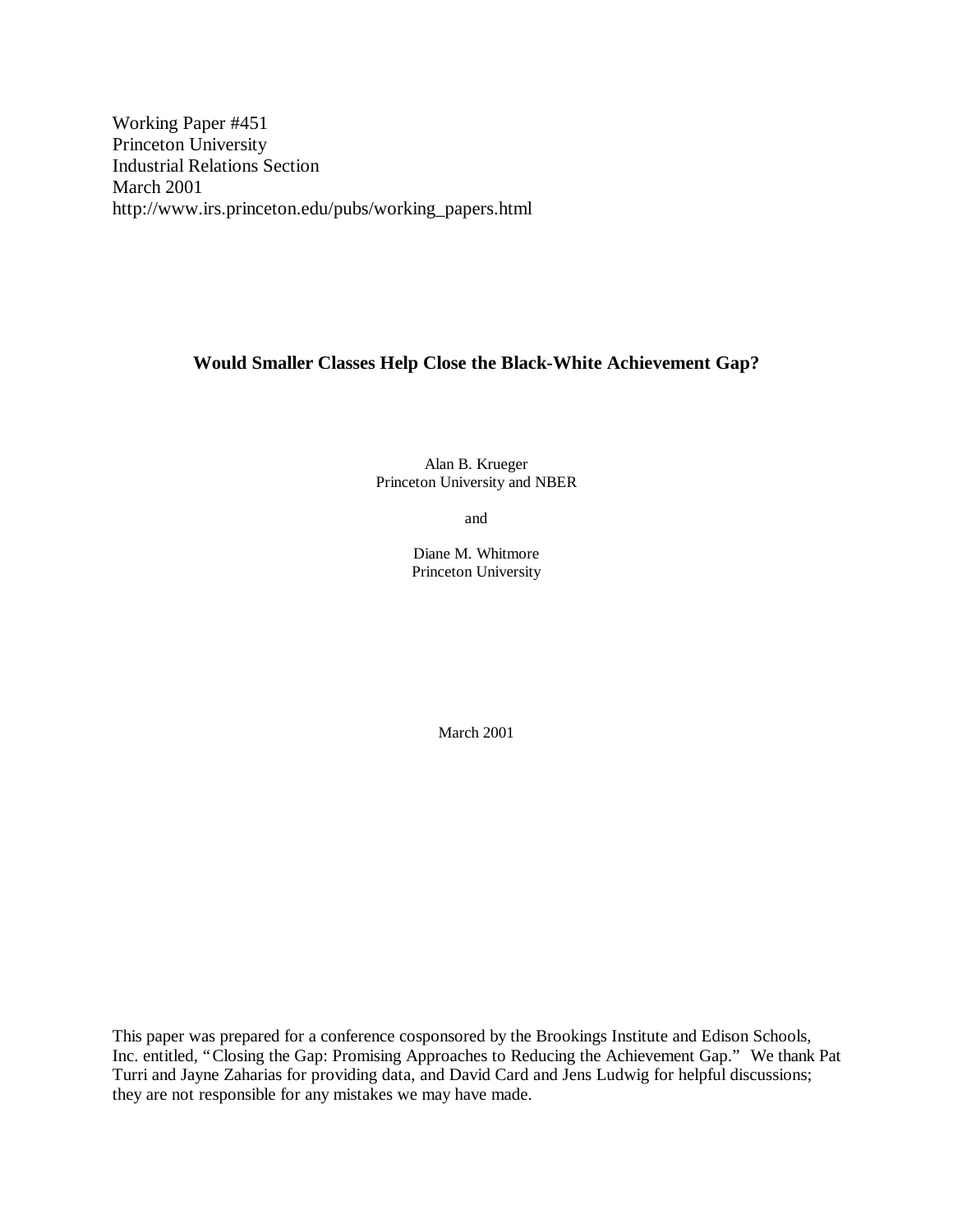# **Would Smaller Classes Help Close the Black-White Achievement Gap?**

# **Executive Summary**

This paper examines the effect of reducing class -size on student achievement, with particular attention to differential effects by race. A review of the literature suggests that low-income and black students tend to benefit more from attending a smaller class than white students. We extend the literature by providing new results from a long -term follow-up of students who participated in Tennessee's Project STAR. Project STAR was an experiment that randomly assigned 11,600 elementary school students and their teachers to a small class (target of 13 -17 students), regular-size class (22-25 students) or regular-size class wit h a teacher-aide. The experiment began with the wave of students who entered kindergarten in 1985, and lasted for four years. After third grade, all students returned to regular-size classes. We analyze the effect of past attendance in a small class on standardized test scores through the eighth grade, on whether students took the ACT or SAT college entrance exam, performance on the ACT or SAT exam, criminal conviction rates, and teen birth rates.

The results indicate that, while students are in small classes, average test scores increase by 7-10 percentile points for black students and by 3 -4 percentile points for white students. After all students are returned to regular-size classes in  $4<sup>th</sup>$  grade, the gains from having attended a small class fall to about 5 points for black students and 1.5 points for white students, and persist at around that level. If all students were in a small class in grades K -3 for one to four years, we estimate that the black-white test-score gap would fall by 38 percent in grades K-3, and by 15 percent thereafter. Combining estimates of the effect of small classes on 3<sup>rd</sup> grade test scores from the STAR experiment with national trends in the pupil -teacher ratio for black and white students since 1971, we find that historical movements in the pupil-teacher ratio can account for almost all of the narrowing of the black -white test score gap as measured by the National Assessment of Educational Progress (NAEP) exam.

We also find that having attended a small class compared to r egular-size class raises the likelihood that black students take the ACT or SAT college entrance exam from 31.8 to 41.3 percent, and raises the likelihood that white students take one of the exams from 44.7 to 46.4 percent. *As a consequence, if all students were assigned to a small class, the black-white gap in taking a college entrance exam would fall by an estimated 60 percent.* In addition, we find that past attendance in a small class raises the average score on the ACT or SAT exam by 0.15 -0.20 standard deviation for black students, and by 0.04 standard deviation for white students.

Lastly, we find that the teen birth rate was one third less (3.2 versus 4.8 percent) for white females who were assigned to a small class than for those assigned to a reg ular-size class, and the fatherhood rate was 40 percent less (1.5 versus 2.5 percent) for black teenage males assigned to a small class than for those assigned to a regular-size class. The effect of class size on teenage births for other groups was not statistically significant. Black male students assigned to small classes were less likely to be convicted of a crime than those assigned to regular -size classes, but the effect was not statistically significant.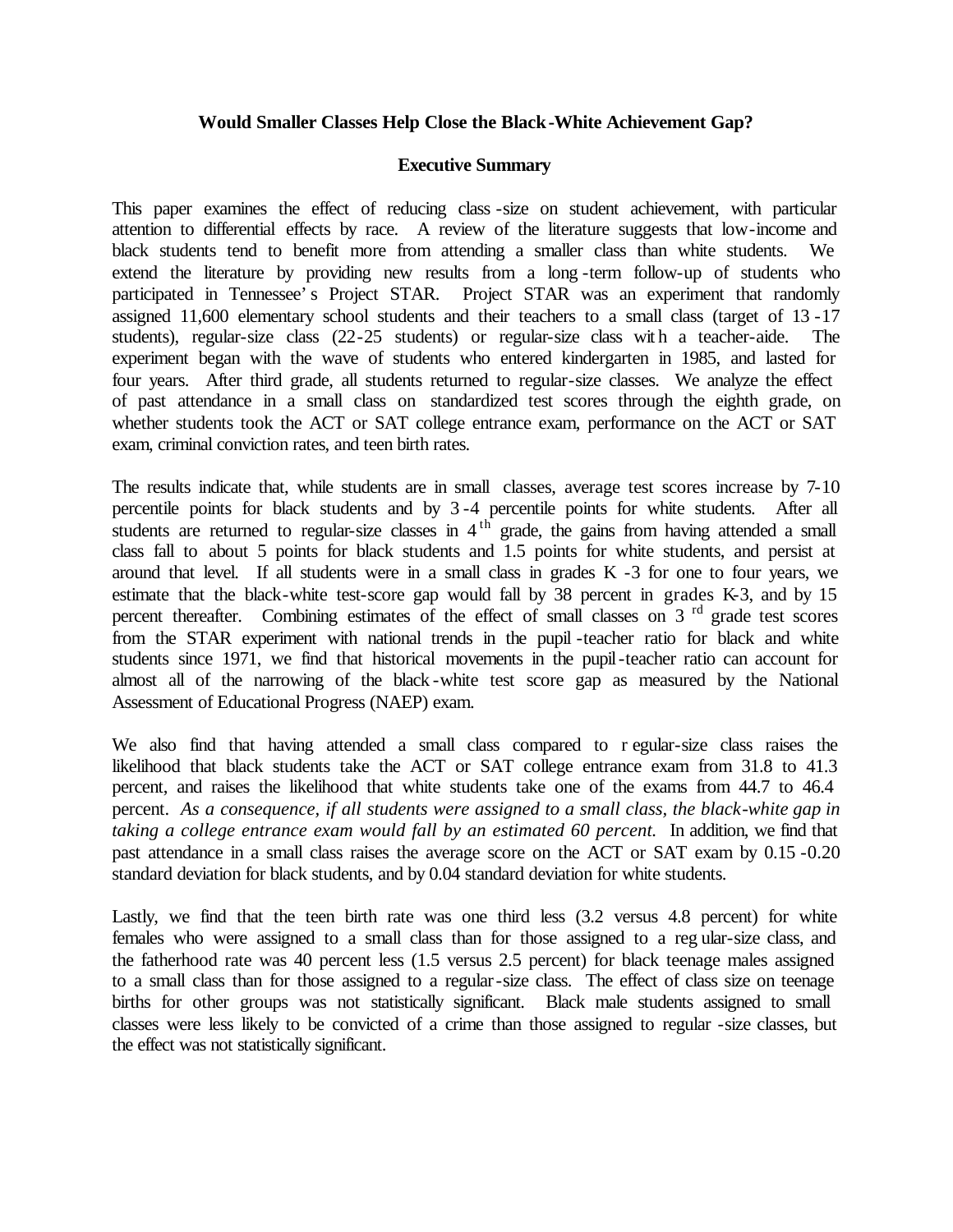# **Introduction**

 $\overline{a}$ 

The studies in Jencks and Phillips (1998) document the distressingly large gap in academic achievement between white and black students. On the 1999 National Assessment of Educational Progress (NAEP) exam, for example, the average 17-year-old black student scored at the 13th percentile of the distribution of white students on the math exam, and the 22nd percentile on the reading exam. Although part of this gap may result from racial biases in features of achievement tests, Jencks (1998) provides evidence suggesting that, at least in part, racial test score gaps reflect real differences in skills. Moreover, the black -white gap in academic achievement appears to be an important contributing factor to the black -white gap in income, health, crime, and other outcomes.  $<sup>1</sup>$  At the beginning of the last Century, W.E.B.</sup> Dubois correctly predicted that *the* problem of the 20<sup>th</sup> Century would be the color line. The problem of the  $21<sup>st</sup>$  Century might well be the color line in academic achievement.

While the sources of the black -white achievement s core gap are not well understood, it is clear that identifying strategies to help reduce the gap should be a priority for researchers and public policy makers alike. This paper considers the effect of reducing class size on student achievement. Contrary to the early work of the Coleman report and Hanushek's (1986, 1997) summaries of the literature, there is an emerging consensus that students' standardized achievement scores do increase as a result of attending smaller classes (see, e.g., Hedges, Laine and Greenwald, 1994 and Krueger, 2000). Resources matter. Nonetheless, lowering class size is one of the more costly educational interventions commonly considered. Our earlier cost -benefit analysis suggests that, when all students are considered, the ben efits of smaller classes in terms of the monetary value of achievement gains are about equal to the additional costs, assuming an

 $<sup>1</sup>$  See, Neal and Johnson (1996), for example, for evidence on the impact of differential cognitive achievement on the</sup> black-white earnings gap.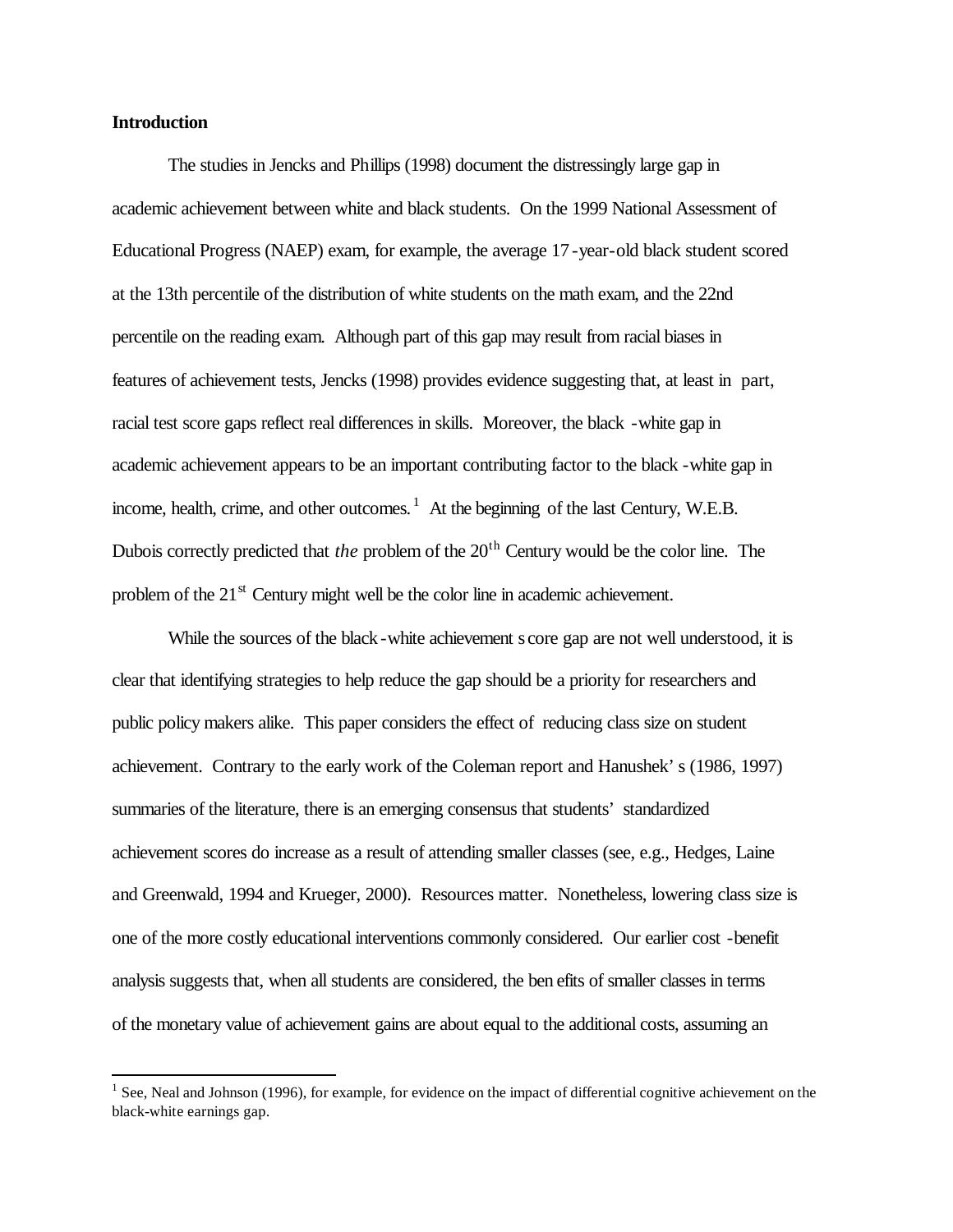initial class size level of 23 students and a discount rate of 5.5 percent (Krueger and Whitmore, 2001). A finding of a "normal rate of return" from reducing class size should not be a surprise or a disappointment because it suggests that local school are maximizing their allocation of resources. Moreover, reducing class size could still be a particularly desirable policy goal if disadvantaged groups benefit comparatively more from attending smaller classes.

Indeed, a small body of evidence, reviewed in Section 2, suggests that African American students tend to benefit more than white students from attending a smaller class. Project STAR, an experiment conducted in Tennessee in the late 1980s, is the only large -scale randomized experiment ever conducted to measure the effect of class size. Mosteller (1995) considered Project STAR "one of the most important educational investigations ever carried out and [it] illustrates the kind and magnitude of research needed in the field of education to strengthen schools." In Section 3 we present new estimates of the effect of reducing class size on standardized achievement scores, SAT and ACT test taking, crime and teenage pregnancy rates, separately for blacks and whites based on Project STAR. To place the magnitude of the gain from reducing classes by 7 students in context, in Section 4 we compare the effects of attending a smaller class to the gain found in recent voucher experiments for black students. Finally, in Section 5 we compare the observed reduction in the black-white test score gap over time as measured by the NAEP exam to the predicted narrowing of the gap based on the nationwide trend in the pupil-teacher ratio and the STAR estimates.

#### **1. Trends in the Black-White Achievement Gap**

To illustrate the dimensions of the problem, Figure 1 displays black and white 17 -yearold students' average scores on the NAEP Math and Reading exam, normalized so the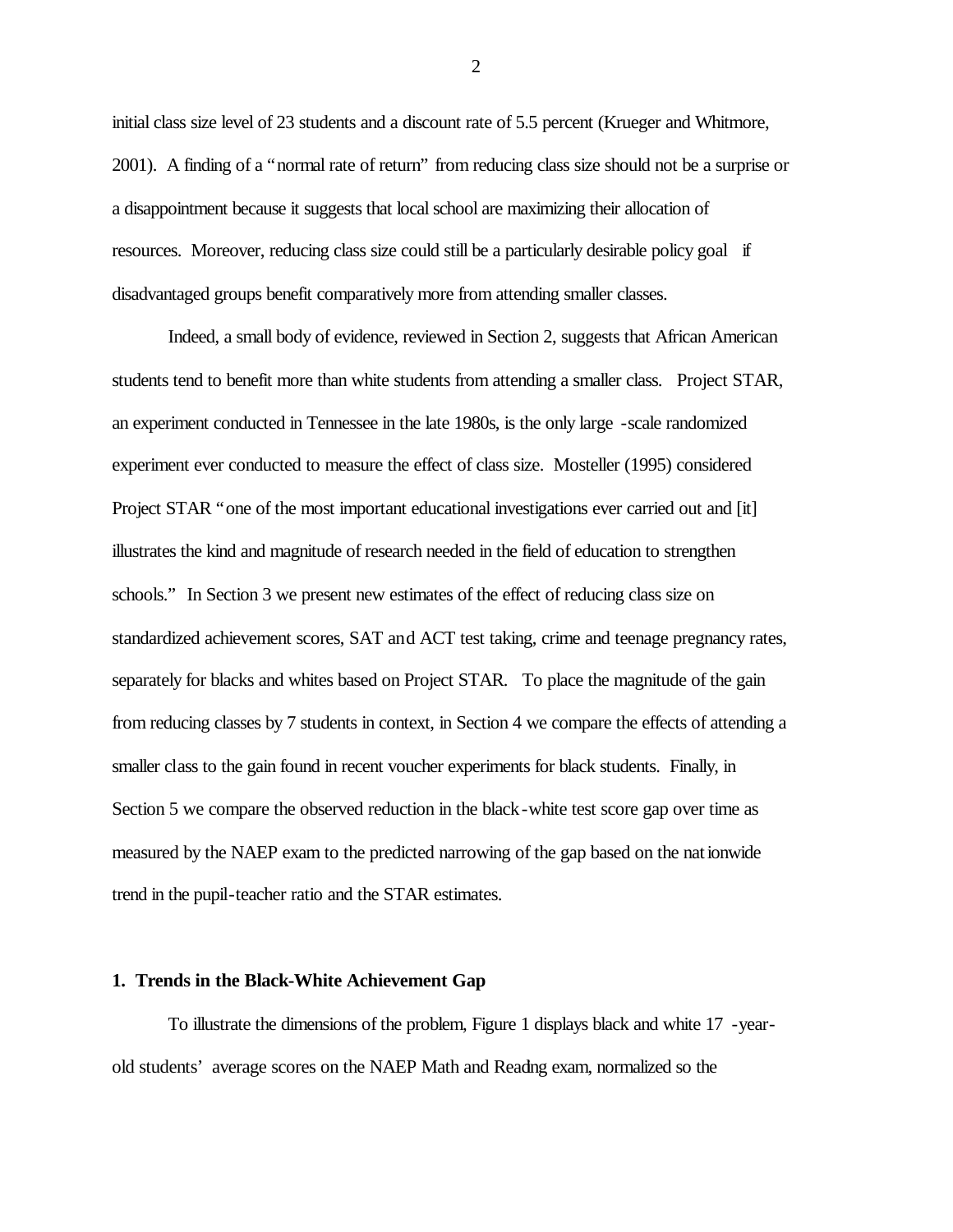nationwide score and standard deviation in 1996 both equal one.<sup>2</sup> Figure 2 displays the corresponding results for 9 year olds. Despite a small dip in the late 1980s, on this scale (which is admittedly quite wide) white students ' achievement scores have been rather stagnant since the early 1970s. In the early 1970s, black students in both age groups scored about 1.2 standard deviations less on both the math and reading test than white students.

As Jencks and Phillips (1998) ha ve emphasized, the NAEP data indicate that the black white reading gap among 17 year olds has declined by almost half, and the math gap declined by almost a third. Nevertheless, a sizable gap remains – in 1999 black students scored 0.7 standard deviation lower on reading and 1.0 standard deviation lower on math. Also worrisome, the progress in narrowing the racial achievement gap appears to have stalled out since the late 1980s, and the gap has widened somewhat in the last five years.

Similar to the NAEP exam, data from the SAT exam show a narrowing of the black white score gap since the 1970s, although the narrowing continued into the 1980s and the gap did not start to expand until the mid  $1990s$ .<sup>3</sup> In 1976, for example, white students scored 1.16 standard deviations higher on the math portion and 1.08 standard deviations on the verbal portion. By 1991, the gap narrowed to 0.85 and 0.81 standard deviation. In 2000, using the recentered exam, the gaps were slightly higher: 0.85 and 0.92 standard deviati on. The SAT exam, of course, is not designed to be representative of the population, and is affected by changes in the composition of test takers, so the results are difficult to interpret. This problem aside, the SAT

 $\overline{a}$ 

 $2$  That is, we subtracted the 1996 national scale-score average from each year's score, and divided the resulting quantity by the 1996 cross sectional standard deviation. Differences between whites and blacks, and over time, can therefore be interpreted as changes relative to the 1996 standard deviation.

<sup>3</sup> SAT data by race for 1976-1995 are from the *Condition of Education – 1996*, Supplemental Table 22 -2. Subsequent years are from various years of the College Board's *College-Bound Seniors National Profile Report*, available a t www.collegeboard.org.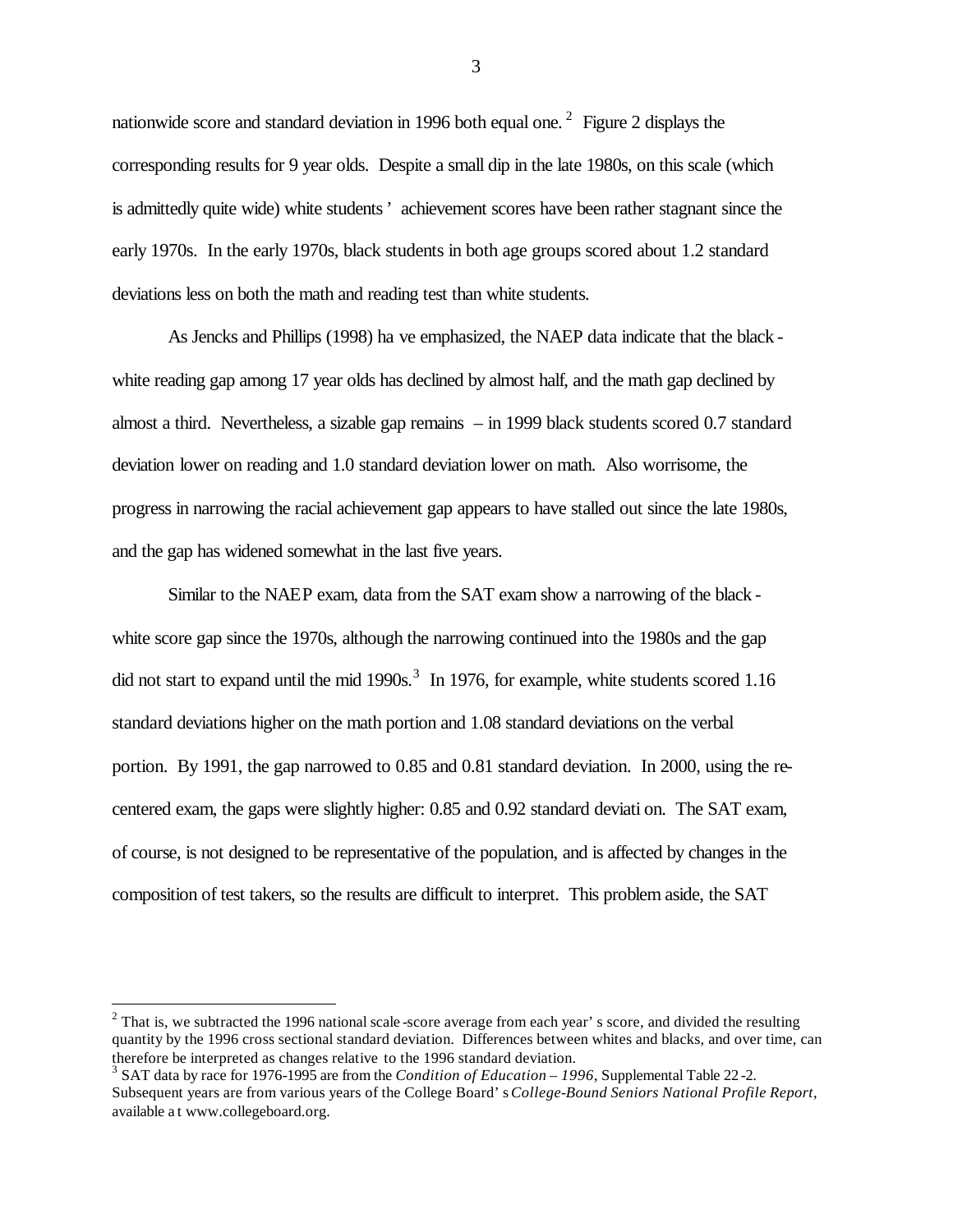exam indicates that black students have made progress, although an enormous achievement score gap remains.

To gain some perspective on what it means for the distribution of black students' scores to be centered 0.9 standard deviation below that of other students, suppose a highly selective college only accepts students who score in the top five percent of the distribution, and that scores are normally distributed. Then black students would have to score 2.55 standard deviations above the mean of their distribution to be admitted  $-$  a hurdle cleared by only 0.5 percent of students. At an even more selective college, one that has a top one percent admissions cutoff, say, only 0.06 percent of black students would be admitted. If the mean test performance of black students increased by 0.2 standard deviations, the number of black students who clear this admissions hurdle would double. Raising the distribution of black students' test scores would greatly increase racial diversity at elite colleges.

#### **2. Previous Literature**

A common reaction to work on class size is, "Why bother to look at class-size effects? Hasn't Eric Hanushek definitively shown that hundreds of studies find no systematic relationship between class size and student achievement? Resources just don't matter." Krueger (2000) argues that this skepticism is unsupported by the research literature. First, Hanushek's latest tabulation of the literature is based on 59 articles on class size and 41 on expenditures per student, 22 of which were included in both; there are not hundred s of studies. Second, the literature seems larger than it actually is because Hanushek often extracts multiple estimates from the same paper, and then treats all estimates as separate, independent studies. Hanushek (1997), for example, extracted 277 estimates of the effect of class size from 59 different studies.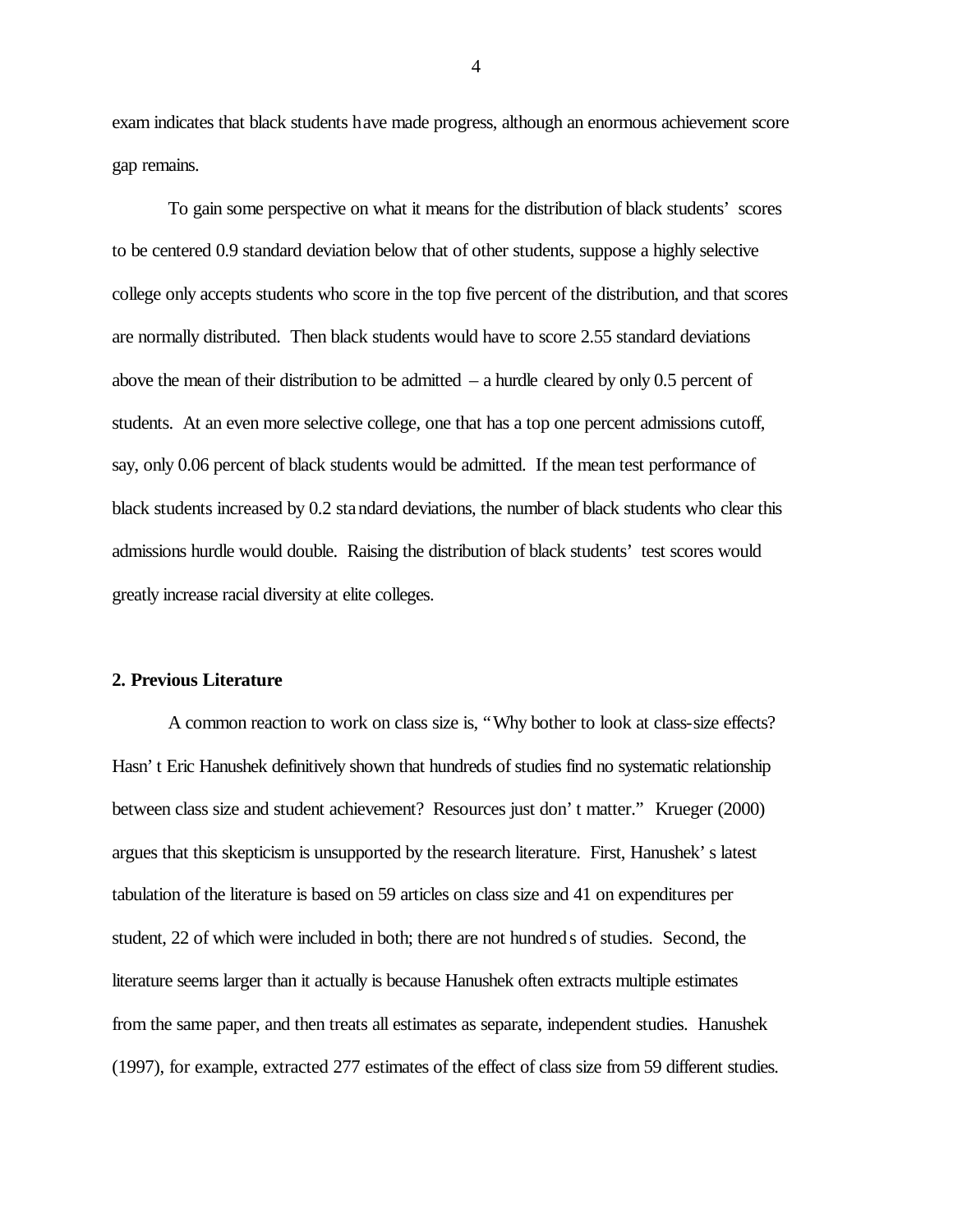The number of estimates taken from each study varies widely: as many as 24 estimates were extracted from each of two papers (which used the same data set), and only one estimate was extracted from 17 studies apiece. Third, and most importantly, the number of estimates Hanushek extracted from a study is systematically related to the study's findings, with fewer estimates taken from studies that tend to find positive effects of smaller classes or greater expenditures per student.

Each estimate that Hanushek extracted was coded as positive, negative or unknown sign, and as either statistically significant or insignificant. The estimates were then tabulated (see column 1 of Table 1). A consideration of the way a few of the studies were treated illustrates some of the problems with this approach.

l Two studies by Link and Mulligan (1986 and 1991) each contributed 24 estimates, or 17% of all estimated class size effects. Both papers estimated separate models for math and reading scores by grade level (3rd, 4th, 5th, or 6th) and by race (black, white, or Hispanic), yielding  $2 \times 4 \times 3 = 24$  estimates apiece. One of these papers, Link and Mulligan (1986), addressed the merits of a longer school day using an 8% subsample of the data set used in their 1991 paper. Class size was only included in the regression specifications reported in the earlier paper as an interaction term with classmate ability levels, which generally pointed to a beneficial effect of attending a small class. Nevertheless, Hanushek coded 24 estimates as statistically insignificant, and unknown sign.

l Cohn and Millman (1975) estimated a series of education production functions using a sample size of 53 secondary schools in Pennsylva nia. Hanushek selected 11 OLS estimates, 10 of which were negative, but excluded the authors' preferred 2SLS estimates, which corrected for simultaneity bias and were consistently more positive. In addition, the OLS estimates controlled for both the aver age class size in a high school and the pupil -teacher ratio, making the class-size variable difficult to interpret.

• Only one estimate was extracted from Summers and Wolfe (1977), who analyzed data for 627 sixth-grade students in 103 elementary schools . They mentioned that data were also analyzed for 533 eighth-grade students and 716 twelfth-grade students, with similar class-size results, but these results were not included in Hanushek's tabulation. Summers and Wolfe (1977; Table 1) provide two sets of regression estimates: one with pupil-specific school inputs and another with school-averages of school inputs. They also provide pupil -level estimates of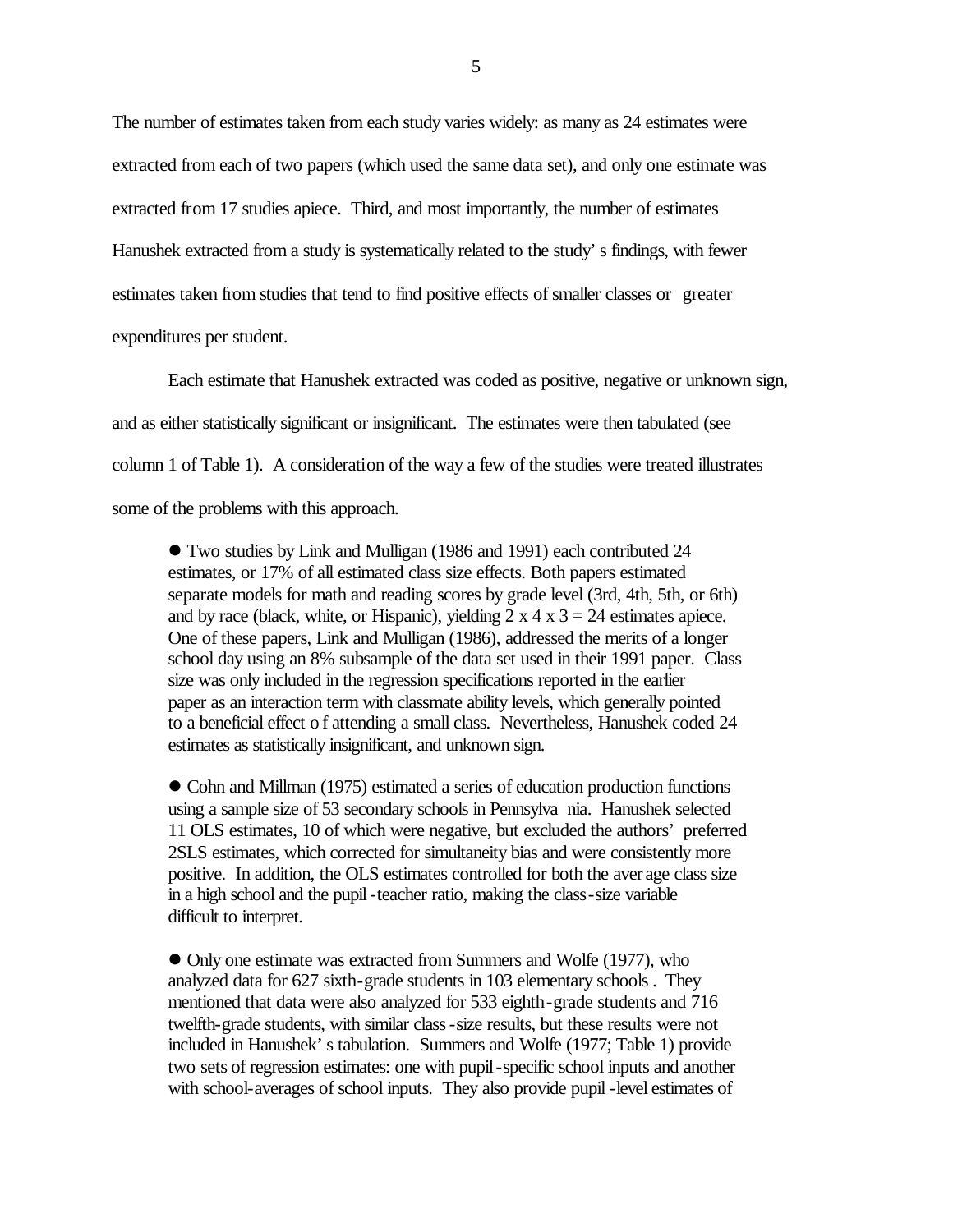class-size effects estimated separately for subsamples of low, middle, and high achieving students, based on students' initial test scores (see their Table 3). Yet Hanushek selected only one estimate from this paper – the main effect from the student-level regression. Why the estimates reported for the various subsamples were excluded is unclear.

Any reasonable standard would not place 11 times more weight on Cohn and Millman's study than on Summers and Wolfe's. By using estimates as the unit of observation, Hanushek implicitly weights studies by the number of estimates he extracted from them. The re is no reason why study quality should be related to the number of estimates extracted. Indeed, some of the studies from which Hanushek extracted multiple estimates have estimated problematic specifications. For example, a dozen studies simultaneously controlled for expenditures per student and students per teacher. In such a specification, School A can only have a smaller class than School B by paying its teachers less or crimping on other resources – which is not the policy experiment most people have in mind when they think about reducing class size.<sup>4</sup>

Table 1 summarizes Krueger's (2000) reanalysis of Hanushek's literature review. The first column treats all estimates that Hanushek extracted equally. These results led Hanushek to conclude, "There is no strong or consistent relationship between school inputs and student performance."

When all *studies* are given equal weight, however, the literature does exhibit systematic evidence of a relationship between school inputs and student achievement. To weight the studies equally, in column (1) each study is assigned the proportion of estimates that are positive and significant, negative and significant, and so on, according to Hanushek's coding of the estimates, and then the arithmetic average is taken over all studies. Indeed, the number of studies that find positive effects of expenditures per student outnumbers those that find negative effects by almost

 $4$  These criticisms should not necessarily be interpreted as a critique of the underlying studies. Many of the studies were not about class size, and only conditioned on class size as an ancillary variable.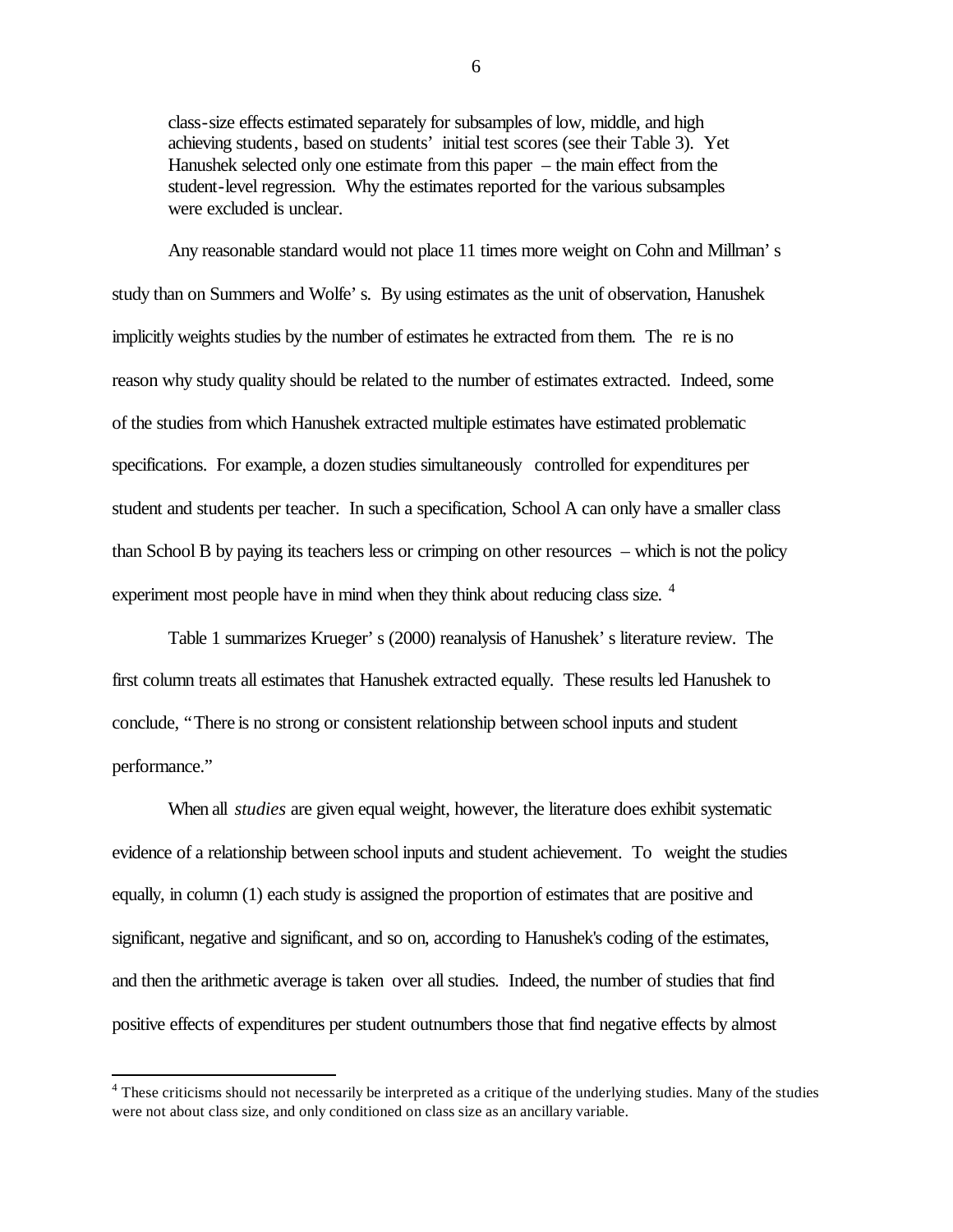four to one. The number of studies that find a positive effect of smaller classes exceeds the number that find a negative effect by 57 percent. Differences of these magnitudes are unlikely to have occurred by chance.

We would argue that studies form a more natural unit of observation for this type of a literature summary than estimates because it is studies that are accepted for publication, not individual estimates. A weak paper can perhaps overcome the skepticism of a referee by including more estimates. In addition, most of the multiple estimates were either drawn from papers that used the same sample of students to examine different outcomes (math tests, reading tests, composite tests, etc.), so the estimates within a paper are not independent, or drawn from papers that carved up one sample into ever smaller subsamples, so the results were sta tistically imprecise. Finally, and probably most importantly, weighting all studies equally reduces the impact of researcher discretion in choosing which estimates to select.

To crudely (but objectively) assign more weight to higher quality studies, in column (3) the studies are assigned a weight equal to the 1998 "impact factor" of the journal that published the article, using data from the Institute for Scientific Information. The impact factors are based on the average number of citations to articles published in the journals in 1998. Impact factors are available for 44 of the 59 class-size studies in the sample; the other 15 studies were published in books, conference volumes, or unpublished monographs. Studies not published in journals were assigned the impact factor of the lowest ranked journal. The weighted mean of the percentages is presented in column 3 of Table 2. Although there are obvious problems with using journal impact factors as an index of study quality (e.g., norms and professional practices influence the number of citations), citation counts are a widely used indicator of quality, and the impact factor should be a more reliable measure of study quality than the number of estimates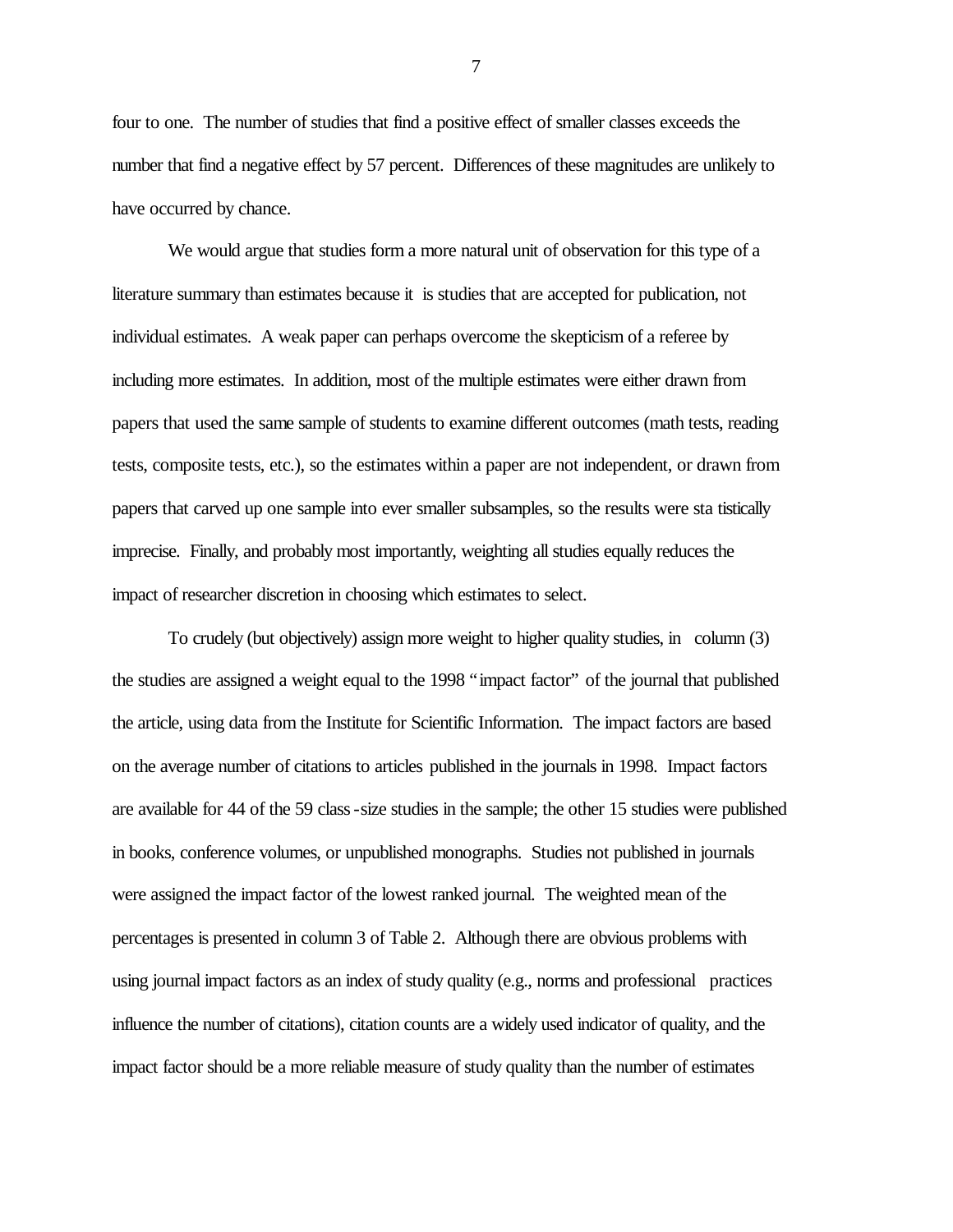Hanushek extracted.<sup>5</sup> The results are quite similar when either the arithmetic mean or journalimpact-weighted mean is used.

Columns 4-6 of Table 1 repeat this same exercise using Hanushek's tabulated results for expenditures per student. Here, studies that find a positive effect of school spending outn umber those that find a negative effect by nearly four to one. As a whole, we believe that when fairly summarized the literature does suggest that school resources matter – or at least it suggests that one should be less confident in the view that they do n't matter.

Of particular interest is how class size affects achievement for black students. Table 2 summarizes the methods and findings of studies that provide separate estimates by race. The first five studies in Table 2 were included in Hanushek's s urvey. We also expanded the list by including some studies published after Hanushek's survey was written. We include a recent study by Stecher et. al. (2000), which evaluates the class-size reduction initiative in California; early work on the Project STAR class-size reduction experiment by Finn and Achilles (1990); Molnar, et al.'s (1999) study of Wisconsin's Sage program, and papers by Mora (1997) and Boozer and Rouse (2001), who use the National Educational Longitudinal Survey (NELS) data. One limitation of some of these studies for our purposes is that class size was often included as one variable in a "kitchen-sink" model because the authors did not intend for their estimated class size effect to receive attention. For example, Link and Mulligan (19 91) controlled for both class size and hours of subject-specific instruction. If teachers in smaller classes can spend less class time on discipline and administration, one would expect that they spend more time instructing students on math and reading. Holding instruction time constant but varying class size confounds the estimated effect of smaller classes.

 $\overline{a}$ 

 $<sup>5</sup>$  Hanushek has argued that studies that use a "value added" specification are of the highest quality, but a number of</sup> authors have highlighted problems with the value added specification. See, for example, Ludwig and Bassi (1999),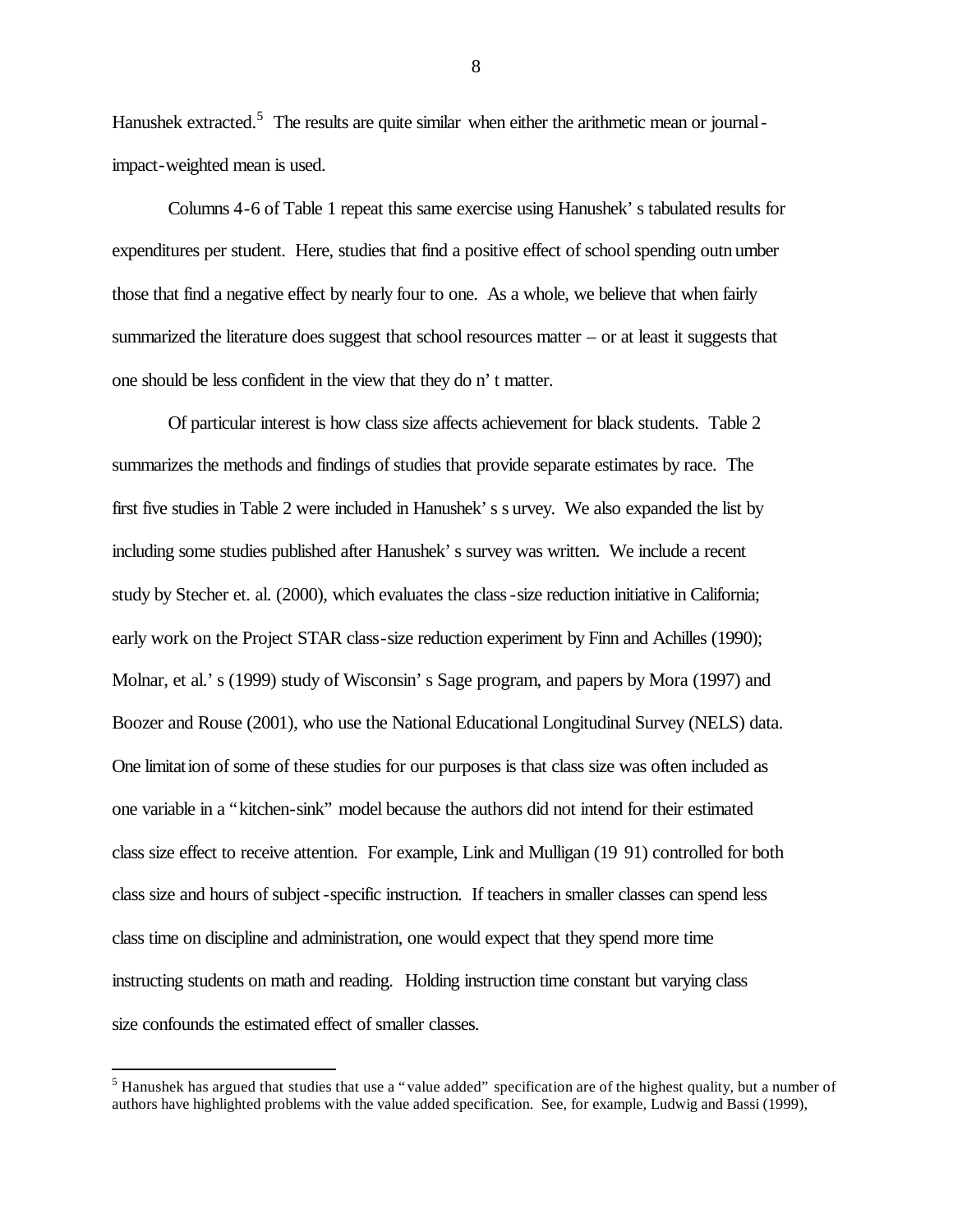To facilitate comparison, we scaled the coefficients to reflect the impact of a 7 -student decrease in class size, which is the average class -size reduction in Project STAR. Where possible, we standardized the results to report test-score effects in terms of standard deviations, and reported standard errors. In some cases, however, the studies provided insufficient information to perform these calculations.

Although the findings vary considerably from study to study, on the whole the results suggest that attending a smaller class has a more beneficial effect for minority students than for non-minority students.

Stecher, et al. (2000) provides a particularly relevant evaluation because they considered the effects of an actual, state-wide class-size reduction initiative in California that could provide a model for other states. In this enormous education reform, which was championed by then - Governor Pete Wilson, California school districts that chose to participate received just over \$800 for each K–3 student enrolled in a class of 20 or fewer students to encourage smaller classes. Because of the scale of this intervention, many implementation prob lems were encountered that do not arise in small-scale demonstration studies. For example, some higher income school districts reportedly raided teachers from lower income districts. In addition, many new classrooms had to be built to accommodate smaller classes, and temporary structures were often used. Nonetheless, Stecher, et al. find that, after two years, the California class -size reduction initiative led to a 0.10 S.D. increase in math scores and a 0.05 S.D. increase in reading scores on the SAT-9 exam for third graders. Both of these effect sizes were statistically significant. They also found that schools with a larger share of minority students had larger effect sizes. The effect size was 0.10 S.D. larger on the math exam in schools with 75 pe rcent or

Cawley, Heckman and Vytlacil (1999) and Lindahl (2 000).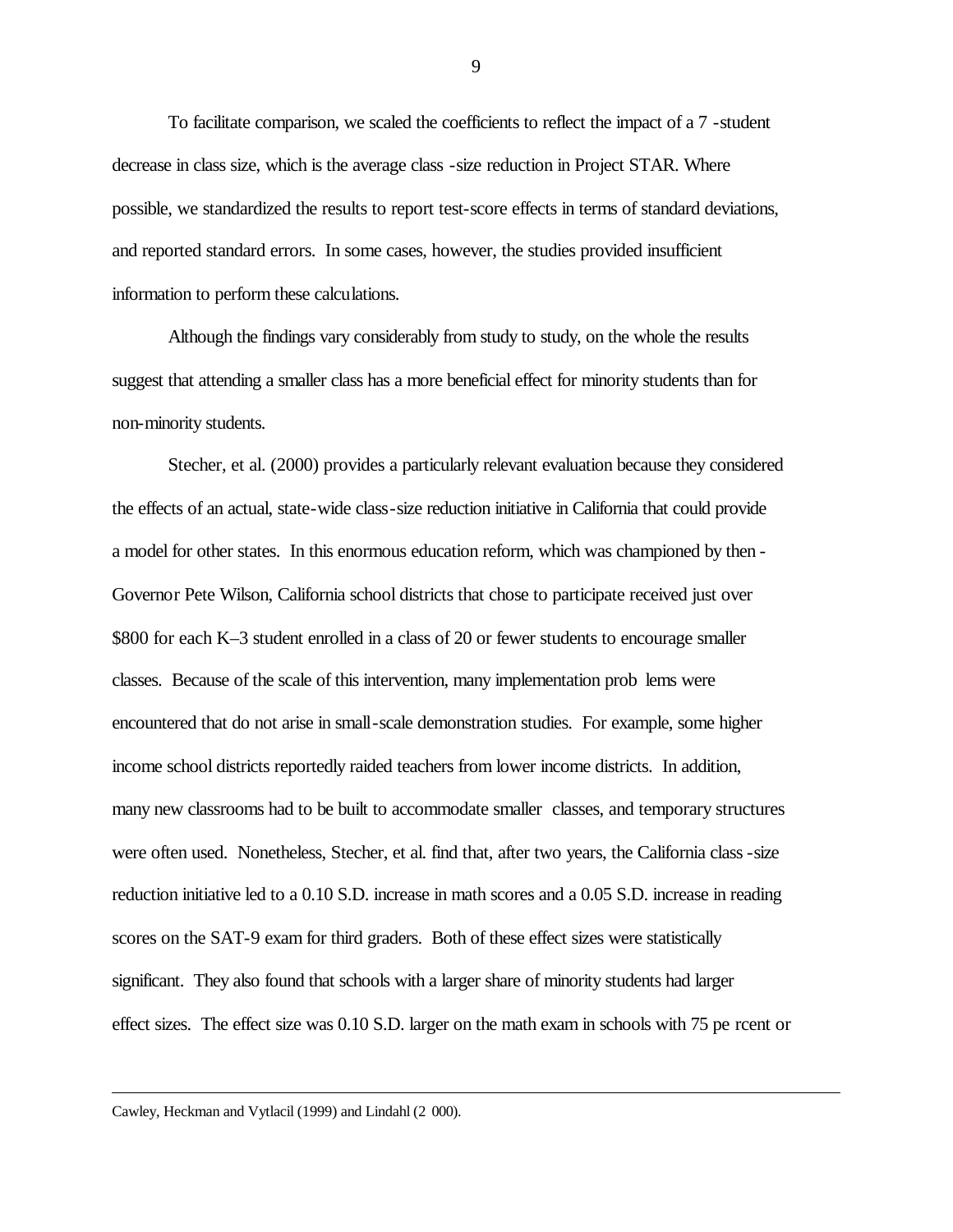more minority students compared to those with 25 percent or fewer minority students, for example, but this differential effect was not statistically significant.

Several other studies do not provide separate estimates by race, but do examine the effect of reduced class size on low-income or low-achieving students. For example, Hanushek, Kain and Rivkin (1998) find a positive effect of smaller classes on math and reading achievement of low-income  $4<sup>th</sup>$  and  $5<sup>th</sup>$  grade students in Texas (37 percent of the sample), but insignificant (mostly positive) effects for other students. Likewise, Grissmer, et al. (2000) report that the lowest-SES states with high pupil-teacher ratios (26 students per teacher) gain 0.17 standard deviation on test scores from a 3-student reduction in the pupil-teacher ratio. The effect size diminishes as average pupil -teacher ratio decreases, or as socio-economic status (SES) increases. And Summers and Wolfe (1977) find that low-achieving students perform worse when in larger classes, while high -achieving students perform better. Thus, the literature suggests that disadvantaged students – minorities, low-SES, and low-achievers – gain the most from smaller classes. This conclusion is also reinforced by the findings from the Pro ject STAR experiment discussed below.

# **3. Results from Project STAR**

The Tennessee STAR experiment is the best-designed experiment available to evaluate the impact of class size in the early grades on student achievement. In this section, we explore the impact on black and white students of attending a smaller class in the early grades. We are able to examine short-term achievement outcomes (e.g., test scores while the experiment was going on), long-term achievement outcomes (e.g., scores on the ACT or SAT exams nine years after the conclusion the experiment), and long -term non-academic outcomes, including teen births and incarceration rates.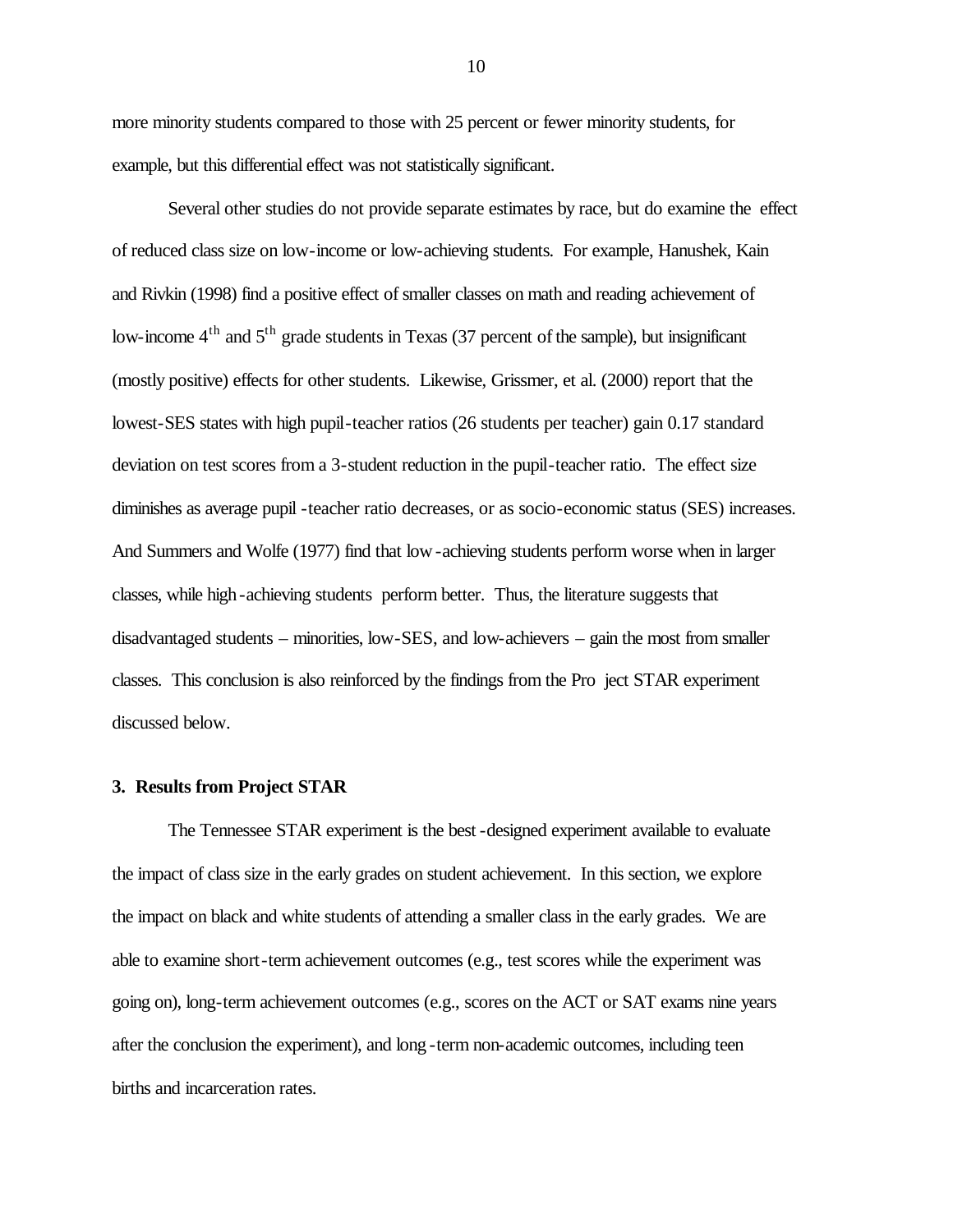Project STAR was an experiment in which a total of 11,600 students in kindergarten through  $3<sup>rd</sup>$  grade were randomly assigned to a small class (target of 13 - 17 students), regular-size class (target of 22-25 students), or regular-size class with a full -time teacher's aide, within 79 Tennessee public schools. <sup>6</sup> The initial design called for students to remain in the sam e class type from grades K-3, although students were randomly re-assigned between regular and regular/aide classes in first grade. New students entering Project STAR schools in grades 1 -3 while this cohort was participating in the experiment were randomly assigned to a class type. Students who left the school or repeated a grade were dropped from the sample being tracked during the experiment, although data on their subsequent performance in many cases was added back to the sample after 3rd grade, as other data sources were used. In  $4<sup>th</sup>$  grade, all students were returned to regular classes.

Data are available for about 6,200 students per year in grades K-3, and about 7,700 students per year in grade 4-8, after the experiment ended. The average student in the experiment who was assigned to a small class in the experiment spent 2.3 years in a small class. An important feature of the experiment is that teachers were also randomly assigned to class types. Krueger (1999) evaluates some of the problems in the implementation and design of the STAR experiment, including high rates of attrition and possible nonrandom transitions between grade levels, and concludes that they did not materially alter the main results of the experiment.

It is important to emphasize that the small-class effects are measured by comparing students from different class-types in the same schools. Because students were randomly assigned to a class-type within schools, student characteristics – both measurable, such as free-

<sup>&</sup>lt;sup>6</sup> See Word, Johnston, Bain, et. al (1990), Nye, Zaharias, Fulton, et al. (1994), Achilles (1999) or Krueger (1999) for more detail on the experiment.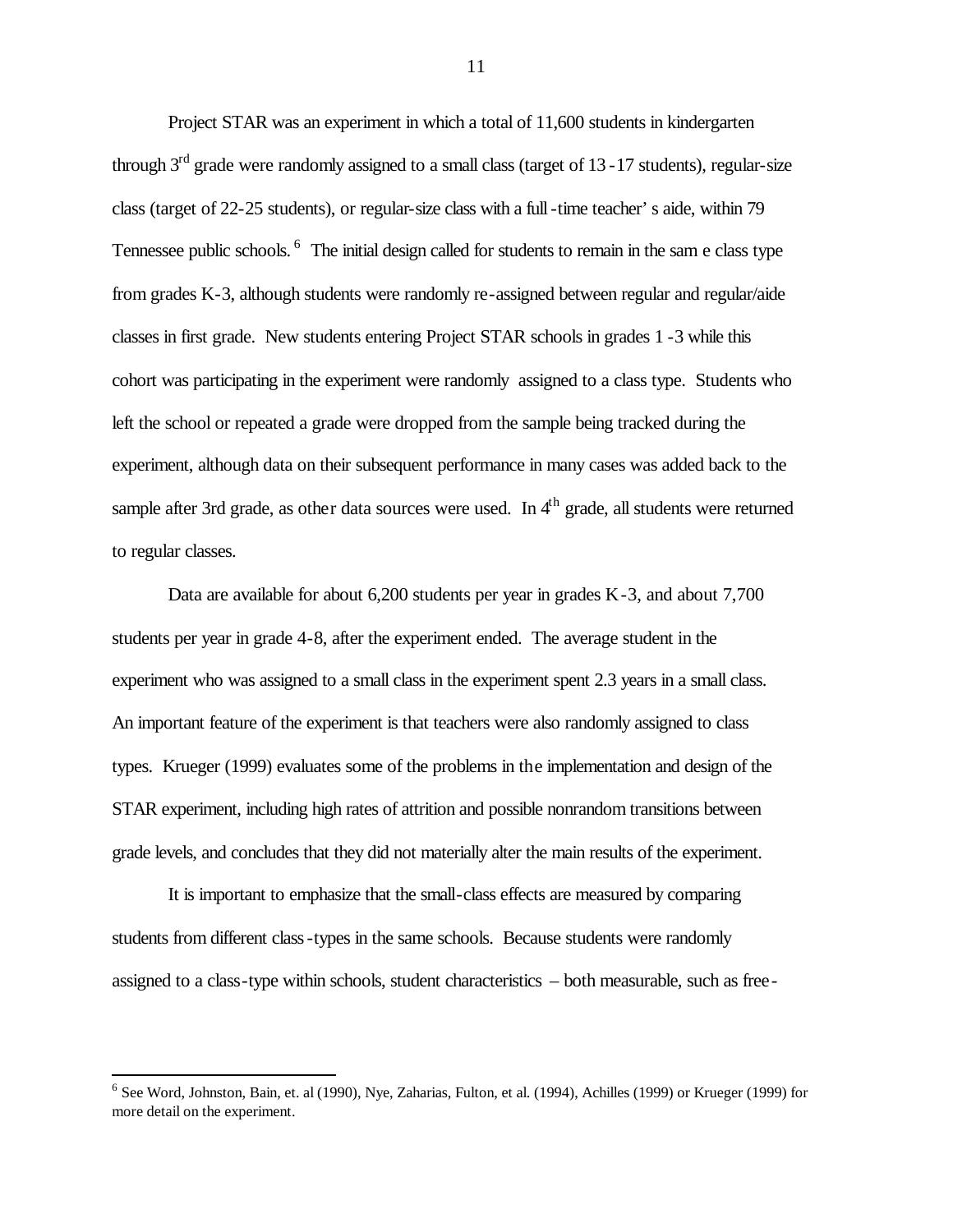lunch status, and unmeasurable, such as parental involvement in students' education – should be the same across class-types, on average.

## A. *Standardized Test Scores, Grades K-8*

 $\overline{a}$ 

Because students were randomly assigned to small and regular classes within schools, it is important to control for school effects while estimating the "treatment effect" of being assigned to a small class. A simple estimator in this case is the "balanced -sample estimator," which holds the distribution of students across schools constant. Specifically, for each school and grade we calculated the average percentile rank for students assigned to small classes and those assigned to normal-size classes.<sup>7</sup> (Because earlier research found that students in regular classes with and without a teacher aid e performed about equally well, we pool the aide and regular student together. We call this pooled group "normal-size" classes.) We then calculated the weighted average of these school-level means, using as weights in each case the number of normal-size-class students in the school that grade.<sup>8</sup> The difference between the two weighted means holds school effects constant. Intuitively, this arises because this difference could be calculated by first computing the difference in mean performance between sma ll- and regularclass students *within each school*, and then taking the weighted mean of these school-level treatment effects.<sup>9</sup>

It is important to stress that class-type in this analysis is based on the class the student attended in his or her *initial* year in Project STAR, and does not vary over time. Using this

 $7$  The percentiles were derived in grades K -8 by using the distribution of raw scores for students in regular and regular/aide classes, as described in Krueger (1999). We use the average percentile score of the math and reading exams. If a student repeated a grade, we used his or her first test score for that grade level.

 $8$  For regular students, the resulting average, of course, is just the unweighted average score in the sample of regular students.<br><sup>9</sup> Regressions of test scores on a dummy indicating initial assignment to a small class and school fixed effects

yielded qualitatively similar results; see Krueger and Whitmore (2001).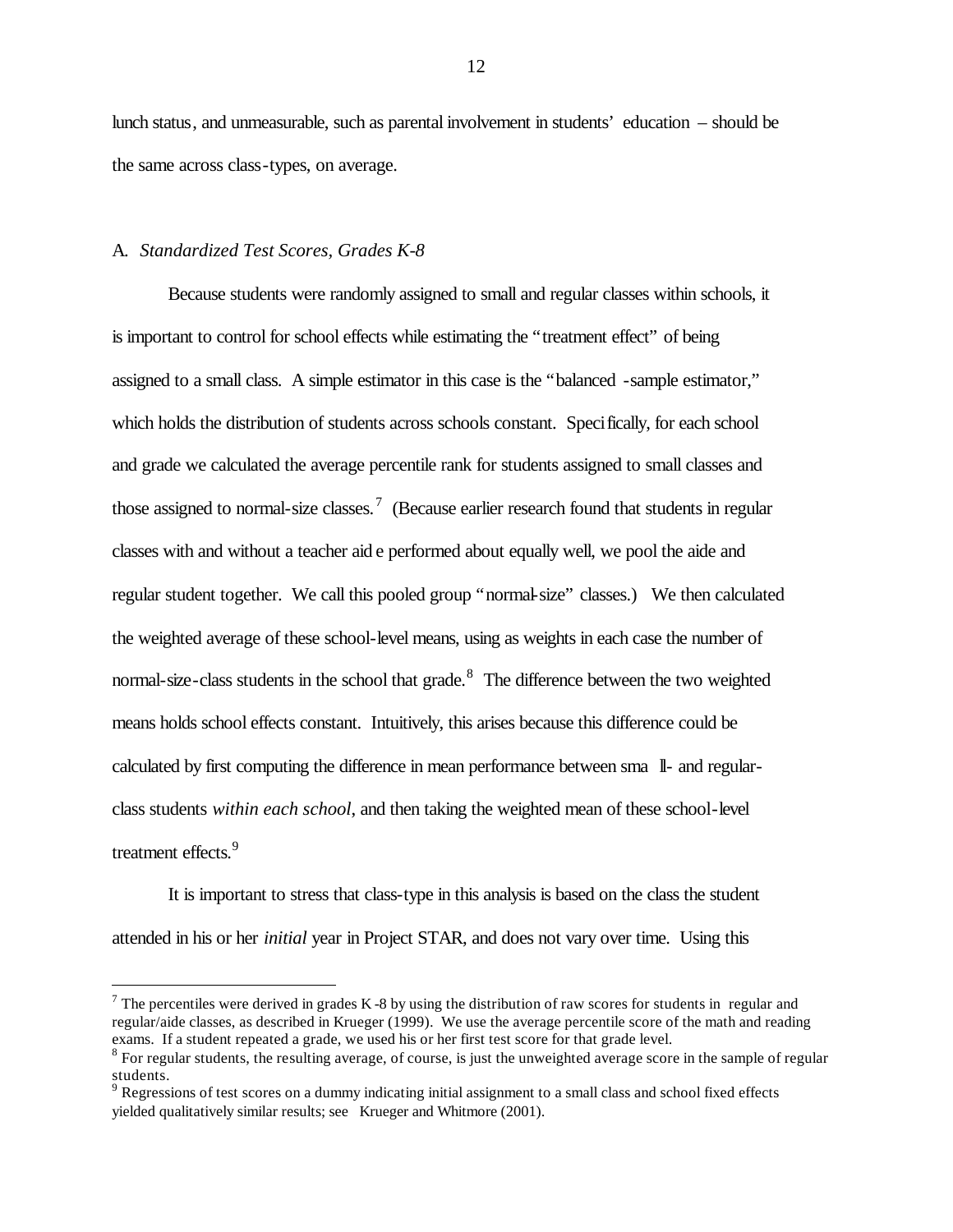categorization leads to what is commonly called an "intent to treat" estimator, as it was the intention to assign the students to their original class type. As a result, the estimated differences in means between small - and normal-class students are not subject to bias because of possible non-random transitions after the initial assignment. The estimates, however, will provide a lower bound estimate of the effect of *actually attending* a small class because some of the students assigned to a small class actually attended a normal -size class, and vice versa. This probably understates the effect of attending a small class by 10 -15 percent.<sup>10</sup>

Figure 3a displays the weighted average percentile scores by class assignment for black students, and Figure 3b displays the corresponding information for white students. In each case, the weights were the number of regular size students *of that race* in the school. As Finn and Achilles (1990), Krueger (1999), and Krueger and Whitmore (2001) have found, the figure indicates that black students benefited comparatively more from being assigned to a small class. In grades K-3, black students in small classes outperformed those in normal -size classes by 7 -10 percentile points, on average, while white students in small classes had a 3 -4 percentile-point advantage over their counterparts in normal-size classes.<sup>11</sup> For both racial groups, the smallclass advantage remained roughly constant during the course of the exper iment – that is, through third grade. In terms of standard deviation units (of the full sample), black students gained about 0.26 of a standard deviation from being assigned to a small class while white students gained about 0.13 standard deviation.

In  $4<sup>th</sup>$  grade, the effect size falls about in half for both racial groups, and remains roughly constant thereafter. The gain from having been assigned to a small class is approximately 5

 $\overline{a}$ 

 $10$  We derive this figure by regressing a dummy indicating whether students actually attend a small class on a dummy indicating whether they were initially assigned to a small class and school -by-wave dummies.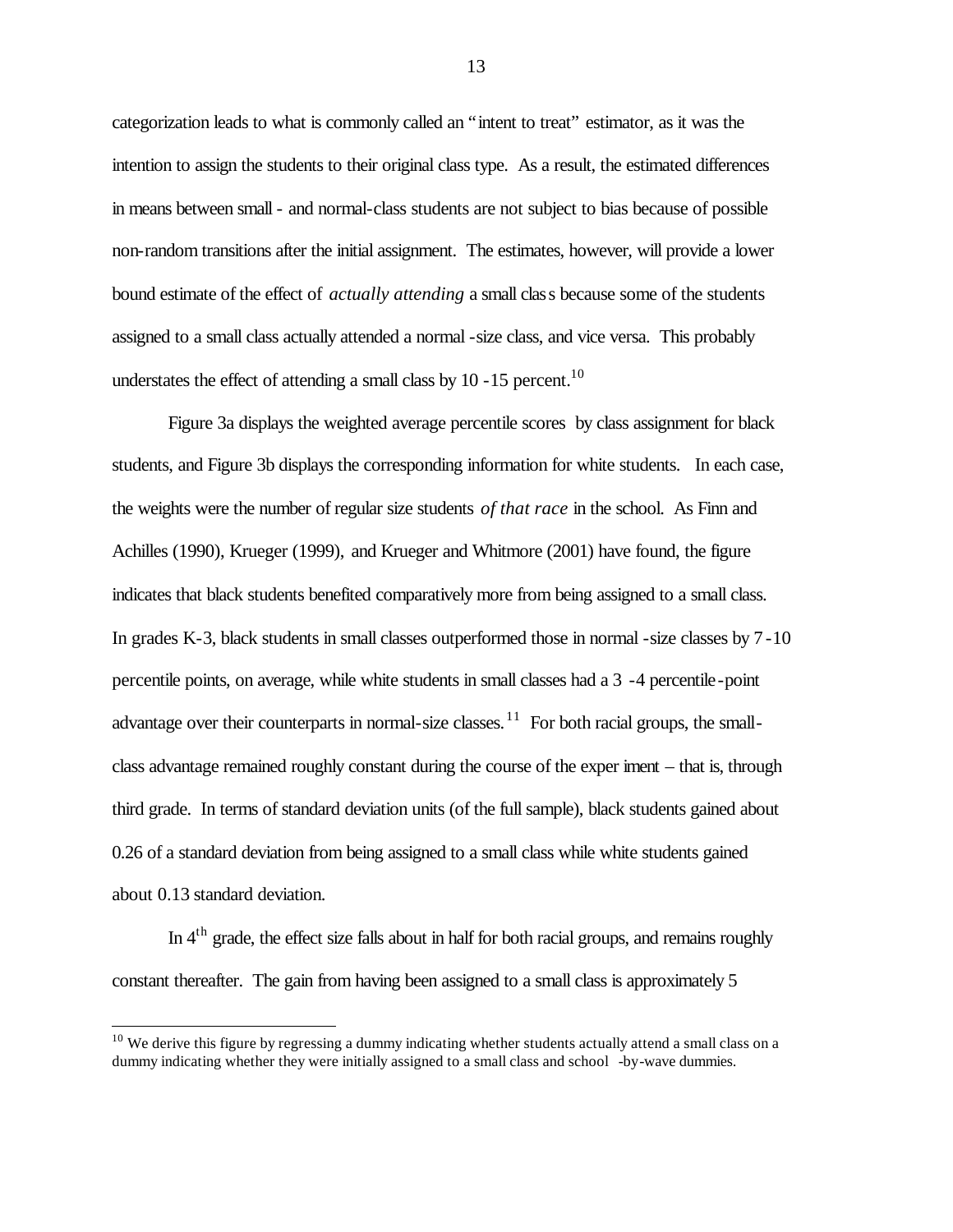percentile points for black students in grades 4 -8, and 1.5 points for white students in grades 4-8. These effects are still statistically significant at conventional significance levels. The decline in the treatment effects in  $4<sup>th</sup>$  grade could result from several factors. As mentioned, after  $3<sup>rd</sup>$  grade the experiment conclud ed and all students were enrolled in regular -size classes. Unfortunately, this also coincided with the time the assessment test was changed: in grades K -3, students took the Stanford Achievement Test, and in grades 4-8 they took the Comprehensive Test of Basic Skills (CTBS). Both tests are multiple -choice standardized tests that measure reading and math achievement, and are taken by students at the end of the school year. We suspect the change in the test is not critical for the reduction in the treatment effect because the year-to-year correlations in students' percentile rankings are about the same between  $3<sup>rd</sup>$  and  $4<sup>th</sup>$  grade (which encompass the different tests) and other adjacent grades (which use the same test). Another factor could be that the  $4<sup>th</sup>$  grade sample is a subset of the overall sample because Memphis schools administered the CTBS test only to about one -third of their students in 1990; in later years the test was universally administered.

The composition of the students underlying Figures 3a and 3b is changing over time. The decline in the treatment effect in the first year after all students moved into regular -size classes is still apparent, however, if we just use the sub-sample of students with scores available in both 3<sup>rd</sup> and  $4<sup>th</sup>$  grade. It is also apparent if we just use the subset with scores available in both 3 <sup>rd</sup> and 5<sup>th</sup> grade, which avoids possible problems created by the omission of many Memphis  $4<sup>th</sup>$  graders.

Although it is tempting to interpret the decline in the treatment effect bet ween  $3<sup>rd</sup>$  and  $4<sup>th</sup>$ grade as a fading out of the gains achieved by the small -class students, it is also possible that

<sup>&</sup>lt;sup>11</sup> The estimated intent-to-treat effects are unlikely to have occurred by chance. In grades K  $-3$ , the standard error of the small-regular difference is around 1.2 for black students and 0.9 for white students. In grades 4 -8 the standard errors fall to around 1.2 for black students and 0.8 for white students.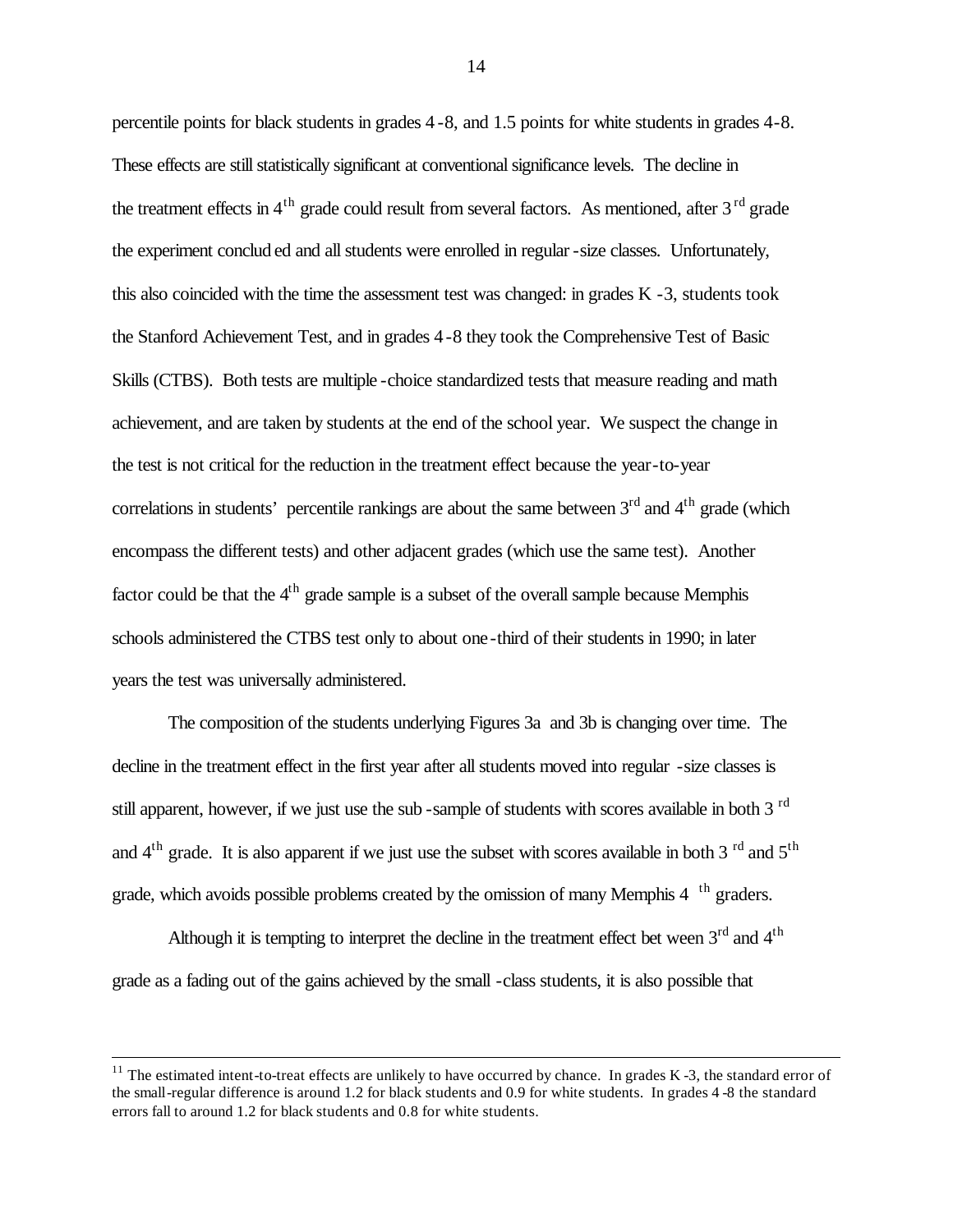peer effects increased the performance of students who had been in normal -size classes relative to those who had been in small classes after the experiment ended.

Another issue to bear in mind in interpreting the trends over time in Figures 3a and 3b is that these tests are scaled according to percentile ranks, and that percentile ranks are not a cardinal measure. It is possible – even likely – that a given percentile gap corresponds to a larger educational difference in later grades than in earlier grades. <sup>12</sup> The discrete decline in the small class advantage the year all students moved into regular size classes suggests, however, that something real happened. Nevertheless, a bottom line result from Figures 3a and 3b is that assignment to a small class led to greater improvement in the relative position in the distribution of test scores for minority students than for white students – and it did so during the years when students were in small classes and subsequently.

The following calculation suggests that the effect of assignment to a small class on the racial test-score gap is sizable. In  $3<sup>rd</sup>$  grade, for example, the black-white gap in the average percentile rank was 18.8 points in normal-size classes and 11.7 points in small classes. So according to these figures assigning *all* students to a class of 15 students as opposed to 22 students for a couple of years in grammar school would lower the black-white gap by about 38 percent. Part of this beneficial effect appears to fade out over time  $-$  by  $8<sup>th</sup>$  grade, assignment to a small class in the early grades appears to narrow the black -white test score gap by 15 percent. These figures are likely to understate the benefit of attending a small class because, as mentioned previously, not everyone assigned to a small class attended one.

Lastly, we can also calculate the average treatment effect for white students using the school-level weights for black students to infer whether white students who attend the same mix

<sup>&</sup>lt;sup>12</sup> Finn et al. (1999) present evidence that – when grade-equivalent scores are used to scale the tests – the gap between students in small and regular-size classes expands from grades K -3, and from grades 4-8.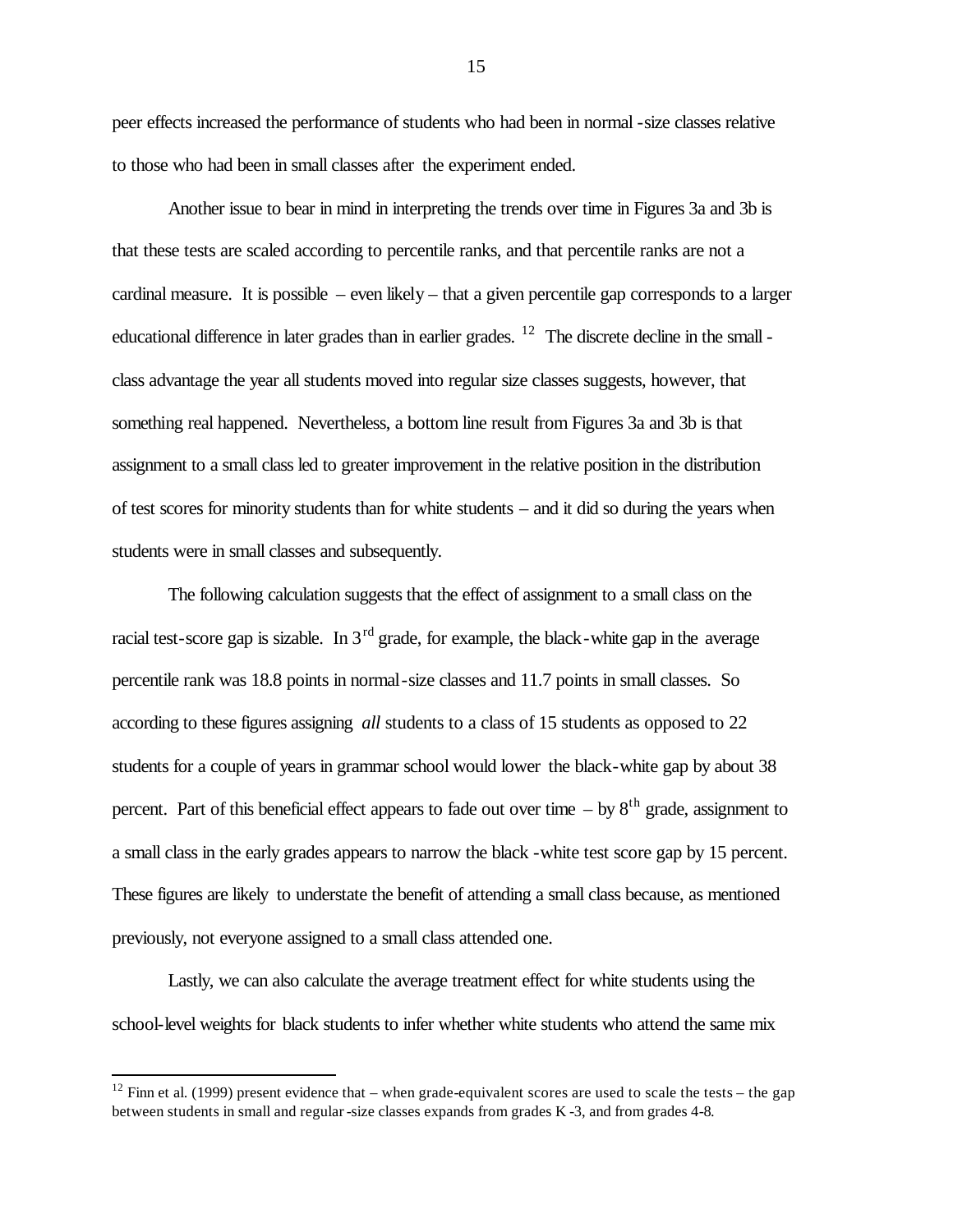of schools as black students have an average treatment effect that is close to that found for black students. Interestingly, for grades  $K-3$ , that is what the data suggest – the average treatment effect for white students, weighted by the number of black students in the school, is close to what Figure 3a shows for black students. After grade three, however, this exercise produces an even smaller estimate for white students than what we found in Figure 3b, where the treatment effects for whites are weighted by the number of white students. If we do this exercise for black students (i.e., weight their school-level treatment effects by the number of white students in normal classes in the school), the impact of being assigned to a small class is uniformly smaller in all grades.

#### *B. College-Entrance Exam Taking Rates*

#### *a. Updated ACT data*

Students who were assigned to a small class in grades K -3 were significantly more likely to take the SAT or ACT college-entrance exam. Krueger and Whitmore (2001) reported initial results using data for students who graduated high school in 1998. That paper found that small class attendance raised the likelihood that black students take the ACT or SAT by a qua rter – from 31.7 to 40.2 percent. As a result, the black-white gap in the test-taking rate was 54 percent smaller in small classes than in regular classes. This work, however, was limited by incomplete data on test scores. In the remainder of this section, we present more complete results encompassing several additional years of ACT data, and focus on racial differences.

To create the original longitudinal database with SAT and ACT information used by Krueger and Whitmore (2001), in the summer of 1998 the ACT and ETS organizations matched Project STAR student data to their national database of test records. The match was performed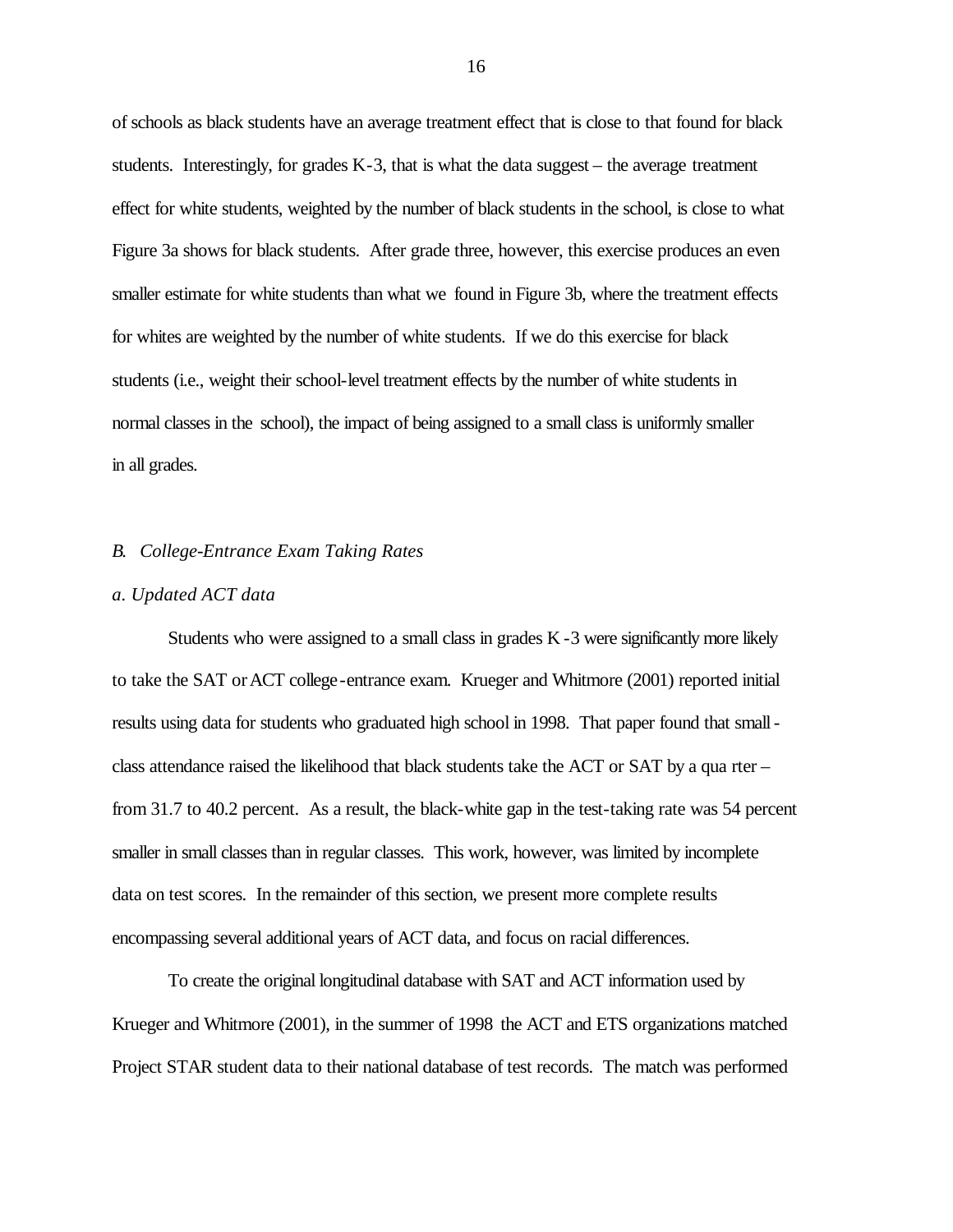using student names, dates of birth, and Social Security numbers, or two of the three identifiers if one field was missing. <sup>13</sup> Because the test files are organized by graduating class, at that time it was only possible to match test data for students who graduated in the class of 1998. As a result, any Project STAR student who repeated a grade (or skipped ahead) and did not graduate on schedule with the class of 1998 could not be matched. Based on data through  $8<sup>th</sup>$  grade, it appears that nearly 20 percent of the Project STAR sample had been left behind a grade. Any student who had been left behind would be categorized as not having taken the ACT or SAT, even if the student had already taken the test during their junior year or took it a year later. The resulting misclassification tends to attenuate the effect of small classes on test -taking rates. To minimize the effects of m isclassification, our earlier work presented most results limiting the sample to those who graduated on schedule.

For this paper we have obtained additional ACT data to augment the sample to include those students who did not graduate on schedule. The records that were not matched by ACT in our earlier data set were re-submitted, and ACT attempted to match them to their databases for the classes of 1997 - 2000. The SAT match was not updated, but this is probably inconsequential because based on the first match only 3.5 percent of Project STAR test takers took the SAT and not the ACT. Further, students who took only the SAT tended to have stronger academic records, so they are less likely to be behind a grade. As before, records were matched on student name, date of birth and Social Security number. The match was done nationwide when all three variables were present. For cases that lacked a valid Social Security number (32 percent), the match was restricted to the state files of Tennessee, Kentucky and Mississippi. These three states accounted for 95 percent of the ACT matches in the first round.

 $13$  See Krueger and Whitmore (2001) for a more complete description. After the records were merged, student names, dates of birth and Social Security numbers were concealed to preserve confidentiality.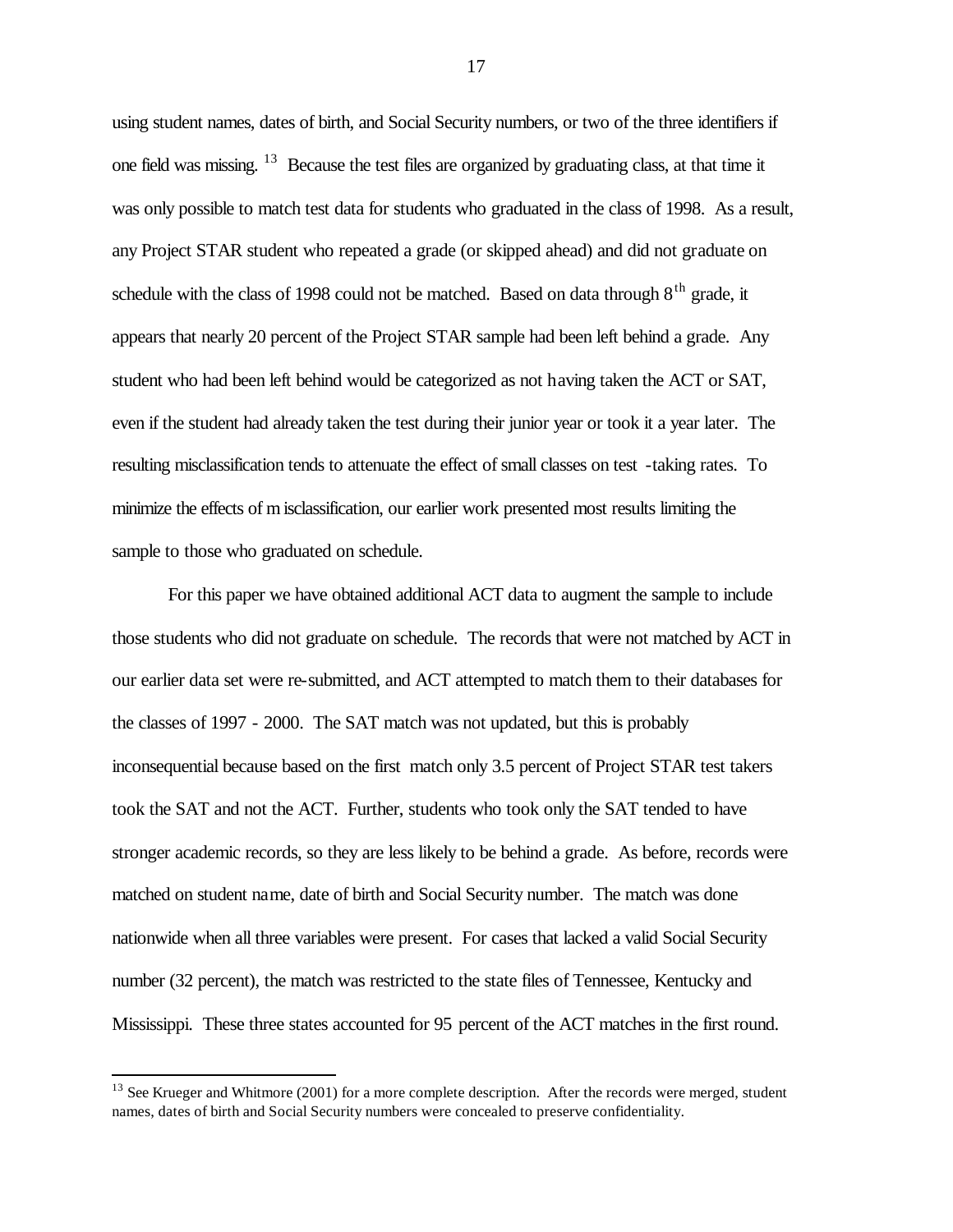In the new match, an additional 10.7 percent of previously unmatched students were linked to ACT data.<sup>14</sup> Several checks indicate that the data were linked properly for students who were matched. For example, the correlation between the students' ACT score percentile rank and their  $8<sup>th</sup>$  grade CTBS percentile rank was 0.74, which is similar to the correlation between other percentile scores of tests given four ye ars apart.<sup>15</sup> In addition, the sex of the student based on their Project STAR record matched their ACT-reported sex in 97.5 percent of the matches. These checks suggest that the Project STAR data were linked correctly, and show that the new match is about the same quality as the previous match.

# *C. Test Taking Rates*

 $\overline{a}$ 

To examine whether assignment to a small class influences the college -entrance exam test-taking rate, we again use a balanced sample estimator to adjust for school effects. <sup>16</sup> For each school denoted j, racial group denoted r, and class type (small, regular, regular with aide) denoted c we estimate the percent of students who took either the ACT or SAT exam, denoted  $\overline{Y}_{jr}^c$ . We then calculated the weighted average of the school means, using as weights the number of regular-class students in each school  $(N<sup>R</sup>)$ :

 $14$  Many of the students appear to have been held back a grade: 48.7 percent of students matched reported that they graduated high school in 1999 or 2000, one or two years late. Another 10.8 percent graduated in 1997 – a year ahead of normal progress. The class of 1998 – which should have been matched in the original data – accounted for 38.9 percent of the new match. Of the new class of 1998 matches, 43 percent took the test after graduating high school, while the remaining 57 percent appear to have been missed in the first round, in part reflecting better information on Social Security numbers that we obtained in the meantime.

<sup>&</sup>lt;sup>15</sup> The correlation between the 3<sup>rd</sup> grade Stanford Achievement Test and 7<sup>th</sup> grade CTBS is .75, and the correlation between the CTBS in  $4^{\text{th}}$  and  $8^{\text{th}}$  grade is .80.

<sup>&</sup>lt;sup>16</sup> We note that nominally, beginni ng in the Spring of 1998, Tennessee required high school students to take an exit exam as part of state-wide curriculum changes introduced by the Education Improvement Act. Students completing the university -track diploma were required to take the SAT or ACT. Students opting for a technical diploma could take the SAT, ACT or Work Keys. Despite this new requirement, however, the share of Tennessee high school students taking the ACT did not increase in 1998, according to ACT records. Moreover, students who were not college bound would be likely to take the Work Keys test, which we do not code as taking a college entrance exam. Thus, we suspect our measure provides a meaningful indication of whether students were college bound, despite this requirement.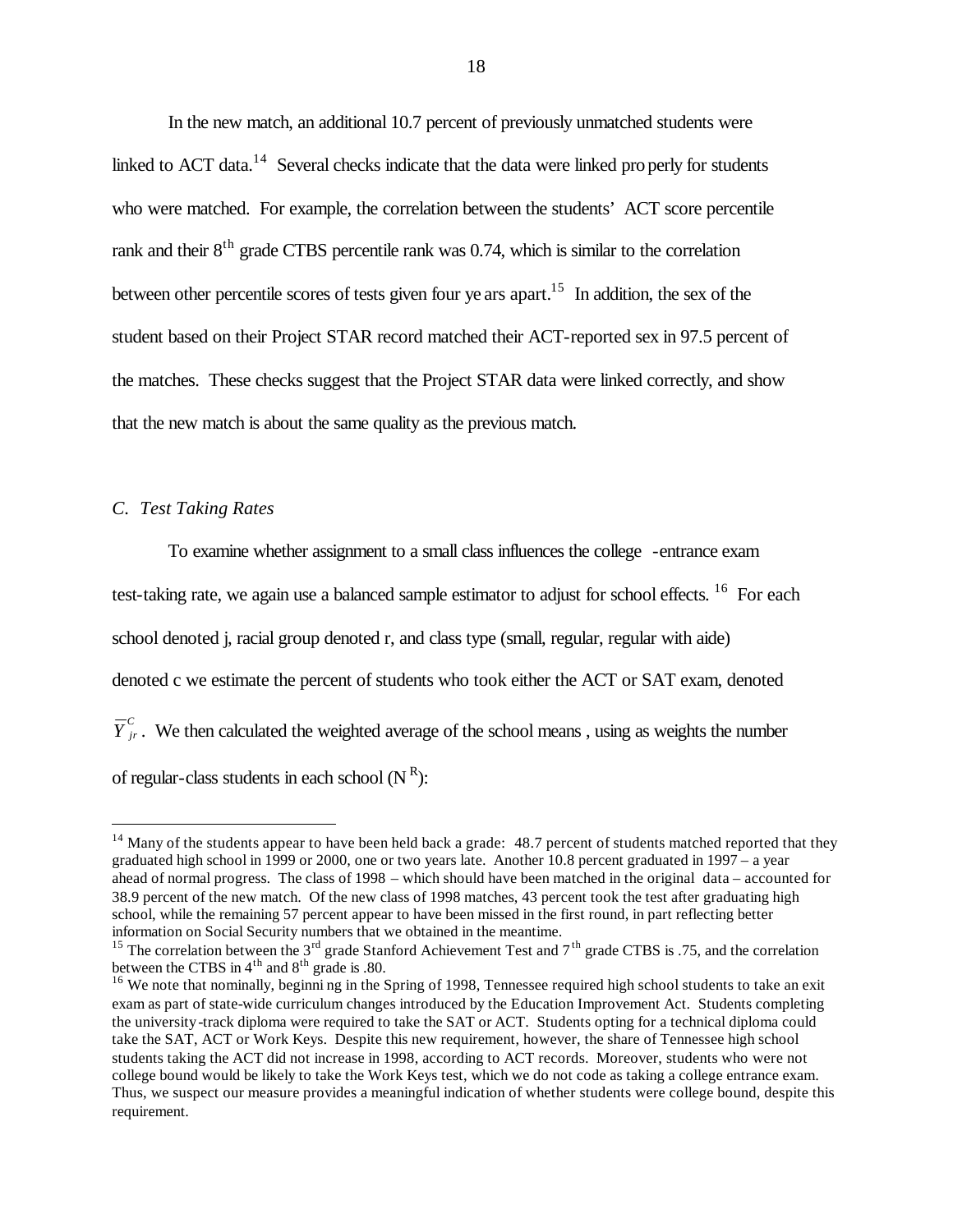

Notice that the difference between the small-class and regular-class means  $\overline{(\overline{Y}_r - \overline{Y}_r)}$  can be written as  $\sum_j (\overline{Y}_{jr}^s - \overline{Y}_{jr}^R) \bullet w_{jr}$  where  $w_{jr}$  is the fraction of all students in the experiment of that race who were assigned to regular-size classes in that school. This shows that the difference between the means can be written as the weighted average of the school-level treatment effects, which makes transparent that school effects are held constant.

Our findings are illustrated in Figure 4. This figure reports the percent of students by race who took either the SAT or ACT, by the type of class they attended during their first year in Project STAR. For white students, Figure 4 indicates that 46.4 percent of students initially attending small classes took a college-entrance exam, compared to 44.7 percent in regular classes and 45.3 percent in regular/aide classes. These differences in rates are not statistically significant. Black students were substantially more likely to take the SAT or ACT if they were assigned to a small rather than regular-size class: 41.3 percent of black students assigned to small classes took at least one of the college entrance exams, compared with 31.8 percent in regular classes and 35.7 percent in regular/aide classes. The chance of such a large difference in testtaking rates between the small and regular class students occurring by chance is less than one in 10,000.

To interpret the magnitude of these effects, note that the black-white gap in taking a college entrance exam was 12.9 percentage points for students in regular-size classes, and 5.1 percentage points for students in small classes. Thus, assigning all students to a small class is estimated to reduce the black-white gap in the test-taking rate by an impressive 60 percent.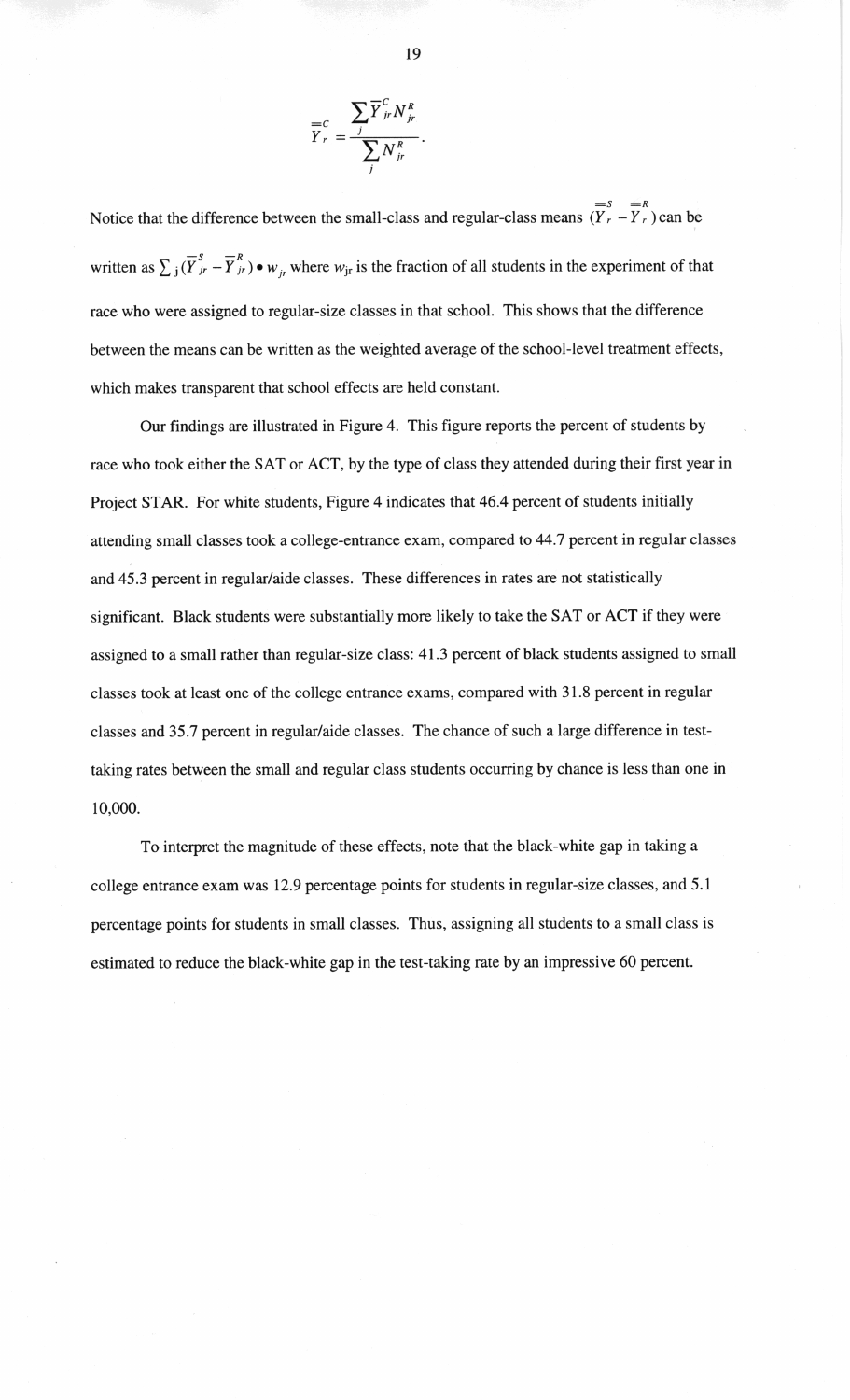As before, we can also calculate the average treatment effect using different weights t o infer whether white students who attend a similar mix of schools as black students have the same treatment effect as black students. That is, we have calculated the weighted average of the school-level treatment effects for whites using the number of bl ack students in the school as weights. Remarkably, this indicated an even larger treatment effect for white students than was previously found for black students – about an 11 percentage-point higher rate of test taking for small-class students than norma l-size-class students. Likewise, if we use the school-level treatment effects for the black students and the number of white regular students in the school as weights, the treatment effect for blacks shrinks to about that found for whites in Figure 4.

These findings suggest that small classes matter for blacks because of something having to do with the schools they attend, rather than something inherent to individual black students per se. For example, it is possible that black students attend schools t hat have a disproportionately high number of disruptive students, or students with special needs, which distracts their teachers from instructional time.  $17$  In this case, white students in those schools would also benefit from smaller classes.

#### *D. ACT Test Scores, With and Without Selection Adjustment*

 $\overline{a}$ 

Next, we examined the scores the students attained on the ACT and SAT exams. For students who took the SAT but not the ACT exam, we converted their SAT score to an ACTequivalent score using a concordance deve loped jointly by ACT and the College Board. <sup>18</sup> For

 $17$  See Lazear (1999) for a formal economic model that predicts that smaller classes lead to higher achievement by reducing the number of disruptions in a class.

<sup>&</sup>lt;sup>18</sup> See www.collegeboard.org for the concordance. The concordance maps re-centered SAT I scores (verbal plus math) into ACT composite scores. 121 students – or 2.6 percent of the test-taking sample – took the SAT and not the ACT. For the 378 students in our sample who took both tests, the correlation between their SAT and ACT scores is 0.89.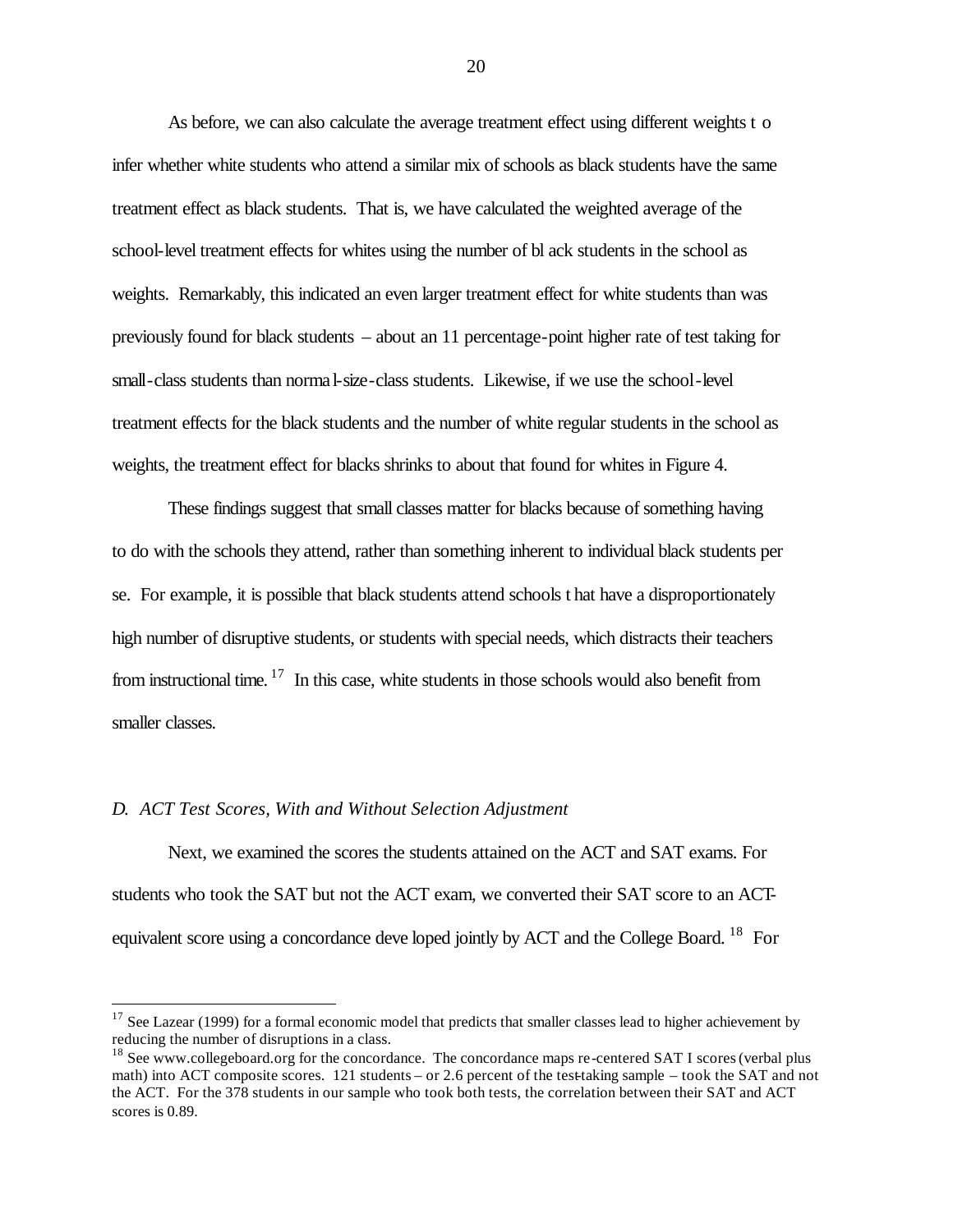any student who wrote the ACT exam we used the ACT score even if he or she also took the SAT. For students who took an exam more than once we used the first score. Naturally, any analysis of ACT and SAT s cores can only be performed on the subset of students who took one of the exams. This creates a potential selection problem. Because a higher proportion of students from small classes took the SAT or ACT exam, it is likely that the group from small classes contains a higher fraction of relatively weak students. That is, stronger students are likely to take an exam regardless of their class assignment, but marginal students who are induced to take the exam because they attended a small class are likely to be lower-scoring students. Such a selection process would bias downward the effect of attending a small class on average test scores. The bias is also likely to be greater for black students, because a higher share of black students were induced to take the exam as a result of attending a small class.

To simplify the analysis, we compare students who initially attended small classes to the combined sample of those who initially attended either regular or regular/aide classes, and we control for school effects instead of school-by-entry-wave effects. Also, because we later implement a Heckman (1976) selection correction, we use raw ACT scores instead of percentile ranks for this analysis. The raw ACT scores in our sample range from 9 to 36 and are approximately normally distributed.

The results are reported in Table 3. For the sample of test takers, the average ACT score was virtually identical for students who were assigned to small and normal -size classes. The average white student in a small clas s scored 19.88, while the average white student in a regular class scored 19.87. Black students in small classes averaged 16.3, while black students in regular classes scored 16.1. The differences between small and normal -size classes are not statistically significant.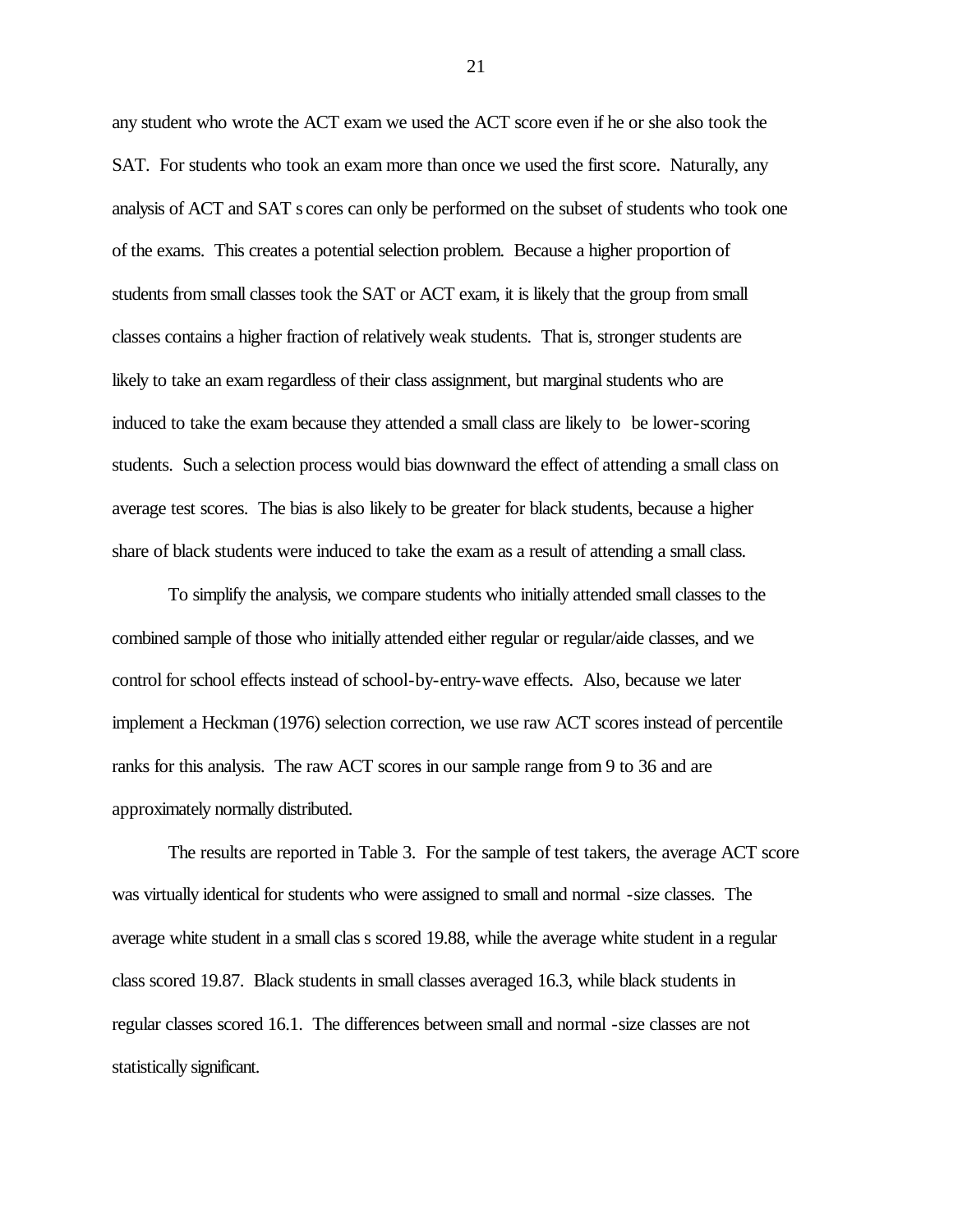Past studies of state-level data have shown that average test scores tend to decline when more students take a college entrance exam, most likely because the marginal test takers are weaker students than the average student (see, e.g., Card and Payne, 1998). In Project STAR, there were two confounding effects: selection and treatment. One might expect the treatment to result in small-class students scoring slightly higher on the ACT, as they did on previous tests through the 8<sup>th</sup> grade. But since a larger percentage of students assigned to small classes took the exam, a larger share of weaker students in small classes likely took the test. As a result, it is difficult to interpret the score results because scores are only reported conditio nal on taking the exam, and the treatment appears to have affected the likelihood of taking the exam – particularly for black students. Columns (2) and (3), and (5) and (6) present two types of estimation results that attempt to adjust for this sample selection problem.

Columns (2) and (4) present results of a standard Heckman-correction procedure for white and black students. Identification in this model is based solely on the assumption of normal errors, as there is no exclusion restriction. We also calculate the "effect size" by dividing the coefficient on the small -class dummy by the standard deviation of ACT scores among all students who took the exam (equal to 5.4). The Heckman correction doubles the point estimate on the effect of attending a small class for white students, but the coefficient is still statistically insignificant and qualitatively small. For blacks, however, column (5) indicates that after adjusting for selection, students in small classes score 0.15 standard deviation higher th an those in regular classes.

In columns (3) and (6) we present results from a different approach for adjusting for selection. Here we have artificially truncated the sample of students from small classes so that the same proportion of students from small and regular-size classes is represented in the test-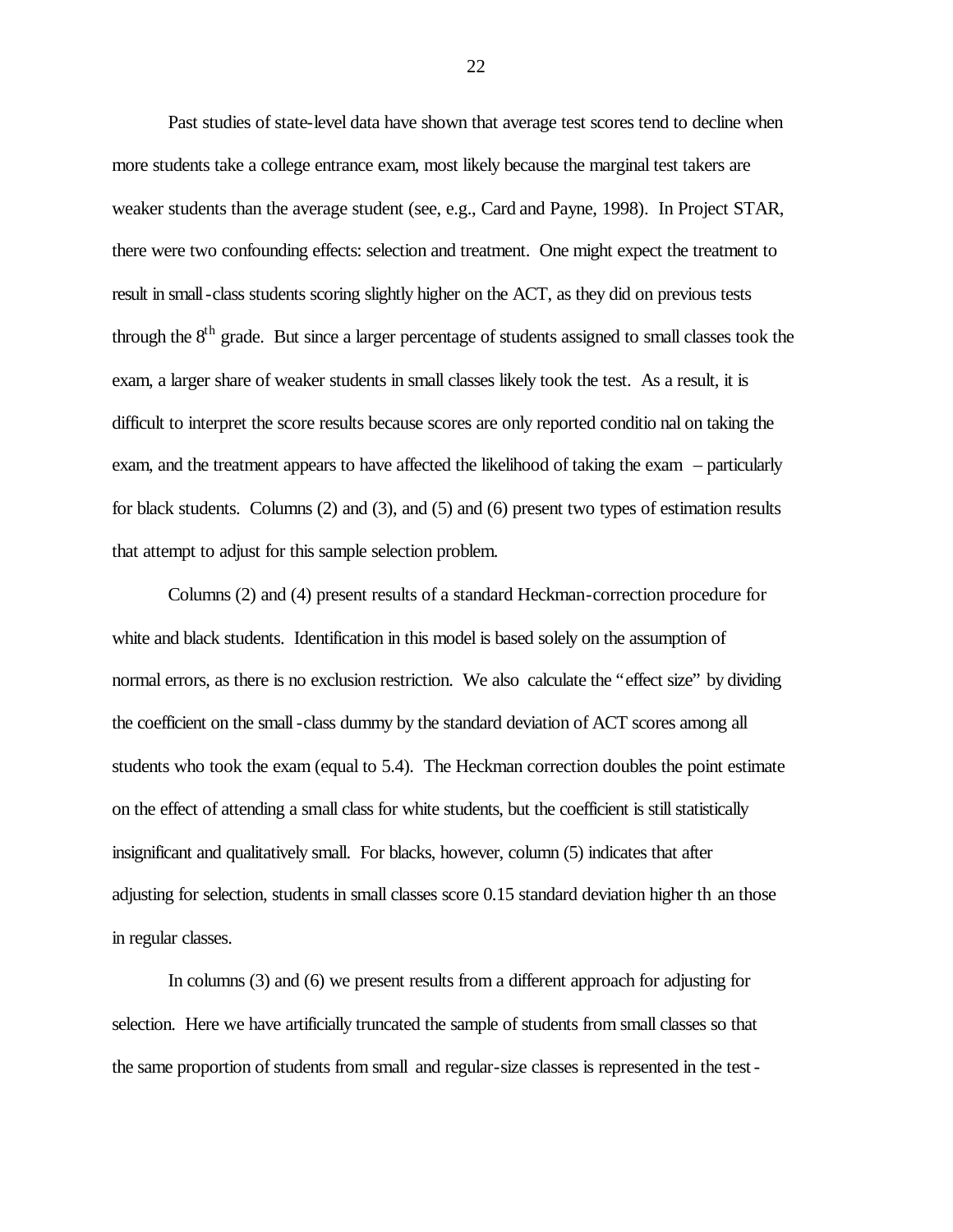taking sample. Specifically, we drop from the sample the bottom X percent of students based on their test results, where X is determined so that the share of students from small classes who took the exam equals the share from regular-size classes. This approach is valid if all the additional small-class students induced to take the ACT are from the bottom of the distribution, and if attending a small class did not change the ranking of students in small classes. Although the former assumption is extreme, the results should provide an upper bound on the impact of selection bias, and are an interesting point of comparison to the Heckman -correction results.

In Krueger and Whitmore (2001) we provided some diagnostic information on these two selection-correction approaches by comparing the Heckman-correction procedure and the linear truncation model for eighth-grade students, where we had test scores for the full universe of students. If we artificially truncated the sample to those who later took the ACT or SAT exam, we found that the two selection correction procedures bracketed the effect estimated by OLS for the full sample.  $19$ 

The results in columns (3) and (6) are quite similar to the Heckman -correction results in columns (2) and (5). For white students, the linear truncation and Heckman-selection-correction procedure indicate that students in small classes score insignificantly differently from students in normal size classes, with a point estimate co rresponding to a 0.04 standard deviation. For black students, the linear-truncation procedure yields and effect size of 0.20 standard deviations, somewhat larger than the 0.15 effect size from the Heckman -correction procedure.

 $\overline{a}$ 

<sup>&</sup>lt;sup>19</sup> In principle, the Heckman procedure provides an estimate of the effect of attending a small class on test scores for the entire population of students (including those who did not take the test), whereas the linear-truncation approach provides an estimate of the effect of attending a small class on scores for students from regular classes who otherwise would have taken the ACT. If there is a homogeneous treatment effect, the two parameters would be equal.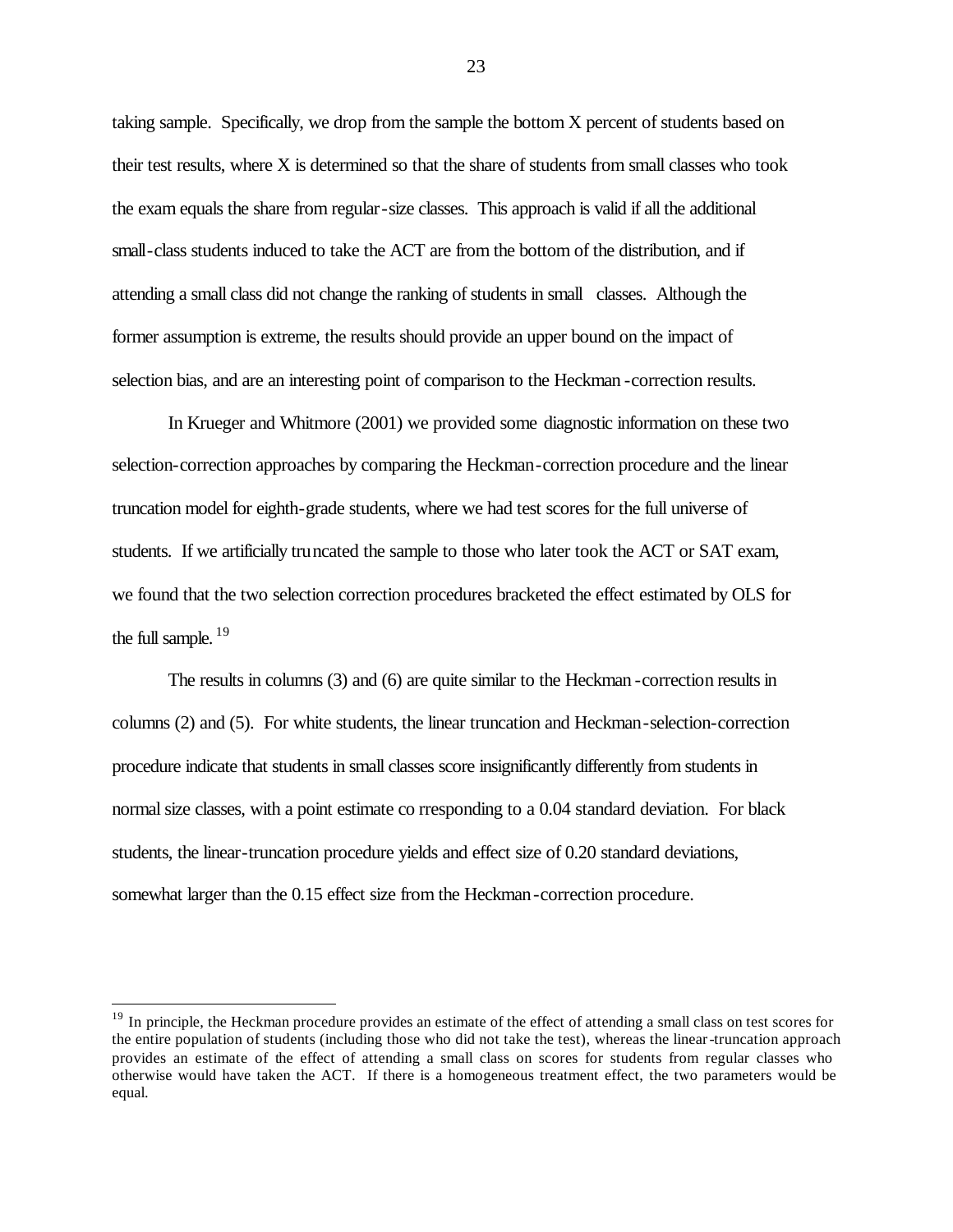#### *E. The Effect of Class Size on Other Outcomes*

By raising economic and educational opportunities, smaller classes may also indirectly affect the frequency of negative social outcomes such as crime, welfare receipt and teen pregnancy. Here we present initial results on the effect of sma ller classes on criminal convictions and the teen birth rate.

The criminal conviction data come from Tennessee State Department of Corrections records, and were matched to Project STAR using student Social Security numbers. Crimes for which an individual was not convicted are not counted in the data set. Also, because the match was only performed in Tennessee, any crime committed by a student in another state is not included in the data set. This measurement problem would lead to a downward -biased estima te of the difference in criminal behavior by class assignment if the same proportion of participants from small and large classes moved out of state, and if those students are just a random sample of the small and large class students. As long as small -class assignment did not increase the probability that a family moved away from Tennessee, the measurement error will likely attenuate the small-class impact.

Criminal convictions are in this sample are rare: only 1.6 percent of Project STAR students overall were reported as being convicted of a crime, and 2.6 percent of males were. Since 88 percent of those convicted were males, for this analysis we restricted the sample to include only males. We employed the balanced -sample estimator described above, and report the results in Table 4. In the first row, we measure the rate of criminal activity of males by assigning a one to any student who was matched to the crime conviction data, and a zero otherwise. Columns (3) and (6) display the balanced -sample estimator. In column (6), black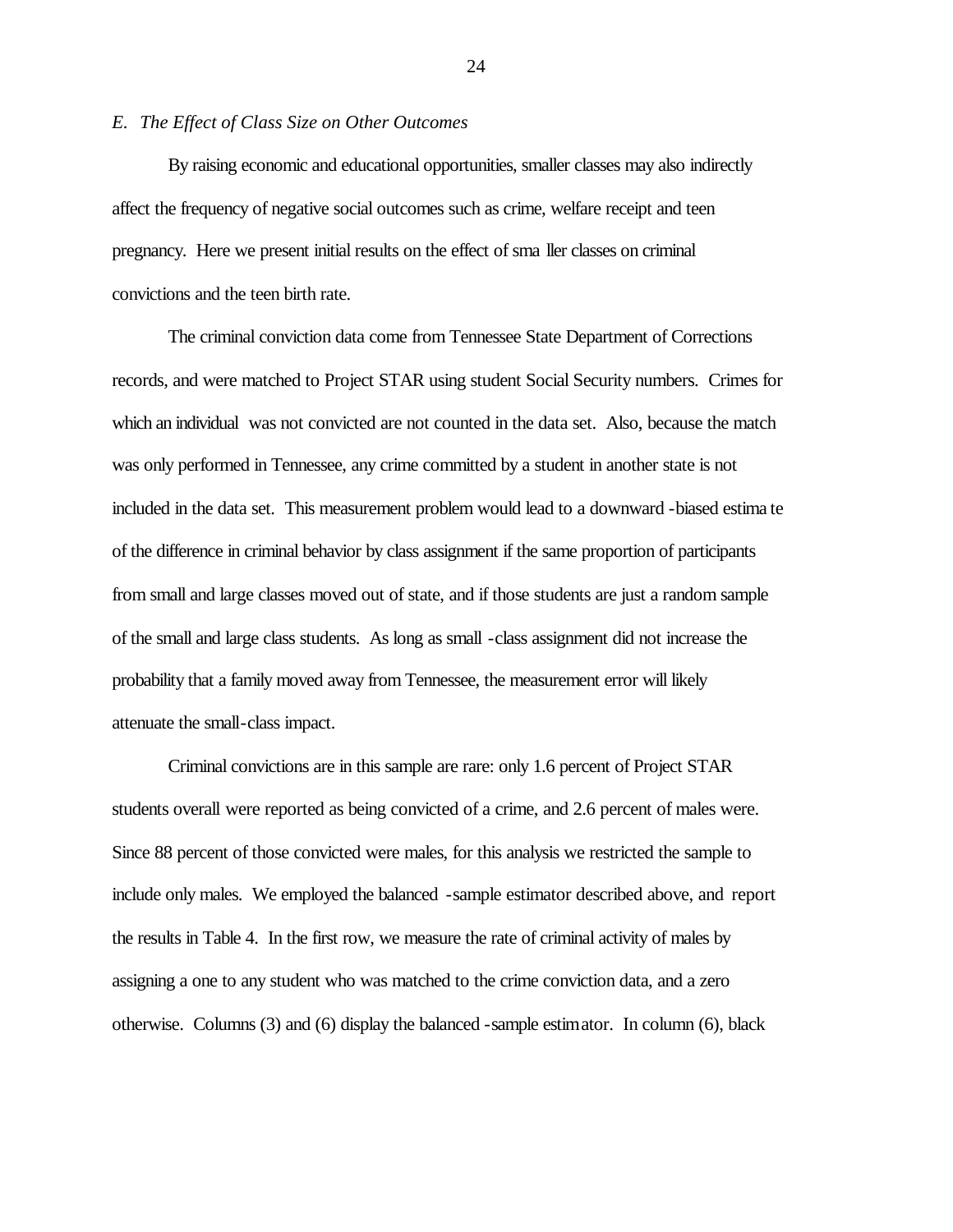males in small classes are 0.6 percentage point less likely to be convicted of a crime than those in normal-size classes. This difference, however, is not close to being statistically significant.

Sentence length is measured as the maximum sentence (in days) faced by individuals for their specific crimes. Data are not available on length of actual sentence or time served, but maximum sentence length provides a measure of the severity of the crime committed. The sentences range from one year for minor theft and drug offenses to 8-12 years for aggravated robbery and serious drug offenses. Students without convictions were assigned a zero sentence length. Column (6) indicates that black males in small classes on average commit ted crimes that carried 12 fewer days (or 24 percent) of maximum prison time than their peers in larger classes back in elementary school. Despite the fact that this effect is sizable, it is not statistically significant with this size sample. Class size has a much smaller and opposite -signed effect on both crime rates and sentence length for white males.

Another important outcome to measure is the teen birth rate. Births to teens are highly correlated with female high school dropout rates and welfare utilization. Maynard (1997) reports that roughly four-fifths of teen mothers end up on welfare, and their children are more likely to have low birth weight. Hotz, McElroy and Sanders (1999) estimate that giving birth as a teen reduces the probability that a girl will graduate from high school by 15 to 16 percent. The bottom portion of Table 4 presents results on the effect of small-class assignment on the teen birth rate.

Birth records, like crime records, were matched in the State of Tennessee only. Records were matched by Social Security number of the mother and father reported on the birth certificate to Project STAR records, and then matches were confirmed by comparing student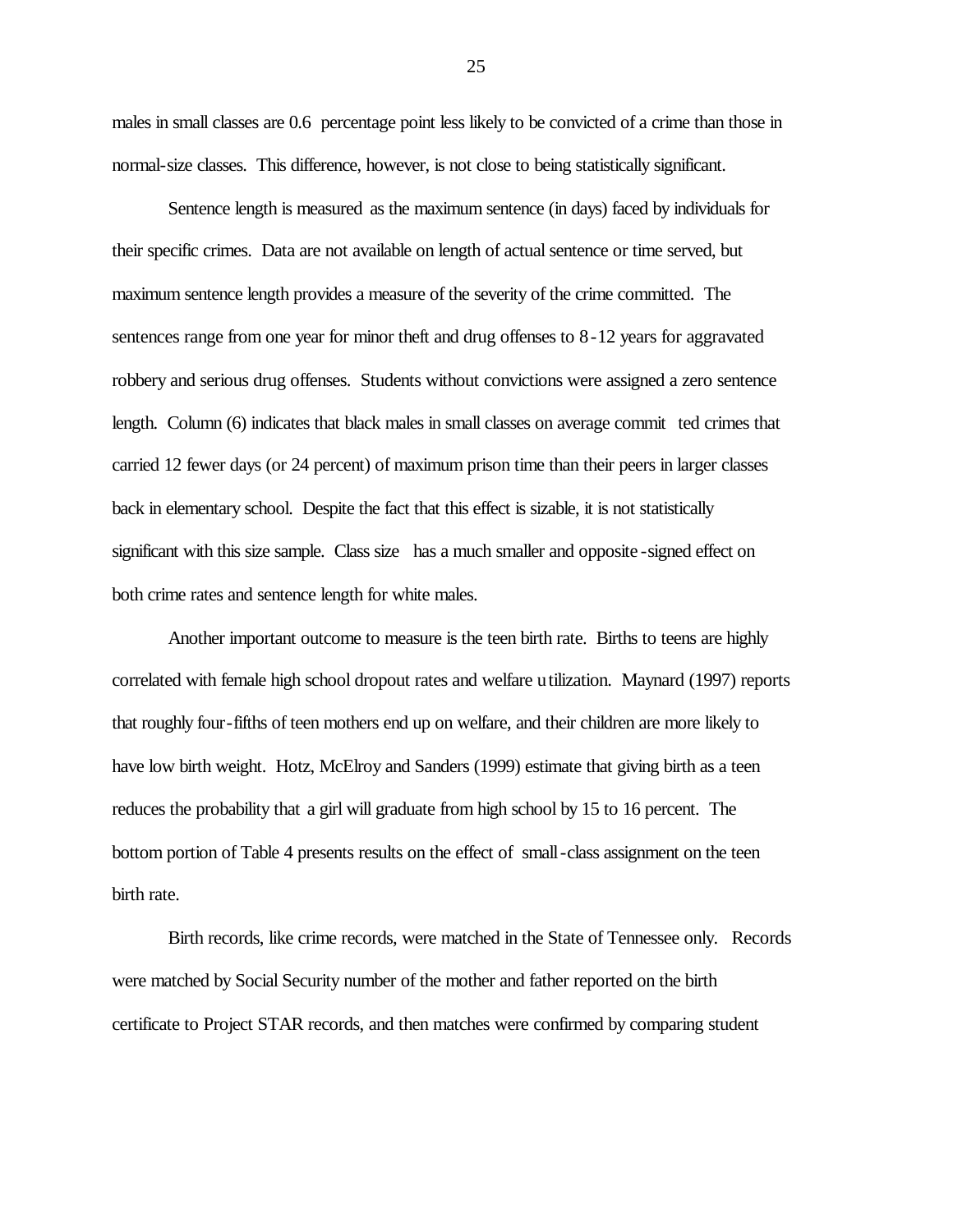name.<sup>20</sup> If both of a newborn child's parents were STAR students, the birth record is counted for both the mother and the father. Birth records were only available by calendar year. We restricted our analysis to births during 1997 and 1998 because most students graduated high school in 1998.

The birth rates were constructed as follows: aggregate births counts by class type, race, gender and school were provided from Tennessee records. These were converted to rates by dividing by the total population in each cell. Row (3) in Table 4 reports birth rates for females by race and class-assignment type. As shown in column (3), small class assignment is associated with a statistically significant 1.6 percentage point (or 33 percent) lower teen birth rate for white females. Row (4) reports similar results for births in which a male STAR student was reported to be the father according to the birth records; the lower fatherhood rate for black males from small classes is on the margin of statistical significance. The effect of class -assignment on the teen birth rate for white males and black females is not statistically significant.

#### **4. Comparison to Voucher Results**

 $\overline{a}$ 

It is helpful to put the Project STAR class-size results for African Americans in context by comparing them to other interventions. Here we compare the effect of attendin g a smaller class to the effect of private school vouchers, as estimated by Howell, Wolf, Peterson and Campbell (2000). They report short-term test-score gains estimated from privately funded voucher experiments conducted on low-income students in grades 2-8 in Dayton, Ohio, New York City, and Washington, D.C. These experimental results indicated that after their first year in a private school, test scores increase by an average of 3.3 percentile points, on average. By

 $^{20}$  Individual data were then aggregated by initial scho ol, class type, race and gender. We do not have access to the micro-data.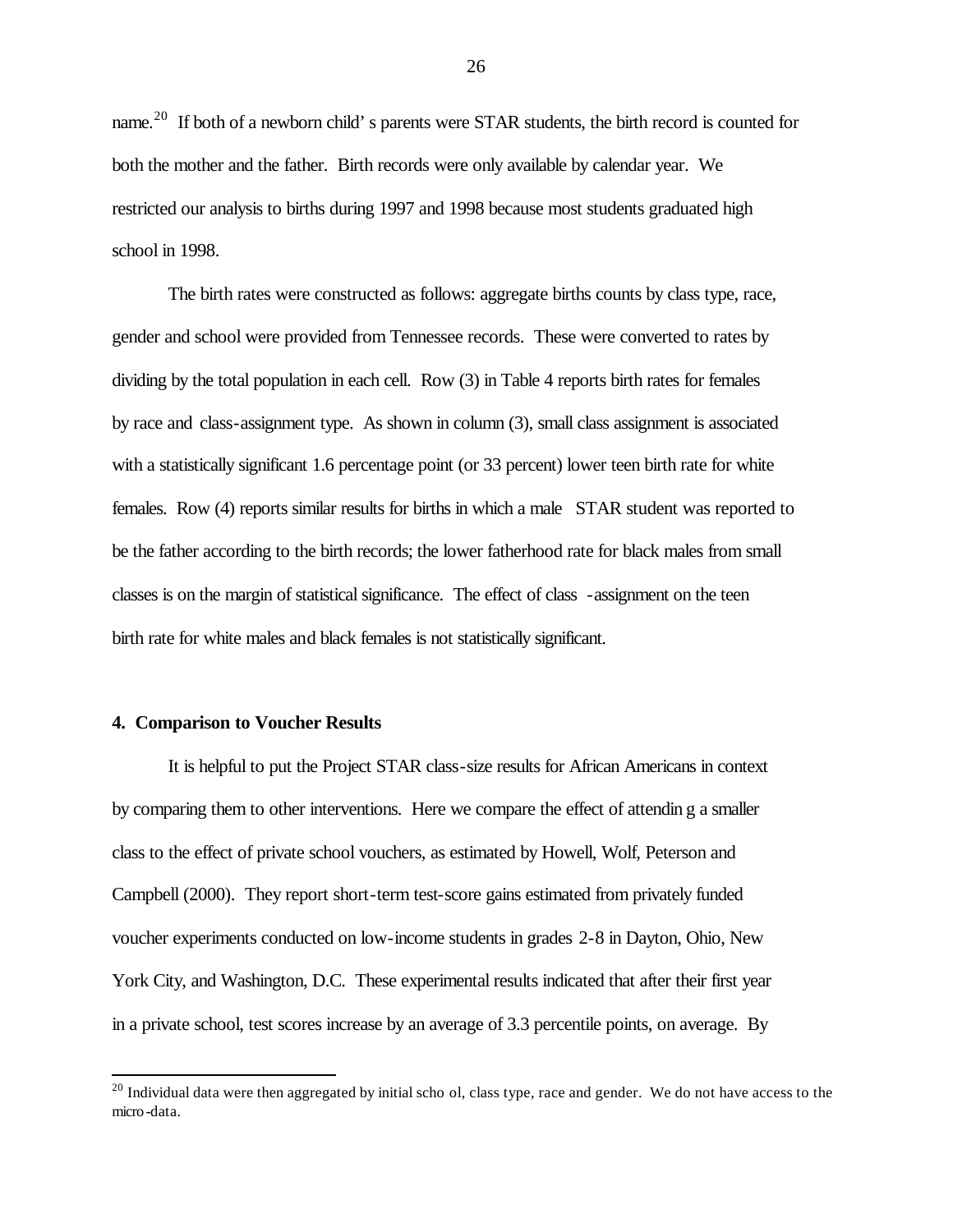the end of the students' second year, black students who switched to a private school scored an average of 6.0 percentile points higher than their counterparts who did not switch, when the three sites are aggregated by weighting the site -effects by their inverse sampling variances. For oth er ethnic groups, test scores declined on average if students switched to a private school, although the decline was not statistically significant. Howell, et al. also find that the test -score effect for blacks does not vary by subject matter; math and rea ding improved about the same amount.

To compare these voucher results to class-size reduction, we estimated a regression model for all black students who were in their second year after having been assigned to a small class, regardless of their grade level. Thus, the sample consists of students in their second year of Project STAR, whether that was grade 1, 2 or 3. For this sample, we estimated an OLS regression in which the dependent variable was the average Stanford Achievement Test percentile score. The explanatory variables included a dummy variable for *initial assignment* to a small class, school-by-entry-wave dummies, current-grade dummies, free-lunch status, and sex. The effect of having been assigned to a small class in this model is 7.9 points (with a standard error equal to 1.1).

To further improve the comparability of the samples, we estimated the same model described in the preceding paragraph for black students who were initially on *free or reduced price lunch*, as the voucher experiment was restricted primarily to those on free lunch. For this sample, assignment to a small class raised scores by an estimated 8.6 percentile points (standard error =1.2) after two years. $2<sup>1</sup>$ 

As mentioned previously, our use of initial assignment to a small clas s understates the effect of attending a small class by about 15 percent because not everyone assigned to a small class actually attended one. Likewise, not every student randomly provided a voucher switched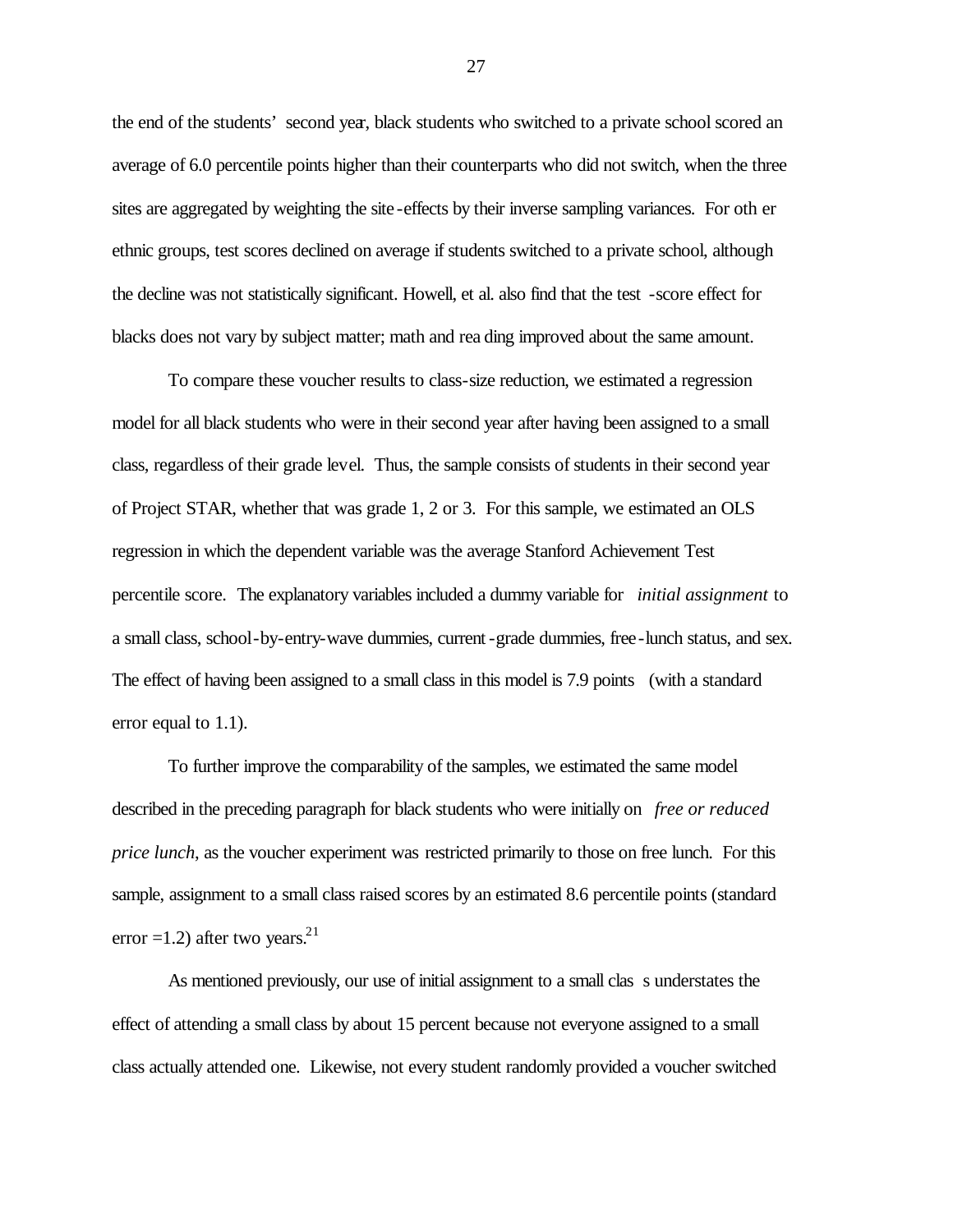to a private school, but the estimates from Howell et al. reported here adjust for incomplete takeup. Their "intent-to-treat" estimate in the second year after assignment is 3.5 percentile points.

We conclude from this comparison that, when comparable samples are considered, black students who attended a small class for two years in the STAR experiment improved their test performance by around 50 percent more than the gain experienced by black students who attended a private school as a result of receiving a voucher in the New York, Dayton and Washington voucher experiments. $^{22}$ 

### **5. Class Size and the Reduction in the Black-White Gap over Time**

Historically, black students attended schools with far larger pupil -teacher ratios than did white students. Horace Mann Bond (1934) eloquently summed up the situation this way: "Negro schools are financed from the fragments which fall from the budget made up for white children." Throughout the  $20<sup>th</sup>$  Century, the gap in school resources between white and black school has narrowed (see, e.g., Boozer, Krueger and Wolkon, 1992). In 1915, for example, the pupil-teacher ratio was 61 in black schools in the segregated states and 38 in white schools; by 1953 -54, on the eve of *Brown vs. Board of Education*, it was 31.6 in black schools and 27.6 in white schools. By 1989, Boozer, Krueger and Wolkin estimate that the pupil-teacher ratio had converged in the schools the average black and white student attended, although Boozer and Rouse (2001) provide evidence that black students still attended larger classes within the sam e schools in the early 1990s.

As mentioned previously, the black -white test score gap has also narrowed over the last 30 years – and this trend probably began long before 1970, although consistent, nationally

 $^{21}$  Math and reading are impacted by the same magnitude if the equation is estimated separately.

<sup>&</sup>lt;sup>22</sup> We note that it is also possible that some of the gain for students who attended a p rivate school may result from the fact that, at least in New York City, participating private schools had 2 to 3 fewer students per class than public schools, on average.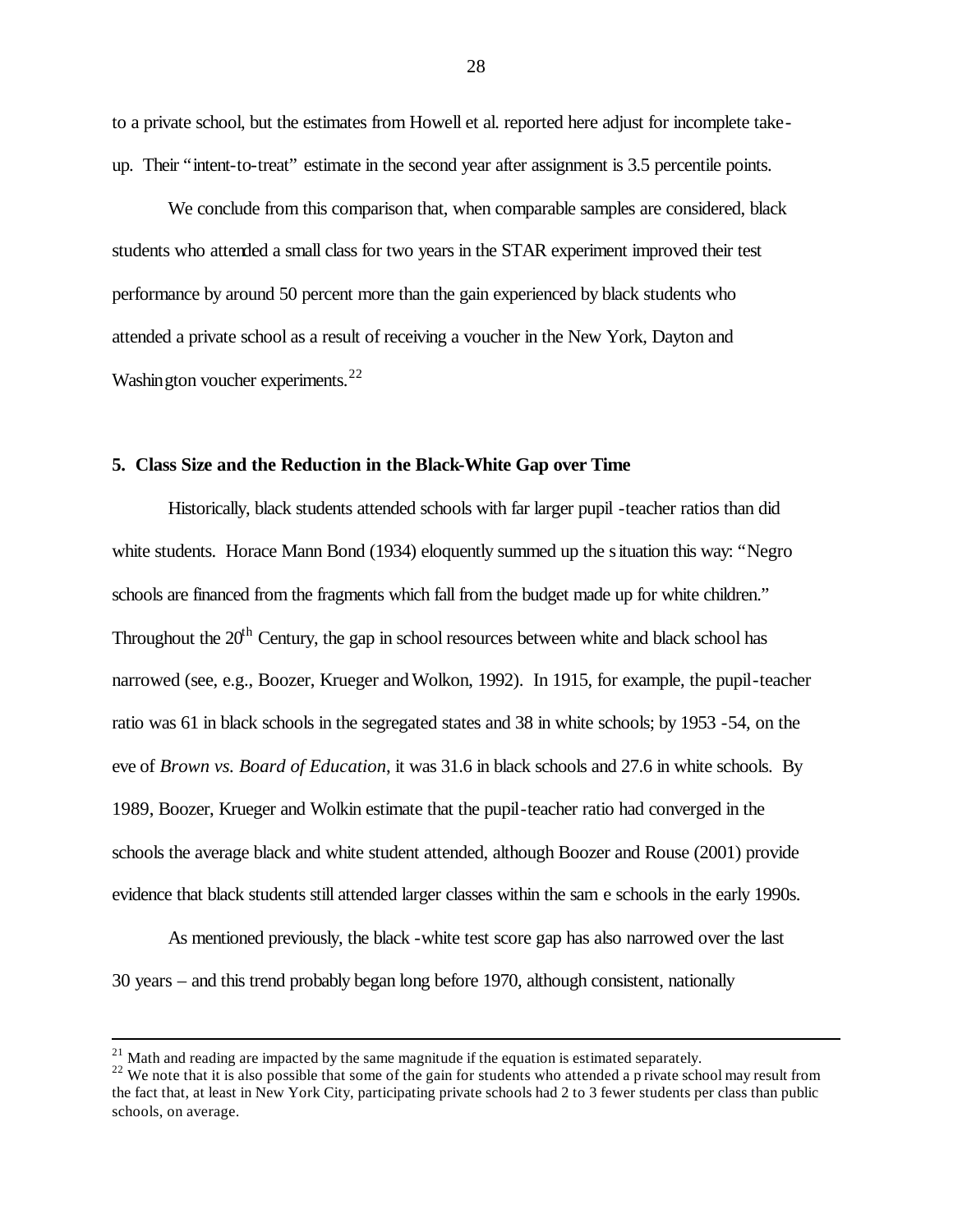representative data are not available.<sup>23</sup> The pupil-teacher ratio fell over this period for both black and white students, and it fell slightly more for black students. Can the decline in the racial test score gap recorded in the NAEP be explained by the contemporaneous reduction in average class sizes, especially among black students?

To calculate the effect of reduced class sizes on the test-score gap, we obtained the national average pupil-teacher ratio by year from the Digest of Education Statistics. Although average class size and the pupil-teacher ratio are not the same quantities, they should be closely related. Blacks were, on average, in larger classes than whites during most of the 1970s, but the gap closed by the late 1980s. To capture the relative difference in class -size reduction over this period, we crudely adjusted the national pupil -teacher ratio to derive separate estimates by race. For each year, we assigned the national pupil -teacher ratio to whites, and inflated the pupilteacher ratio by the inverse of the relative white/b lack pupil-teacher ratio reported by Boozer, Krueger and Wolkon (1992) to obtain an estimate for blacks.

To estimate the effect of a one student reduction in class size, we used student -level data from STAR to estimate a Two Stage Least Squares (2SLS) model by race. The dependent variable in the second -stage equation a student's average scale score on the  $3<sup>d</sup>$  grade math and reading sections of the Stanford Achievement Test, and the key endogenous regressor was the student's actual  $3<sup>d</sup>$  grade class size. We also controlled for whether the student was assigned to a class with a teacher aide, gender, free-lunch status, and school dummies. We instrumented for class size using a dummy variable indicating whether the student was initially assigned to a small or normal size class (as well as the other exogenous regressors). We then scaled the estimated

<sup>&</sup>lt;sup>23</sup> In a careful decomposition of the narrowing of the black -white NAEP test score gap between 1970 and 1988, Cook and Evans (2000) find that at least three quarters of the reduction in the gap occurred within schools and no more than one quarter occurred because of relative changes in parental education. The fact that black students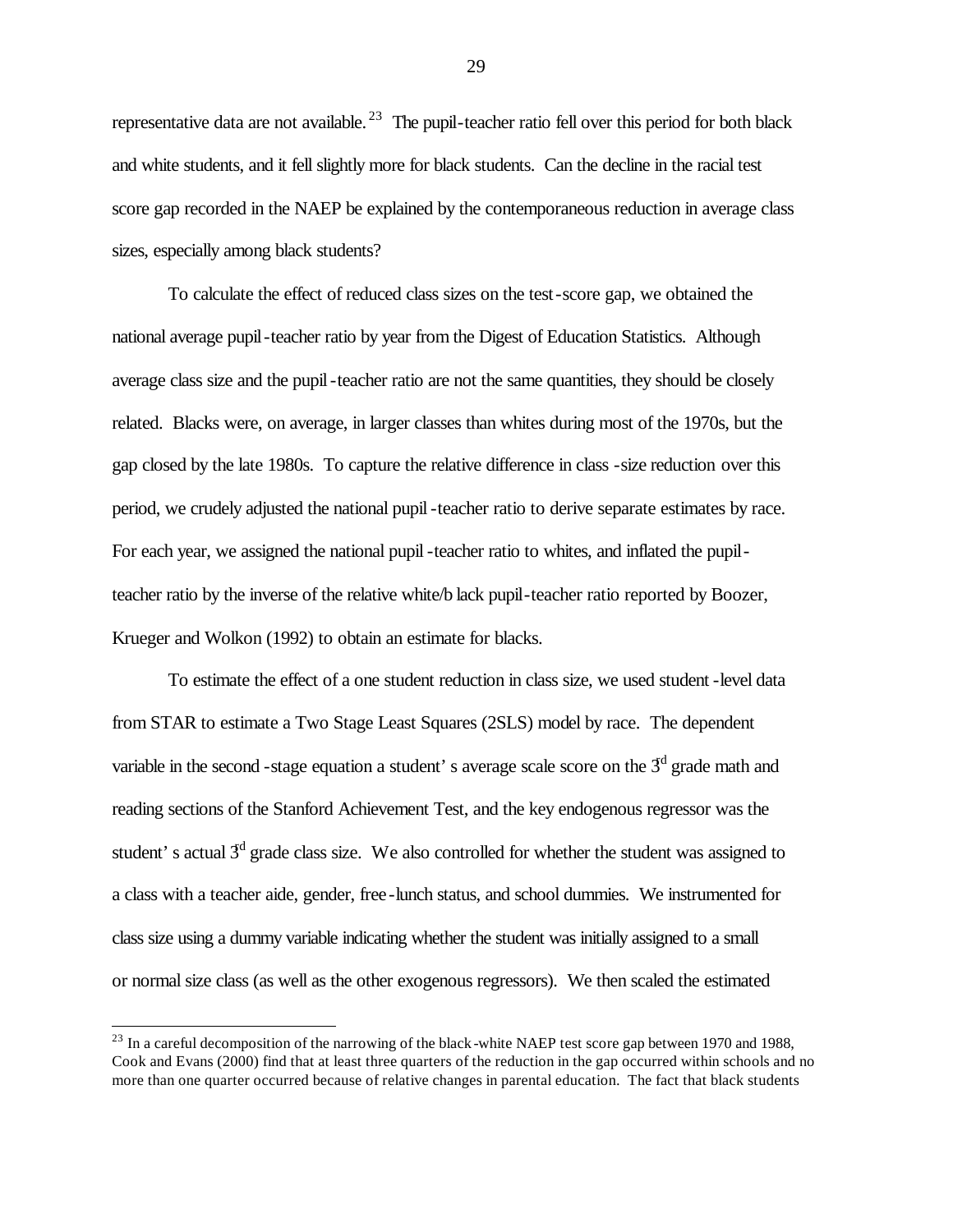effect of a one student change in class size by the standard deviation of test scores for all regular size students in  $3<sup>rd</sup>$  grade. This yielded an estimate that a one student reduction in class size would lead to an increase in the  $3<sup>rd</sup>$  grade test score by 0.02 standard deviation for whites and by 0.05 standard deviation for blacks. We use these estimates, together with the change in pupil teacher ratios over time, to predict the gap in test scores by race.

Figures 5a and 5b display the actual (based on NAEP) and predicted black -white test score gap in math and reading, scaled by the subject -specific standard deviation in 1996. First consider Figure 5a, which shows the decline in the math test score gap among 9-year-olds between 1973 and 1999. The actual score gap declined by 0.21 standard deviation, from 1.04 to 0.83 standard deviation, over these 26 years. During this period, average class sizes in elementary schools fell from 23.0 to 18.6 for whites, and from 25.4 to 18.6 for blacks. Based on our calculations, these changes in class sizes are predicted to reduce the black -white test score gap by 0.25 standard deviation, slightly more than the observed decline. Overall, however, the correspondence between the actual and predicted decline in the black -white gap is remarkably close. Figure 5b shows the analogous results for reading tests of 9-year-olds. Again, the predicted narrowing in the black -white achievement score gap is closely mirrored by our prediction based on changes in class size for black and white students over this period. It is also interesting to note that most of the predicted narrowing in the test score gap came about because of the decline in the pupil-teacher ratio generally – which has a larger effect on black students according to our estimates – than from the larger decline in the pupil -teacher ratio for black students relative to white students.

appear to benefit more from smaller classes than white students – combined with the general decline in class size – could account for the large within -school effect that they find.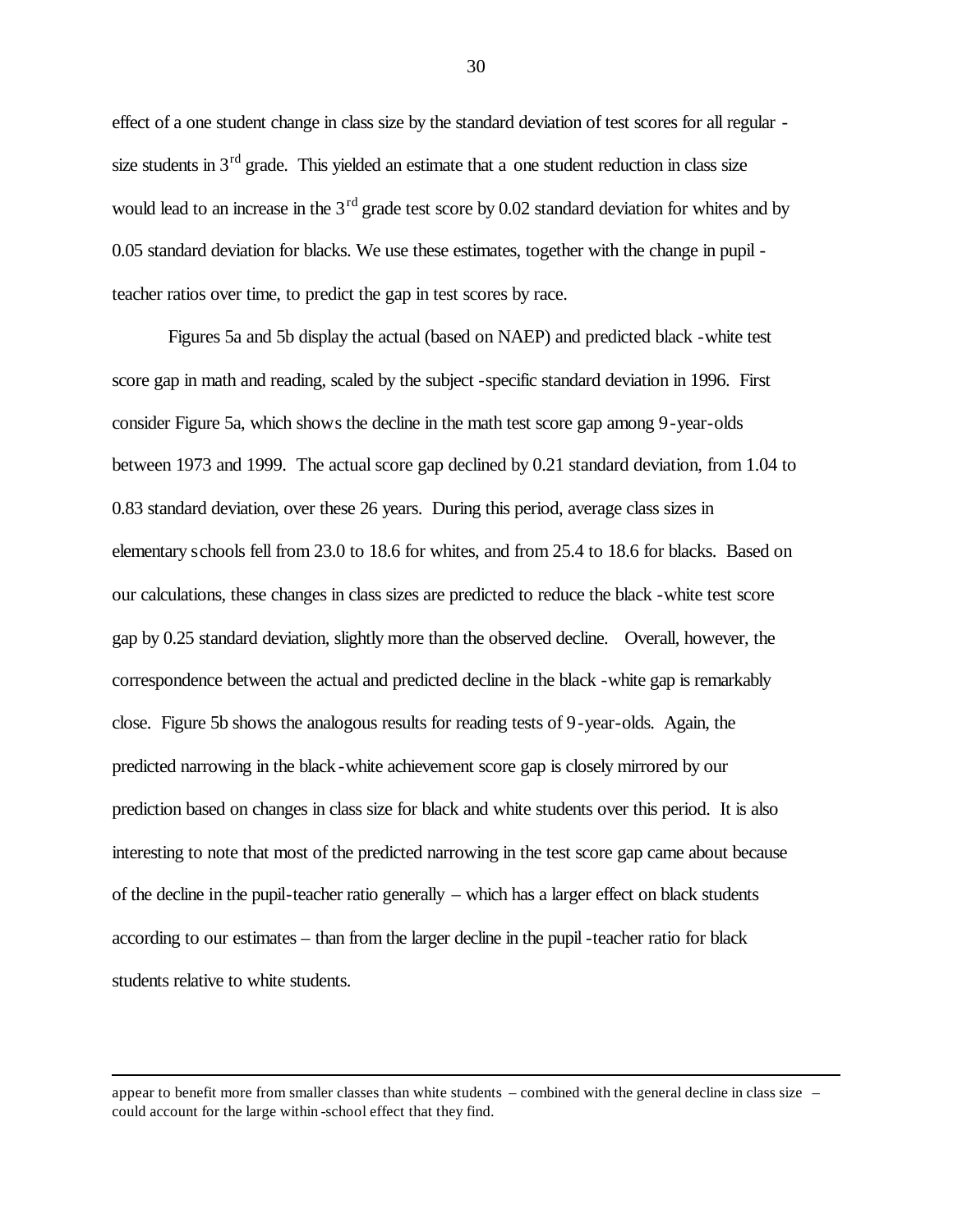We would not push these results too far, however, because other important determinants of student achievement scores have also changed since the 1970s, and because we can only crudely measure average class size for white and black students. Nevertheless, the results do suggest that the effect of class-size on achievement by race as estimated from the STAR experiment are roughly consistent with the trends in test scores and pupil -teacher ratios that we have observed in the aggregate over time.

# **6. Conclusions**

To summarize, our analysis of the STAR experiment indicates that students who attend smaller classes in the early grades tend to have higher test scores while they are enrolled in those grades than their counterparts who attend larger classes. The improvement in relative ranking on standardized tests that students obtain from having attended a small class is reduced when they move into regular-size classes, but an edge still remains. Moreover, black students tend to advance further up the distribution of test scores from attending a small class than do white students, both while they are in a small class and afterwards. For black students, we also find that being assigned to a small class for an average of two years in grade K -3 is associated with an increased probability of subsequently t aking the ACT or SAT college entrance exam, and 0.15- 0.20 standard deviation higher average score on the exam. These findings are more or less consistent with most of the available literature.

Because black students' test scores appear to increase more from attending a small class than do white students', the decline in the pupil-teacher ratio nationwide over the last century should have led to a reduction in the black -white achievement gap. Moreover, the fact that the pupil-teacher ratio declined relatively more for black students should provide an added boost to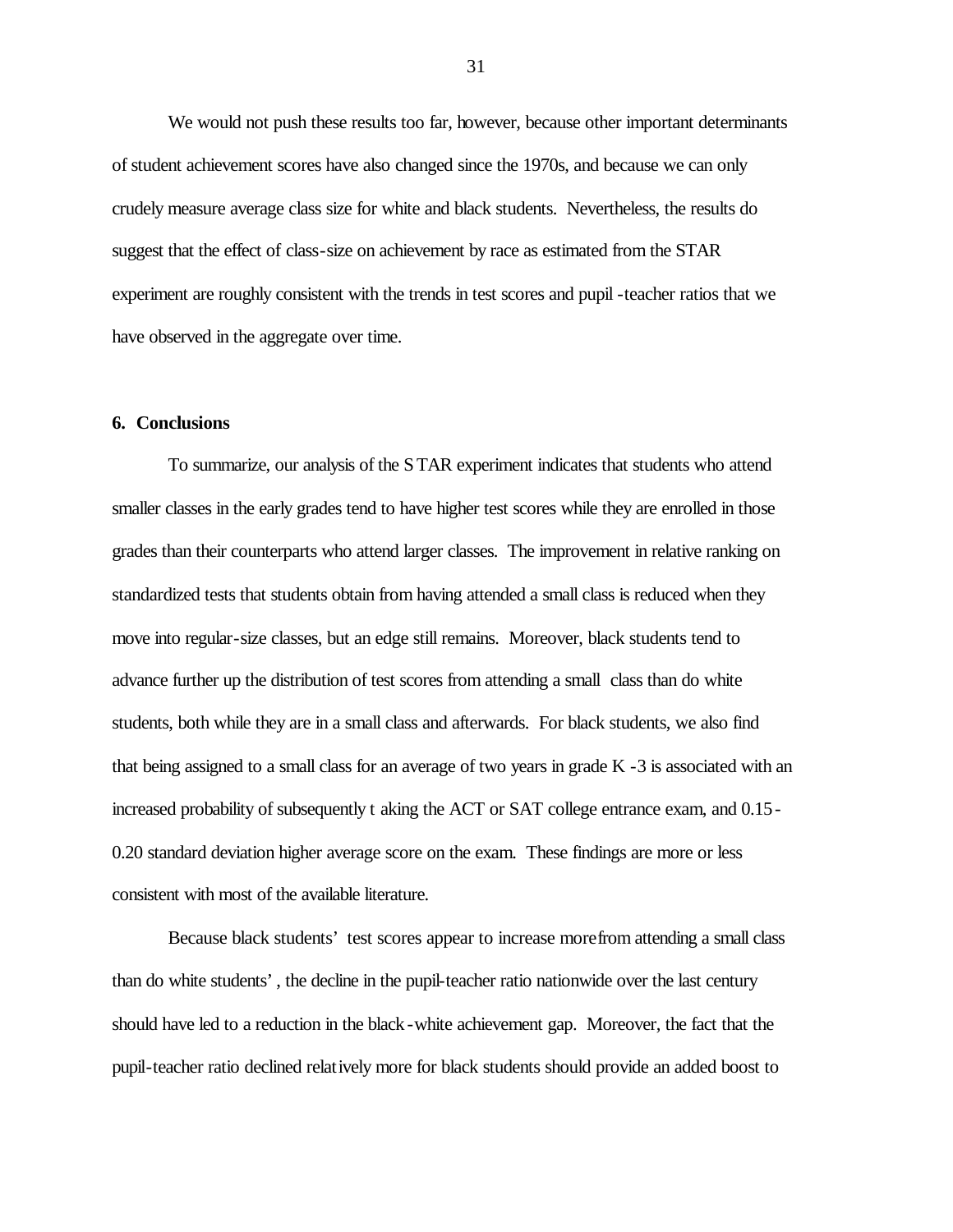the reduction in the achievement gap. Our calculations suggest that the decline in the pupil teacher ratio for black and white students experienced in the last 30 years can account for most of the reduction in the black-white achievement score gap, although other factors surely were at work as well.

An important question is, Why? Why do black students appear to gain more from attending a smaller class than white students? Although there is a need to look further inside this box, our analysis suggests that something about the schools black students attend leads to a greater impact of smaller classes. That is, white students who attend the same mix of schools as black students appear to profit from smaller classes by about as much as black students do, and *vice versa* for black students who attend predominantly white schools. More generally, we find that students who attended schools with lower average test scores in the elementary grades benefit the most from attending smaller classes. One possible explanation for these findings is that teachers have to move very slowly through the curriculum if they have weak students  $-e.g.,$ because they are disrupted frequently or have to explain the materi al multiple times to the slower students – but if they have smaller classes they can effectively teach more material. By contrast, teachers in schools with well-behaved, self-motivated students can move quickly through the material regardless of class siz e. This type of an explanation might also partially explain why some countries, such as Japan, have high test scores despite having large classes. Regardless of the explanation, our findings suggest that class size reductions will have the biggest bang f or the buck if they are targeted to schools with relatively many minority students. But if such targeting is politically infeasible, then reducing class size generally would still lead to a reduction in the black-white test score gap.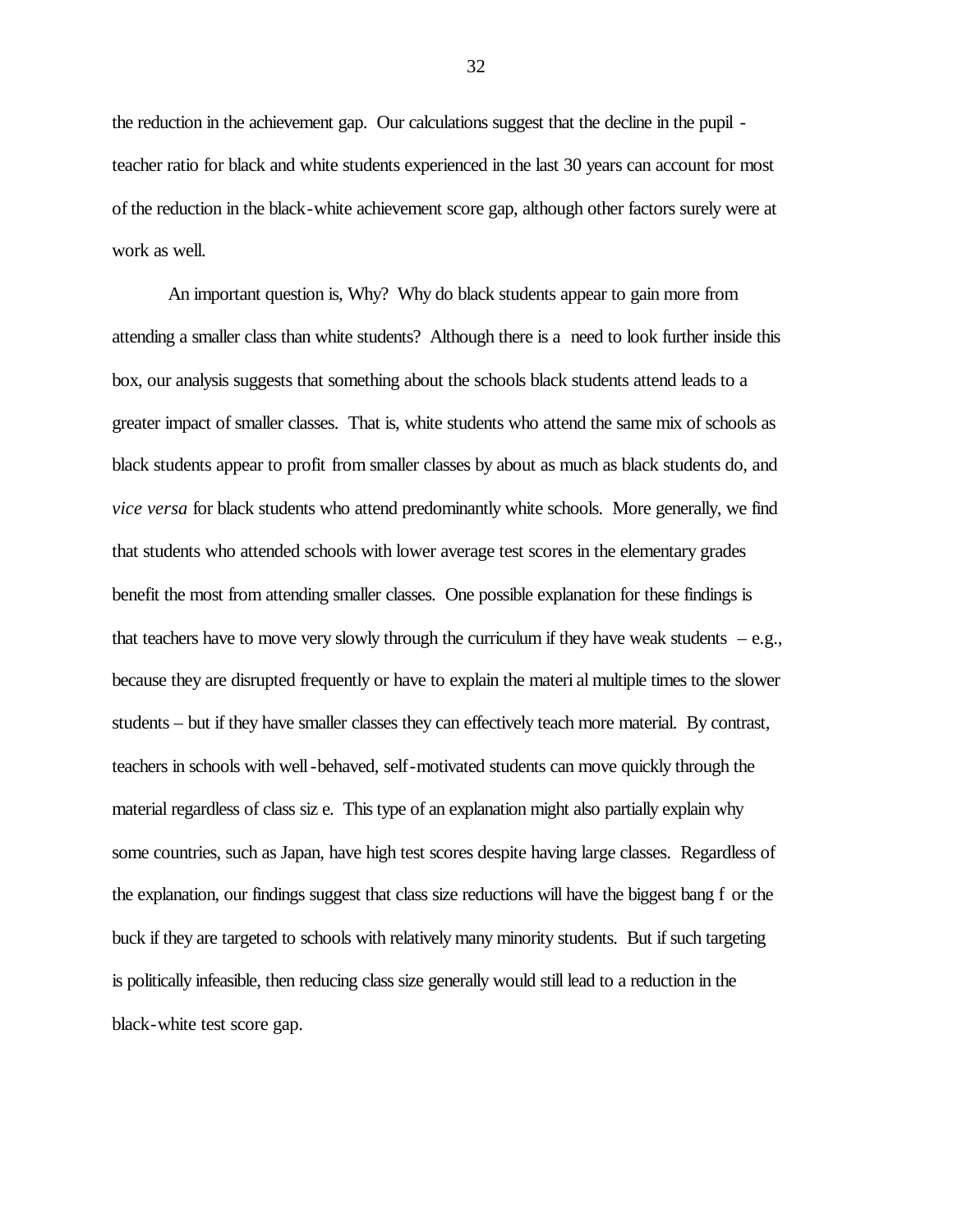#### **References**

- Achilles, C. (1999). *Let's Put Kids First, Finally: Getting Class Size Right*. Thousand Oaks, CA: Corwin Press.
- Bond, Horace Mann, *The Education of the Negro in the American Social Order*. New York: Prentice Hall, 1934.
- Boozer, Michael, Alan Krueger and Sha ri Wolkon. 1992. "Race and School Quality since *Brown* v. *Board of Education.*" *Brookings Papers on Economic Activity: Microeconomics*, Martin N. Baily and Clifford Winston, eds., pp. 269-326.
- Boozer, Michael and Cecilia Rouse. 2001. "Intraschool Variation in Class Size: Patterns and Implications." Forthcoming in *Journal of Urban Economics*.
- Card, David, and Alan B. Krueger. 1992. "School Quality and Black-White Relative Earnings: A Direct Assessment." *Quarterly Journal of Economics* 107(1): 151-200.
- Card, David and Abigail Payne. 1998. "School Finance Reform, the Distribution of School Spending and the Distribution of SAT Scores." U.C. Berkeley, Center for Labor Economics, Working Paper, forthcoming, *Journal of Public Economics*.
- Cawley, John, Jame s Heckman and Edward Vytlacil. 1999. "On Policies to Reward the Value Added by Educators." *Review of Economics and Statistics* 81(4), 720-27.
- Cohn, E. and S. D. Millman. 1975. *Input-output Analysis in Public Education*. Cambridge, MA: Ballinger.
- Cook, Michael and William Evans. 2000. "Families or Schools? Explaining the Convergence in White and Black Academic Performance," *Journal of Labor Economics* 18(4), October, pp. 729-54.
- Ehrenberg, R. G. and D. J. Brewer. 1994. "Do School and Teacher Characteristics Matter? Evidence from 'High School and Beyond." *Economics of Education Review*, 13(1), pp. 1-17.
- Finn, Jeremy D., and Charles M. Achilles. 1990. "Answers and Questions About Class Size: A Statewide Experiment." *American Educational Research Journal* 27 (Fall): 557-77.
- Finn, Jeremy D., Susan Gerber, Charles M. Achilles and Jayne Boyd -Zaharias. 1999. "Short- and Long-term Effects of Small Classes." SUNY Buffalo, mimeo.
- Grissmer, David W., Anne E. Flanagan, Jennifer Kawata and Stephanie Williamson . 2000. "Improving Student Achievement: What State NAEP Test Scores Tell Us." RAND Issue Paper 924, July.
- Hanushek, Eric A. 1986. "The Economics of Schooling: Production and Efficiency in Public Schools." *Journal of Economic Literature* 24 (September): 1141-77.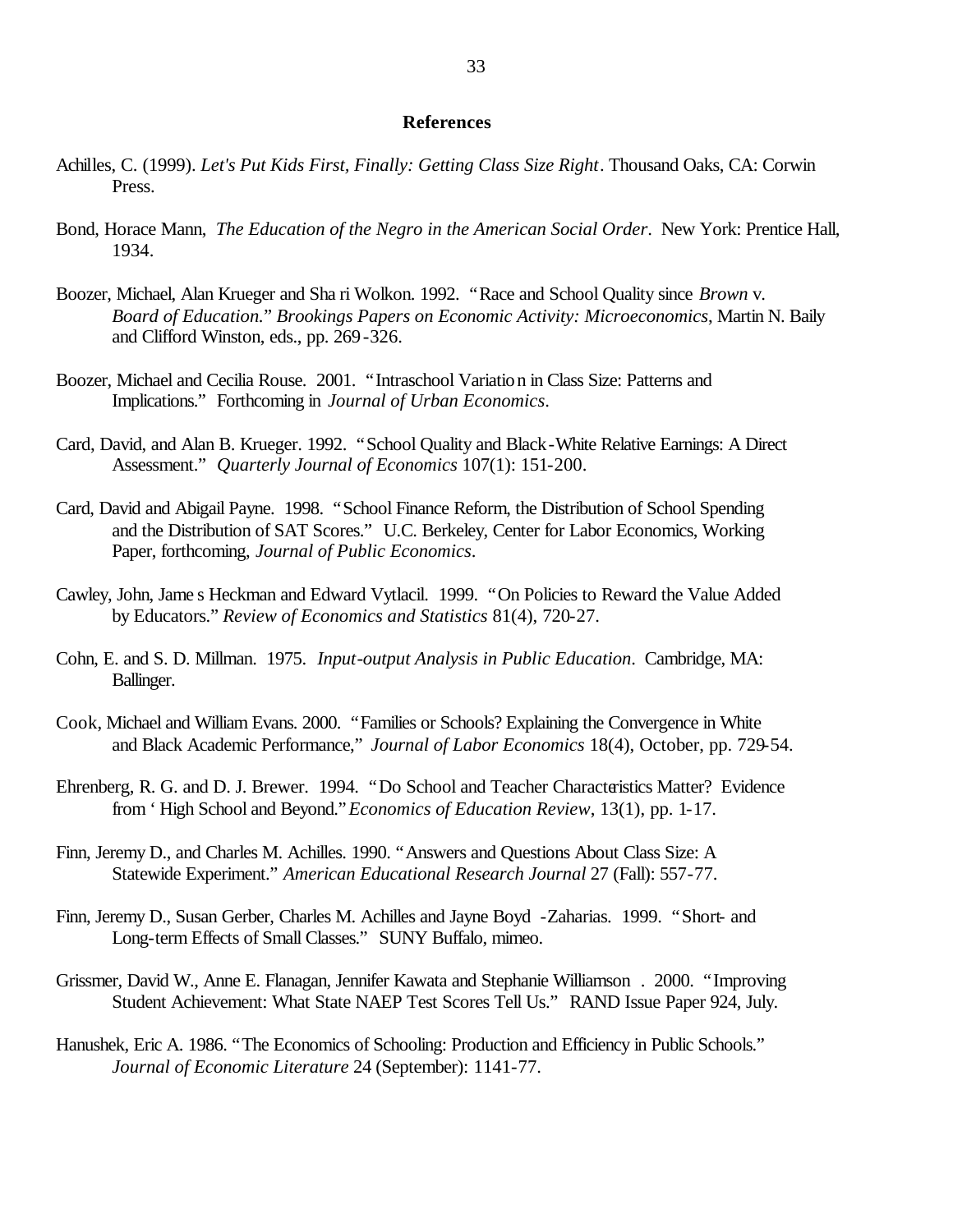- Hanushek, Eric A. 1997. "Assessing the Effects of School Resources on Student Performance: An Update." *Educational Evaluation and Policy Analysis* 19(2): 141-64.
- Hanushek, Eric A., John F. Kain and Steven G. Rivkin. 1998. "Teachers, Schools, and Academic Achievement." NBER Working Paper 6691, August 1998.
- Heckman, James. 1976. "The Common Structure of Statistical Models of Truncation, Sample Selection, and Limited Dependent Variables and a Simple Estimator for Such Models." *Annals of Economic and Social Measurement*, vol. 5, pp. 475-92.
- Hedges, Larry V., Richard Laine, and Rob Greenwald. 1994. "Does Money Matter? A Meta- Analysis of Studies of the Effects of Differential School Inputs on Student Outcomes." *Education Researcher* 23(3): 5-14.
- Hotz, V. Joseph, Susan Williams McElroy and Seth G. Sanders. 1999. "Teenage Childbearing and Its Life Cycle Consequences: Exploiting a Natural Experiment." NBER Working Paper 7397, October.
- Howell, William G., Patrick J. Wolf, Paul E. Peterson and David E. Campbell. 2000. "Test-Score Effects of School Vouchers in Dayton, Ohio, New York City and Washington, D.C.: Evidence from Randomized Field Trials." Program on Education Policy and Governance Research Paper, August.
- Jencks, Christopher. 1998. "Racial Bias in Testing." In Jencks and Phillips, eds., *The Black-White Test Score Gap*. Washington, DC: Brookings Institution Press, pp. 55-85.
- Jencks, Christopher and Meredith Phillips. 1998. *The Black-White Test Score Gap*. Washington, DC: Brookings Institution Press.
- Krueger, Alan B. 1999. "Experimental Estimates of Educational Production Functions." *Quarterly Journal of Economics* 114(2): 497-532.
- Krueger, Alan B. 2000. "Economic Considerations and Class Size." Princeton University Industrial Relations Section Working Paper 477, www.irs.princeton.edu, September 2000.
- Krueger, Alan B., and Diane M. Whitmore. 2001. "The Effect of Attending a Small Class in the Early Grades on College-Test Taking and Middle School Test Results: Evidence From Project STAR." *Economic Journal* 111: 1-28.
- Lazear, Edward P. 1999. "Educational Production." Working Paper No. 7349. Cambridge, Mass.: National Bureau of Economic Research.
- Lindahl, Mikael. 2000. "Home versus School Le arning: A New Approach to Estimating the Effect of Class Size on Achievement." Swedish Institute for Social Research, Vol. 43, *Studies of Causal Effects in Empirical Labor Economics*, University of Stockholm.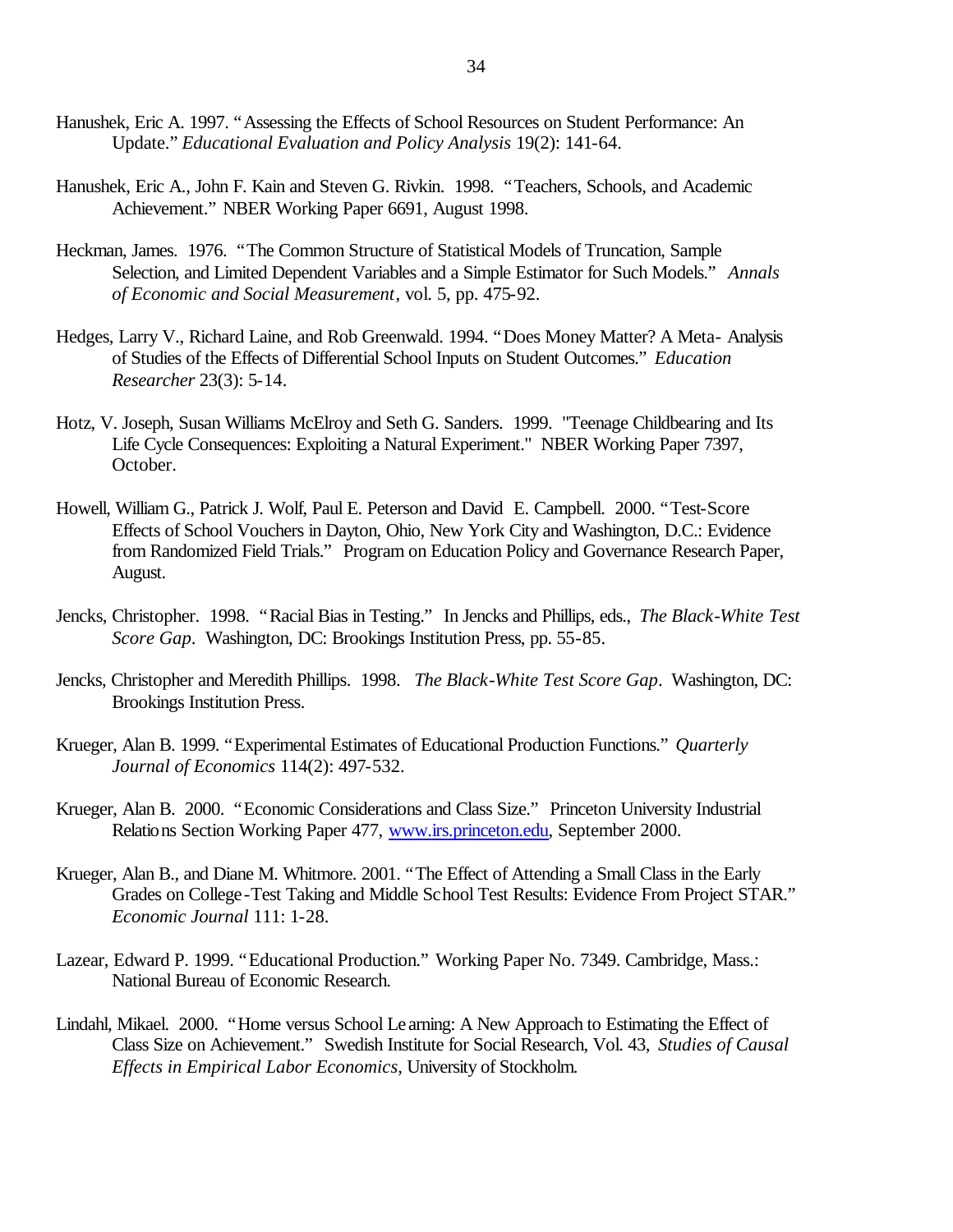- Link, Charles R., and James G. Mulligan. 1986. "The Merits of a Longer School Day." *Economics of Education Review* 5(4): 373-81.
- Link, Charles R., and James G. Mulligan. 1991. "Classmates' Effects on Black Student Achievement in Public School Classrooms." *Economics of Education Review* 10(4): 297-310.
- Ludwig, Jens and Laurie Bassi. 1999. "The Puzzling Case of School Resources and Student Achievement." *Educational Evaluation and Policy Analysis*, 21(4): pp. 385-403.

Maynard, Rebecca. 1997. *Kids Having Kids*. Washington, DC: Urban Institute Press.

- Molnar, Alex, et al. 1999. "Evaluating the SAGE Program: A Pilot Program in Targeted Pupil-Teacher Reduction in Wisconsin." *Educational Evaluation and Policy Analysis* 21:2 (Summer): 165-177.
- Mosteller, Frederick. 1995. "The Tennessee Study of Class Size in the Early School Grades." *The Future of Children: Critical Issues for Children and Youths* 5 (Summer/Fall): 113-27
- Mora, Marie T. 1997. "Attendance, Schooling Quality, and the Demand for Education of Mexican Americans, African Americans, and Non -Hispanic Whites." *Economics of Education Review* 16(4): 407-418.
- Neal, Derek, and William Johnson. 1996. "The Role of Premarket Factors in Black -White Wage Differentials." *Journal of Political Economy* 104 (October): 869-95.
- Nye, Barbara, Jayne Zaharias, B.D. Fulton, et al. 1994. "The Lasting Benefits Study: A Continuing Analysis of the Effect of Small Class Size in Kindergarten Through Third Grade on Student Achievement Test Scores in Subsequent Grade Levels." Seventh grade technical report. Nashville: Ce nter of Excellence for Research in Basic Skills, Tennessee State University.
- Sengupta, J. K. and R. E. Sfeir. 1986. "Production Frontier Estimates of Scale in Public Schools in California." *Economics of Education Review*, 5(3), 297-307.
- Stecher, B. M. and G. W. Bohrnstedt. 2000. *Class size reduction in California: The 1998-99 Evaluation Findings.* Sacramento, CA: California Department of Education, August.
- Summers, Anita and Barbara Wolfe. 1977. "Do Schools Make A Difference?" *American Economic Review*, 67 (4), pp. 649-52.
- Winkler, D. 1975. "Educational Achievement and School Peer Group Composition." *Journal of Human Resources*, 10(2), 189-204.
- Word, E., J. Johnston, Helen Bain, et. al. 1990. "The State of Tennessee's Student/Teacher Achievement Ratio (STAR) Project: Technical Report 1985-1990." Tennessee State Department of Education.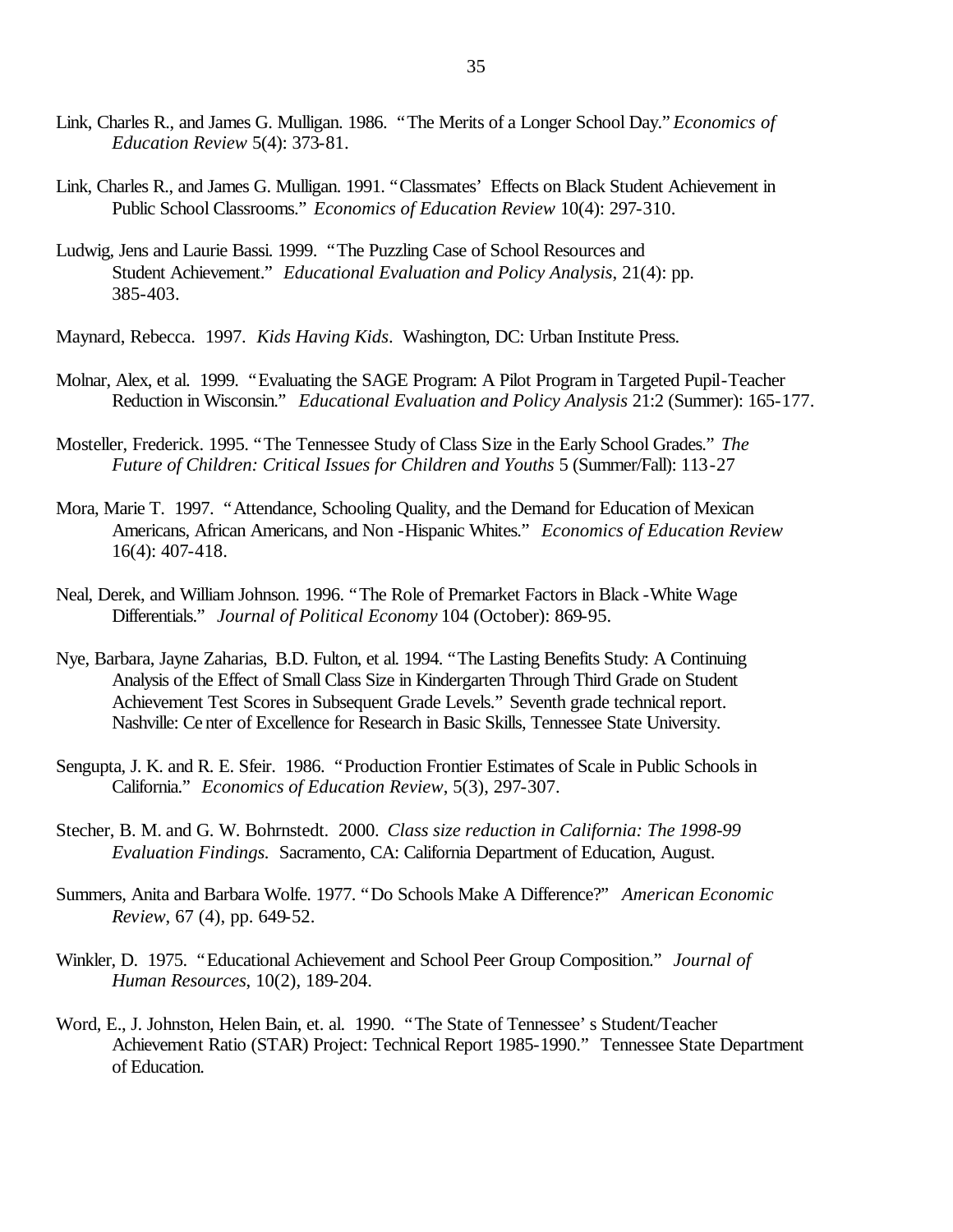|                             |                                                                   | <b>Class Size</b>                                |                                                                      | <b>Expenditures per Student</b>                                   |                                                  |                                                                      |  |
|-----------------------------|-------------------------------------------------------------------|--------------------------------------------------|----------------------------------------------------------------------|-------------------------------------------------------------------|--------------------------------------------------|----------------------------------------------------------------------|--|
| Result                      | Weighted by<br><b>No. of Estimates</b><br><b>Extracted</b><br>(1) | <b>Equally-Weighted</b><br><b>Studies</b><br>(2) | <b>Studies Weighted</b><br>by Journal Impact<br><b>Factor</b><br>(3) | Weighted by<br><b>No. of Estimates</b><br><b>Extracted</b><br>(4) | <b>Equally-Weighted</b><br><b>Studies</b><br>(5) | <b>Studies Weighted</b><br>by Journal Impact<br><b>Factor</b><br>(6) |  |
| Positive & Stat. Sig.       | 14.8%                                                             | 25.5%                                            | 34.5%                                                                | 27.0%                                                             | 38.0%                                            | 40.1%                                                                |  |
| Positive & Stat. Insig.     | 26.7%                                                             | 27.1%                                            | 21.2%                                                                | 34.3%                                                             | 32.2%                                            | 28.0%                                                                |  |
| Negative & Stat. Sig.       | 13.4%                                                             | 10.3%                                            | 6.9%                                                                 | 6.7%                                                              | 6.4%                                             | 6.3%                                                                 |  |
| Negative & Stat. Insig.     | 25.3%                                                             | 23.1%                                            | 25.4%                                                                | 19.0%                                                             | 12.7%                                            | 8.3%                                                                 |  |
| Unknown Sign & Stat. Insig. | 19.9%                                                             | 14.0%                                            | 12.0%                                                                | 12.9%                                                             | 10.7%                                            | 17.3%                                                                |  |
| Ratio Positive to Negative  | 1.07                                                              | 1.57                                             | 1.72                                                                 | 2.39                                                              | 3.68                                             | 4.66                                                                 |  |
| P-Value                     | 0.500                                                             | 0.059                                            | 0.034                                                                | 0.0138                                                            | 0.0002                                           | 0.0001                                                               |  |

**Table 1: Reanalysis of Hanushek's (1997) Literature Summary; Studies of Class Size and Expenditures per Pupil**

Notes: Columns (1) and (4) are from Hanushek (1997; Table 3), and implicitly weight studies by the number of estimates that were taken from each study. Columns (2), (3), (5) and (6) are from Krueger (2000). Columns (2) and (5) assign each study the fraction of estimates corresponding to the result based on Hanushek's coding, and calculate the arithmetic average. Columns (3) and (6) calculate a weighted average of the data in column (2), using the journal impact factors as weights. A positive result means that a small class size or greater expenditures are associated with improved student performance. Columns (1) - (3) are based on 59 studies, and columns (4) - (6) are based on 41 studies. P-value corresponds to the proportion of times the observed ratio, or a higher ratio, of positive to negative results would be obtained in 59 or 41 independent Bernouli trials in which positive and negative results were equally likely.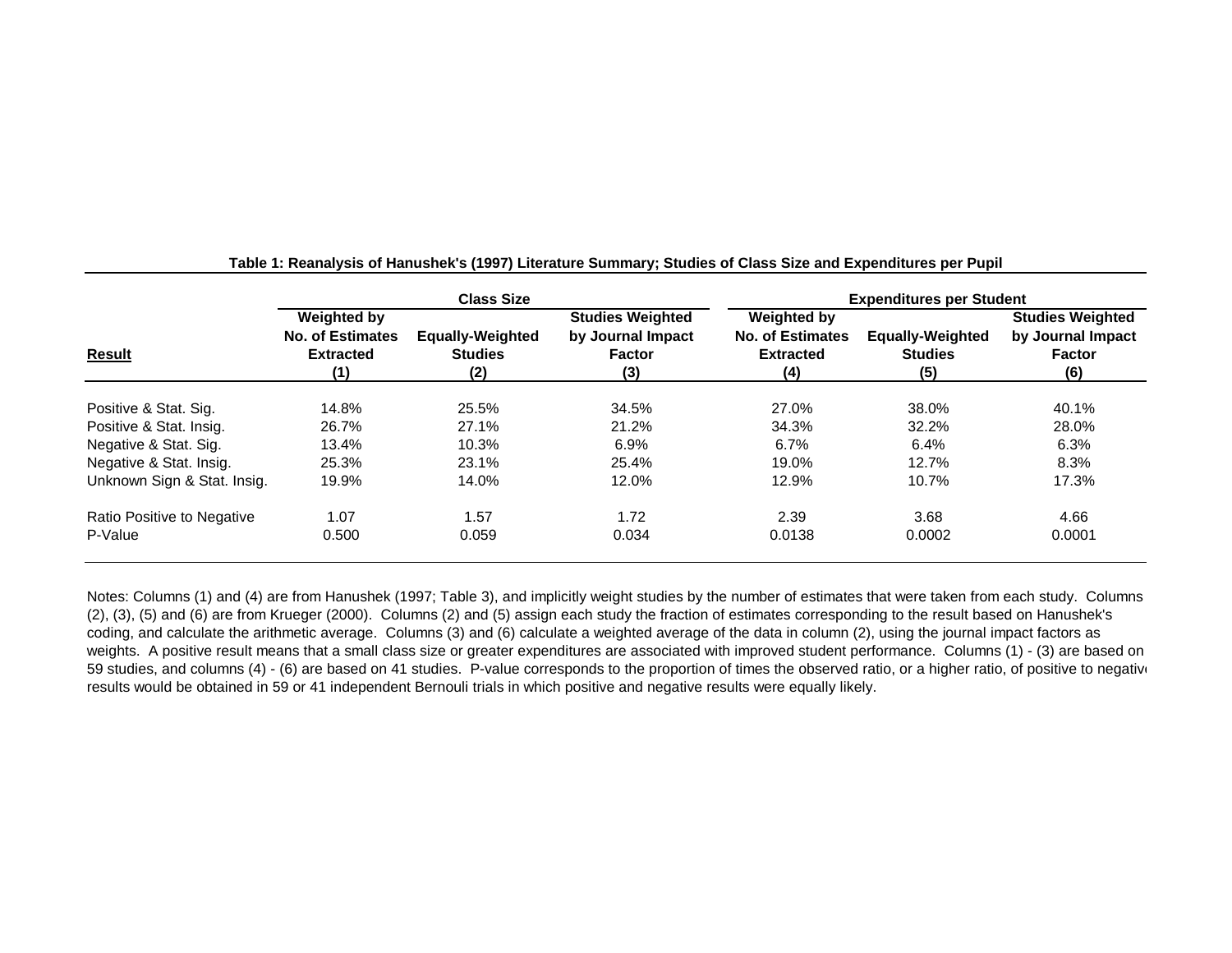#### **Table 2: Summary of Class-Size Studies that Provide Separate Estimates by Race**

| Study                     | Description                                                                                                                                                                                                                                                                                                                                                                                                                                                                                                                                                                                                                                                                                                                                                                                                                                                                                                         | Findings for a 7-student reduction in class size<br>Change in test score gain (standard errors in<br>parenthesis):<br>Blacks: 0.140 (0.108)<br>Whites: 0.038 (0.029)<br>Change in dropout rate (standard errors in<br>parenthesis):<br>Blacks: - 0.322 (0.358)<br>Whites: - 0.007 (0.023) |  |  |
|---------------------------|---------------------------------------------------------------------------------------------------------------------------------------------------------------------------------------------------------------------------------------------------------------------------------------------------------------------------------------------------------------------------------------------------------------------------------------------------------------------------------------------------------------------------------------------------------------------------------------------------------------------------------------------------------------------------------------------------------------------------------------------------------------------------------------------------------------------------------------------------------------------------------------------------------------------|-------------------------------------------------------------------------------------------------------------------------------------------------------------------------------------------------------------------------------------------------------------------------------------------|--|--|
| Ehrenberg & Brewer (1994) | Uses High School and Beyond individual-level data to look at effects of teachers and<br>school resources on gain in test scores and on dropout behavior. Both equations<br>include pupil-teacher ratio, expenditure per student, base-year test score, student<br>gender, family income and size, parents' education level, a dummy variable indicating<br>whether the school is in an urban setting, the percentage of students in the school that<br>are black, the percentage that are hispanic, the percentage that are low-income, the<br>difference between the percentage of black (hispanic) faculty and black (hispanic)<br>students, and teachers' experience, education level, and quality of their undergraduate<br>institution. The dropout equation is estimated by a probit model, and the gain model is<br>estimated by OLS using a Heckman correction for dropouts. Median sample size is<br>1003. |                                                                                                                                                                                                                                                                                           |  |  |
| Link and Mulligan (1991)  | Estimates separate OLS regression models for individual-level CTBS math and reading<br>scores for 3rd, 4th, 5th and 6th grade using the Sustaining Effects data set.<br>Explanatory variables include pre-test score, class size, gender, hours of instruction, a<br>dummy variable indicating whether the teacher recommends compensatory education,<br>same race percentage of classmates, racial busing percentage, and the mean and<br>standard deviation of classmates' pre-test scores. Median sample size is 6023.                                                                                                                                                                                                                                                                                                                                                                                           | Average change in test score, scaled by<br>standard deviation (standard errors in<br>parenthesis):<br>Blacks: - 0.001 (0.014)<br>Whites: - 0.004 (0.007)                                                                                                                                  |  |  |
| <b>Winkler (1975)</b>     | Examines the effect of the racial composition of a school on 8th grade Stanford reading<br>scores using student data from a large urban California school district in 1964-65. The<br>model also includes aggregate student/teacher ratio in grades 1-8, student IQ measured<br>in 1st grade, number of siblings, number of cultural items in home, parents'<br>homeownership status, teacher salary, total administrative spending, share of peers<br>with low-SES status, the change in low-SES status between elementary and middle<br>school, the share of black students and the change in share between elementary and<br>middle school, and share of teachers from prestigious colleges. Median sample size is<br>387.                                                                                                                                                                                       | Change in test score for 8 years of class-size<br>reduction, scaled by standard deviation<br>(standard errors in parenthesis):<br>Blacks: 0.117 (0.156)<br>Whites: 0.166 (0.170)                                                                                                          |  |  |
| Card and Krueger (1992)   | Estimates the effect of pupil-teacher ratio on returns to education. Uses Census data<br>on wages in 1960, 1970 and 1980 for Southern-born men aggregated to state-by-cohort<br>cells, linked to school characteristics in segregated states from 1915 to 1966. Uses<br>weighted least squares to estimate by race the effect on return to education of pupil-<br>teacher ratio, and state, year and cohort dummy variables. Sample size is 180.                                                                                                                                                                                                                                                                                                                                                                                                                                                                    | Change in payoff to 1 year of education<br>(standard errors in parenthesis):<br>Blacks: 0.410 (0.347)<br>Whites: 0.219 (0.389)                                                                                                                                                            |  |  |
| Sengupta and Sfeir (1986) | Sample contains 50 school-level observations on 6th graders in California. Dependent<br>variables are math, reading, writing and spelling test scores. Explanatory variables are<br>average teacher salary, average class size, percent minority, and interaction between<br>percent minority and class size. Half of the 8 models also control for non-teaching<br>expenditures per pupil. Estimates translog production functions by LAD.                                                                                                                                                                                                                                                                                                                                                                                                                                                                         | Change in average test score, scaled by<br>standard deviation:<br><b>Blacks: 0.711</b><br>Whites: - 0.411                                                                                                                                                                                 |  |  |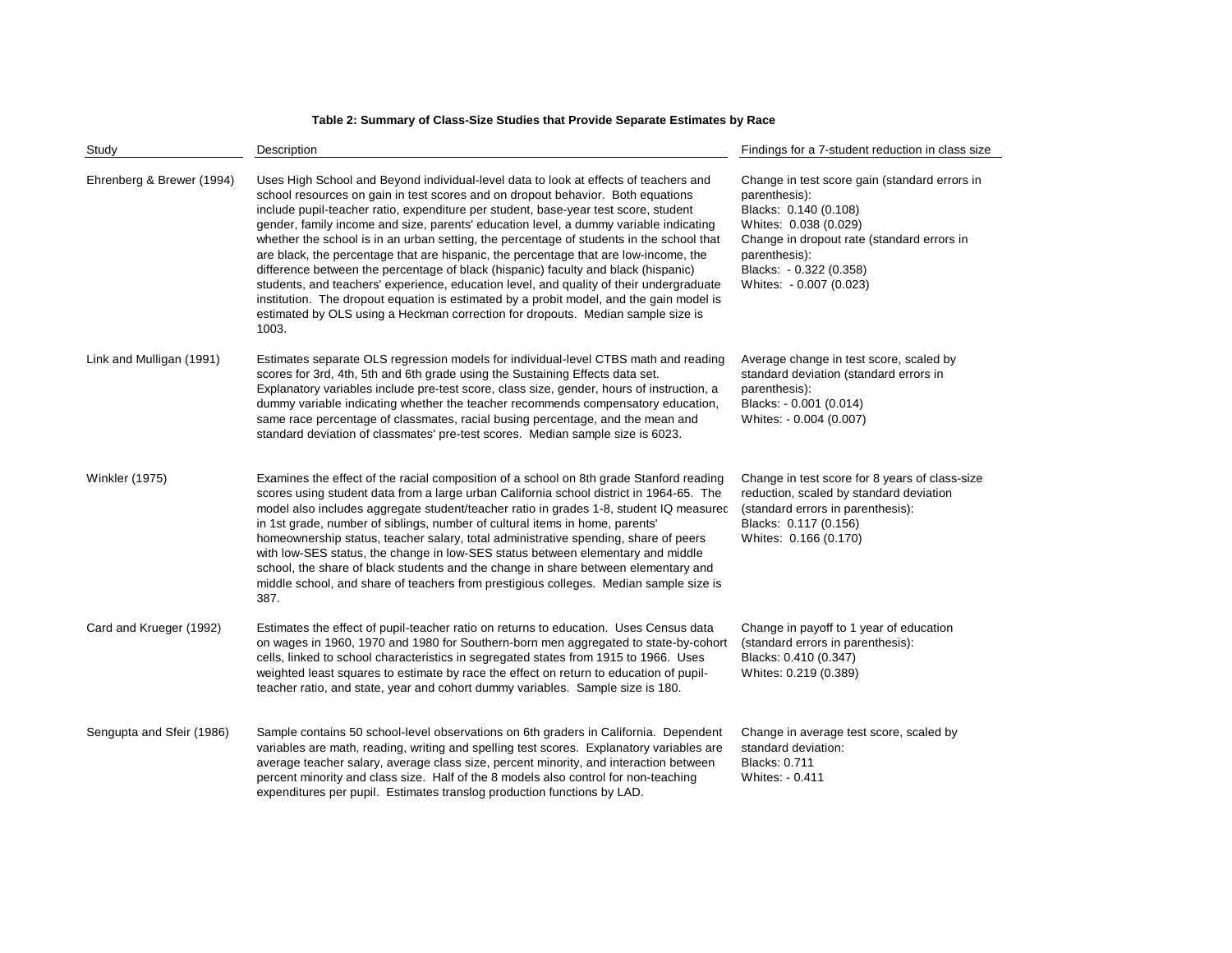#### **Table 2: Summary of Class-Size Studies that Provide Separate Estimates by Race**

| Study                    | Description                                                                                                                                                                                                                                                                                                                                                                                                                                                                                                                                                                                                                                                                                                                              | Findings for a 7-student reduction in class size                                                                                                                                                               |
|--------------------------|------------------------------------------------------------------------------------------------------------------------------------------------------------------------------------------------------------------------------------------------------------------------------------------------------------------------------------------------------------------------------------------------------------------------------------------------------------------------------------------------------------------------------------------------------------------------------------------------------------------------------------------------------------------------------------------------------------------------------------------|----------------------------------------------------------------------------------------------------------------------------------------------------------------------------------------------------------------|
| Stecher et al. (2000)    | Evaluates the statewide class-size reduction in California enacted in 1996-97, which<br>aimed to reduce the average class size in grades K-3 from 28 to no more than 20.<br>Uses 3rd grade Stanford Achievement test data for reading, math, language and<br>spelling. Presents differences between 3rd grade scores in schools with and without<br>class-size reduction, after controlling for underlying differences in schools' (untreated)<br>5th grade scores.                                                                                                                                                                                                                                                                      | Overall effect size is 0.073 standard deviation.<br>Math and language tests have somewhat larger<br>effect sizes in schools with high percentages of<br>minority, low-income, and English-learner<br>students. |
| Mora (1997)              | Uses individual-level NELS data and runs logit models to examine the effect of school<br>quality on propensity to drop out. Students were in 8th grade in 1998, and 1990 follow-<br>up data were used to measure dropout status. Explanatory variables include<br>pupil/teacher ratio, salary expenditures per pupil, length of school year, enrollment,<br>school programs (counseling, departmentalized instruction, and GPA-requirement for<br>activities), dummy for private school, location categories, student SES characteristics,<br>and classroom racial and SES composition. Adjusts pupil-teacher ratio to measure<br>average daily attendance per teacher, not total enrollment per teacher. Median<br>sample size is 6677. | Change in probability of dropping out (standard<br>error in parenthesis):<br>Blacks: 0.012 (0.028)<br>Whites: -0.067 (0.011)                                                                                   |
| Finn and Achilles (1990) | Reports results from a statewide experiment in Tennessee, in which students were<br>randomly assigned to small or regular-size classes. Individual-level data on test scores<br>in first grade are analyzed. School fixed-effects are also employed as explanatory<br>variables. Median sample size is 3300.                                                                                                                                                                                                                                                                                                                                                                                                                             | Change in test score, scaled by race-specific<br>standard deviation:<br>Blacks: 0.254<br>Whites: 0.123                                                                                                         |
| Boozer and Rouse (2001)  | Find that class size often varies within school due to compensatory class assignments<br>that put gifted and regular students in larger classes than special needs and remedial<br>students. With compensatory resource allocation, they find that using school-level pupil<br>teacher ratios may bias coefficient estimates downward. Individual-level NELS data are<br>used to estimate the effect of class size on test score gains.                                                                                                                                                                                                                                                                                                  | Overall, 7-student decrease in class size<br>increases test scores by 0.49 standard<br>deviation. Class size does not statistically<br>significantly vary by race.                                             |
| Molnar, et al. (1999)    | Evaluates Wisconsin's SAGE program, which reduced pupil-teacher ratio in selected<br>schools. Only schools with student poverty rates of 30 percent or more were eligible to<br>apply. Uses 1st grade CTBS test data for reading, math and language arts. Presents<br>differences between two cohorts of 1st grade students' scores in SAGE schools and<br>comparison schools with similar characteristics. Sample size is 3944.                                                                                                                                                                                                                                                                                                         | Change in test score, scaled by comparison<br>group standard deviation:<br>Blacks: 0.361<br>Whites: -0.127                                                                                                     |

Notes: Logit coefficients in Mora (1997) are transformed assuming the mean dropout probability equals 0.1.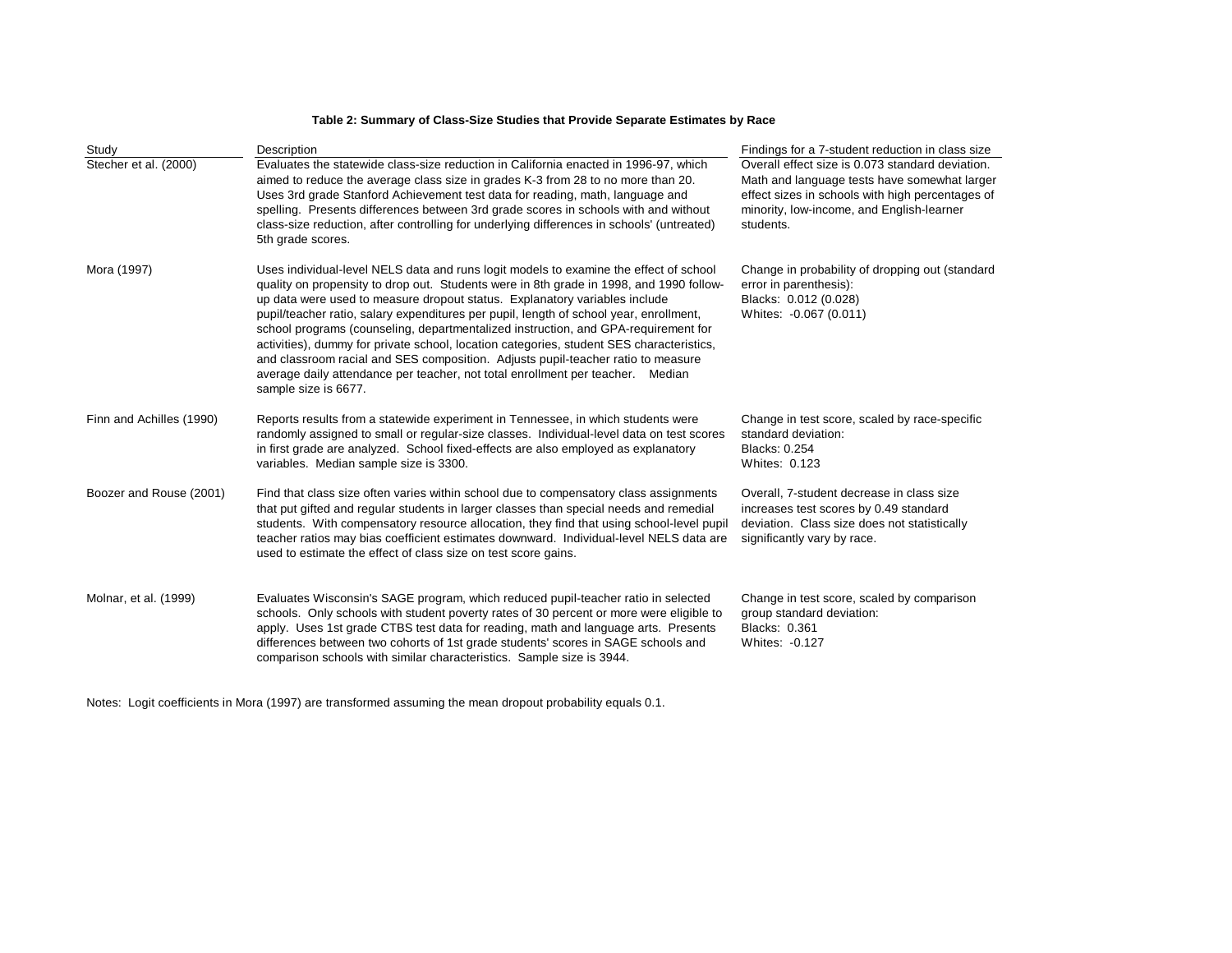|                             | <b>White Students</b> |                                  |                      | <b>Black Students</b> |                     |                                 |  |
|-----------------------------|-----------------------|----------------------------------|----------------------|-----------------------|---------------------|---------------------------------|--|
|                             | <b>No</b>             | Heckman<br>correction correction | Linear<br>truncation | No<br>correction      | <b>Heckman</b>      | Linear<br>correction truncation |  |
| <b>Explanatory Variable</b> | (1)                   | (2)                              | (3)                  | (4)                   | (5)                 | (6)                             |  |
| Intercept                   | 20.233<br>(0.138)     | 16.386<br>(0.524)                | 20.242<br>(0.138)    | 17.073<br>(0.275)     | 7.443<br>(3.610)    | 17.164<br>(0.274)               |  |
| <b>Small Class</b>          | 0.009<br>(0.169)      | 0.209<br>(0.210)                 | 0.206<br>(0.167)     | 0.213<br>(0.204)      | 0.834<br>(0.266)    | 1.079<br>(0.203)                |  |
| Female (1=yes)              | 0.056<br>(0.156)      | 1.787<br>(0.197)                 | 0.021<br>(0.156)     | 0.522<br>(0.190)      | 2.229<br>(0.237)    | 0.378<br>(0.191)                |  |
| Free Lunch (1=yes)          | $-1.434$<br>(0.180)   | $-4.859$<br>(0.241)              | $-1.385$<br>(0.179)  | $-1.715$<br>(0.265)   | $-3.529$<br>(0.332) | $-1.725$<br>(0.263)             |  |
| <b>School Fixed Effects</b> | Yes                   | Yes                              | Yes                  | Yes                   | Yes                 | Yes                             |  |
| Number of observations      | 3198                  | 7124                             | 3173                 | 1427                  | 4117                | 1357                            |  |
| <b>Effect Size</b>          | 0.002                 | 0.039                            | 0.038                | 0.039                 | 0.153               | 0.198                           |  |

# **Table 3: Effect of Class Size on ACT or SAT Score with and without Selection Correction Dependent variable equals ACT or ACT-equivalent score**

Note: Heteroskedasticity-adjusted standard errors are reported in parentheses for columns (1), (3), (4) and (6). If a student took only the SAT, that score is converted to its comparable ACT score (see text for details). The mean (standard deviation) of the dependent variable in column (1) is 19.9 (4.5), 19.9 (4.4) ir column (3), 16.1 (3.5) in column (4), and 16.3 (3.5) in column (6). The effect size is the coefficient on small divided by the standard deviation of test scores among the full sample of students (5.4).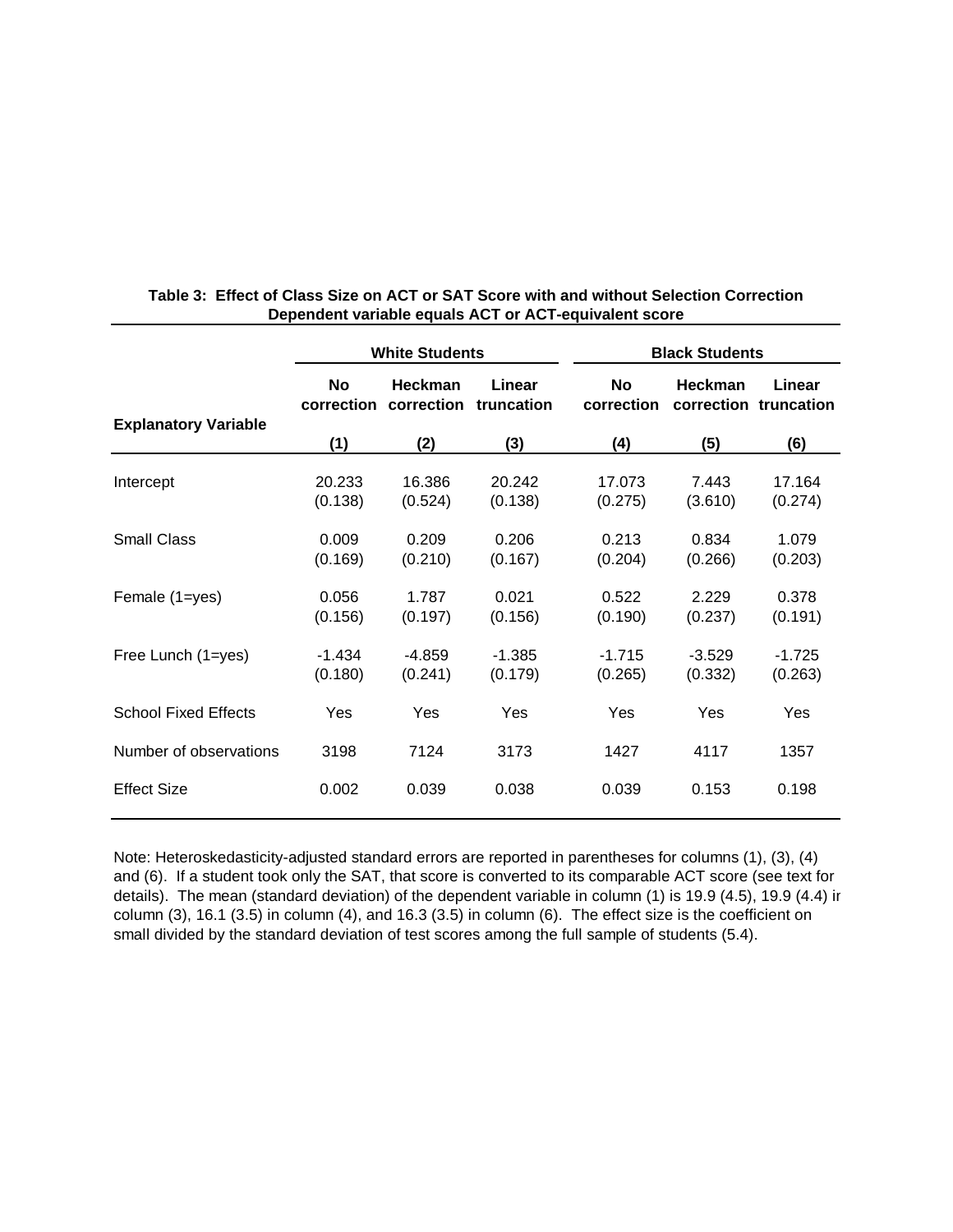|     |                                                 | White                 |                               |                     | <b>Black</b>                 |                               |                     |
|-----|-------------------------------------------------|-----------------------|-------------------------------|---------------------|------------------------------|-------------------------------|---------------------|
|     |                                                 | <b>Small</b><br>Class | <b>Normal</b><br><b>Class</b> | <b>Difference</b>   | <b>Small</b><br><b>Class</b> | <b>Normal</b><br><b>Class</b> | <b>Difference</b>   |
|     | <b>Dependent variable:</b>                      | (1)                   | (2)                           | (3)                 | (4)                          | (5)                           | (6)                 |
| (1) | Ever convicted of a crime<br>(males only)       | 0.023<br>(0.005)      | 0.022<br>(0.003)              | 0.001<br>(0.005)    | 0.025<br>(0.029)             | 0.031<br>(0.008)              | $-0.006$<br>(0.030) |
| (2) | Average sentence length in<br>days (males only) | 26.7<br>(5.4)         | 24.4<br>(3.6)                 | 2.3<br>(6.5)        | 37.7<br>(7.4)                | 49.9<br>(11.8)                | $-12.2$<br>(13.9)   |
| (3) | Birth rate (females only)                       | 0.032<br>(0.006)      | 0.048<br>(0.004)              | $-0.016$<br>(0.007) | 0.059<br>(0.010)             | 0.044<br>(0.005)              | 0.015<br>(0.011)    |
| (4) | Fatherhood rate (males<br>only)                 | 0.020<br>(0.002)      | 0.016<br>(0.004)              | 0.004<br>(0.005)    | 0.015<br>(0.004)             | 0.025<br>(0.005)              | $-0.010$<br>(0.006) |

# **Table 4: Effects of Small Classes on Crime and Teen Pregnancy**

Note: Standard errors in parentheses. Balanced-within-school estimator used. Birth rates limited to births in 1997 and 1998.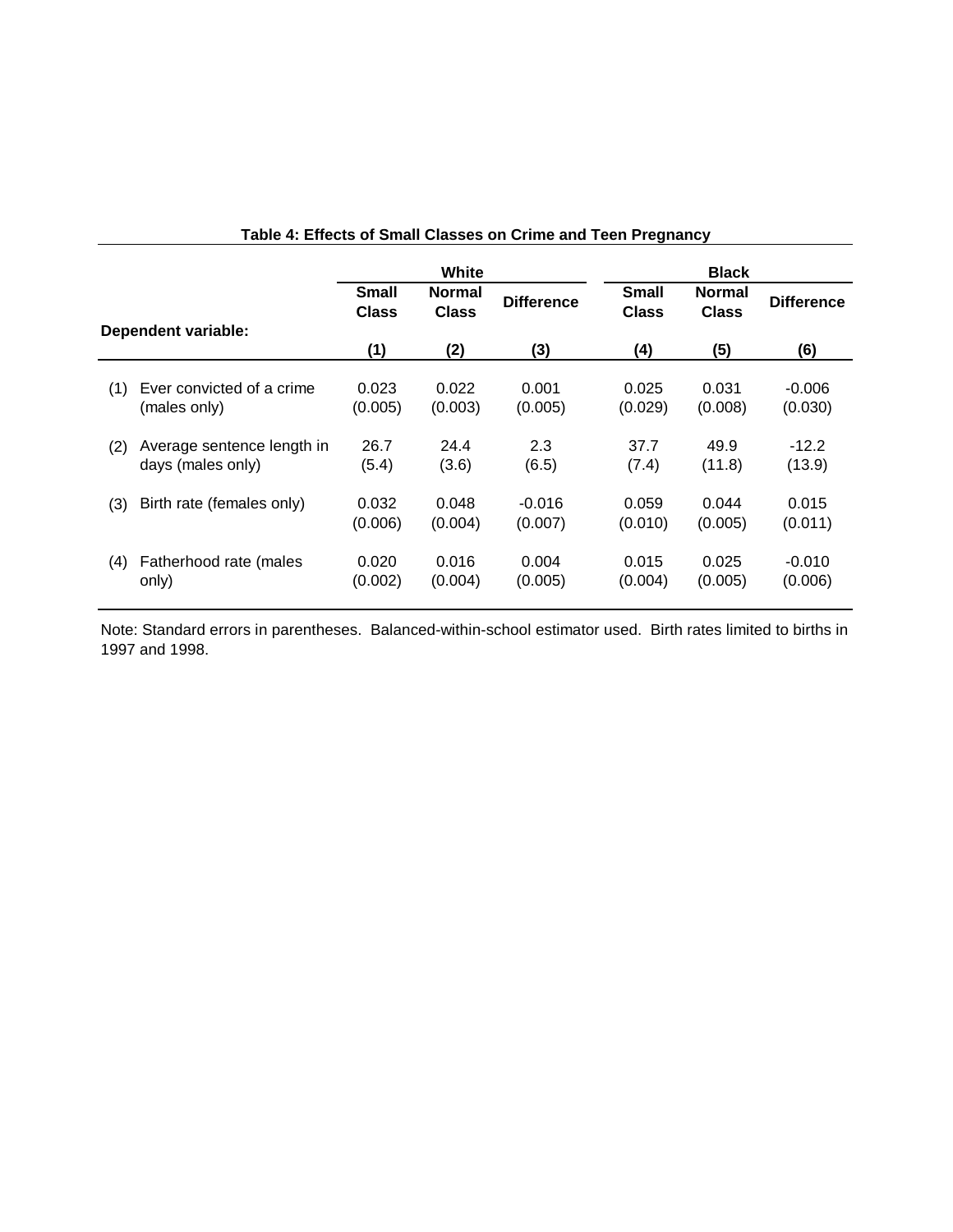

**Figure 1: Trends in Average Reading and Math Scores by Race, 17 Year Olds**

Note: Data are from the National Center of Education Statistics. Scores are expressed as the raw score less the 1996 subject-specific mean raw score for all 17 year-olds, then this difference is divided by the 1996 cross-sectional standard deviation for all 17 year-olds, and 1.0 is added to the resulting normalized score.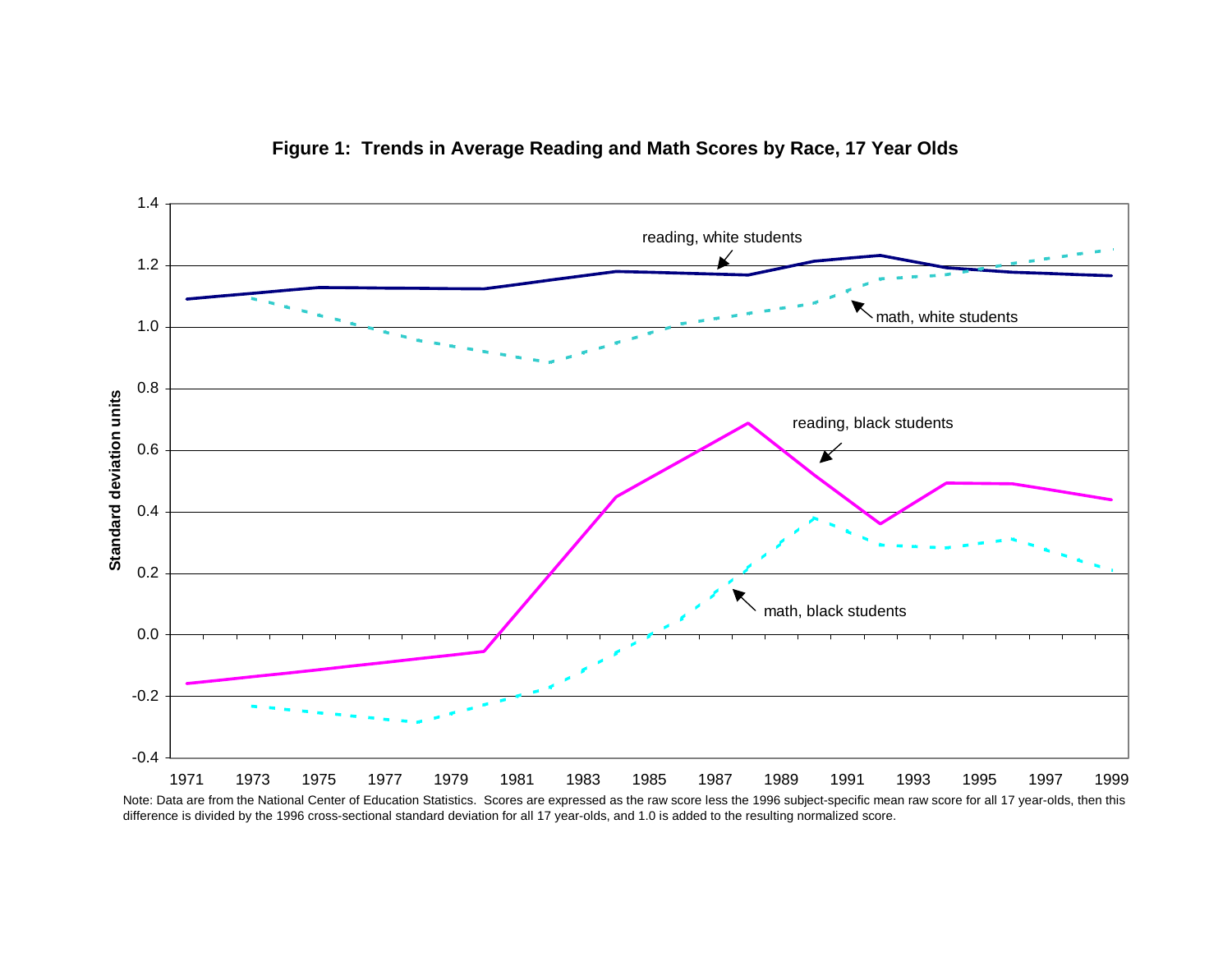

**Figure 2: Trends in Average Reading and Math Scores by Race, 9-Year Olds**

Note: Data are from the National Center of Education Statistics. Scores are expressed as the raw score less the 1996 subject-specific mean raw score for all 9 year-olds, then this difference is divided by the 1996 cross-sectional standard deviation for all 9 year-olds, and 1.0 is added to the resulting normalized scores.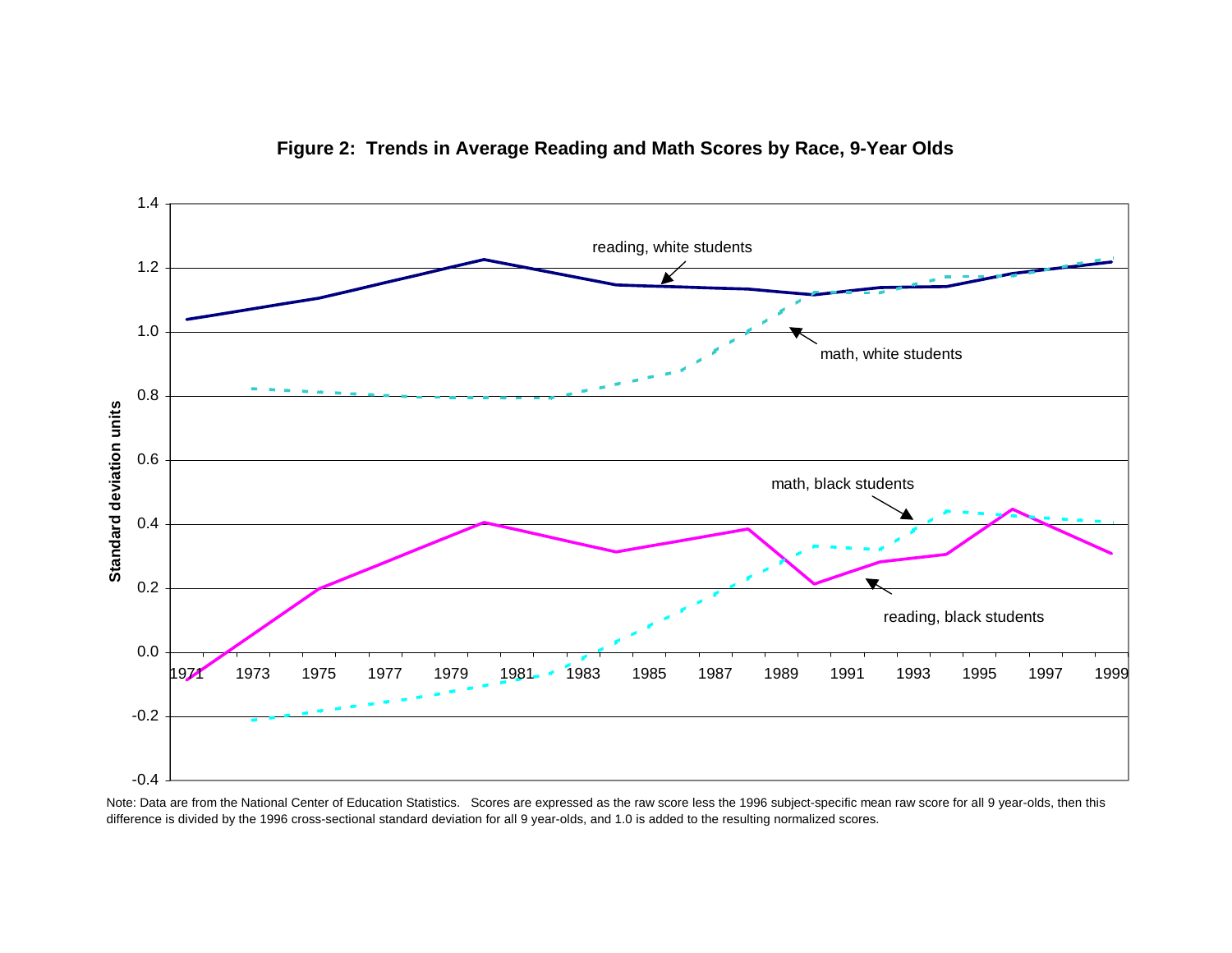

# **Figure 3a: Black Students' Average Test Scores using the Balanced Sample Estimator**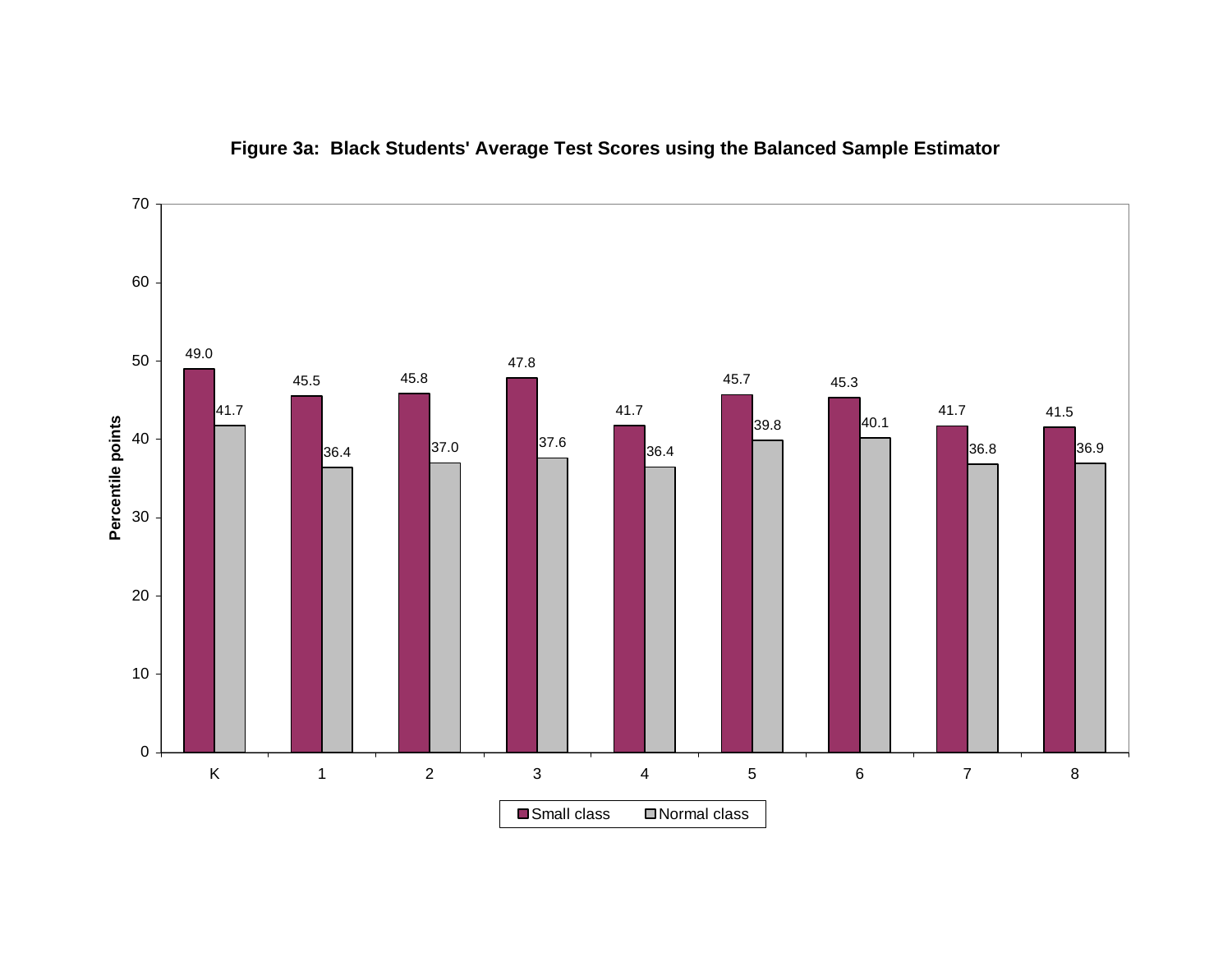

**Figure 3b: White Students' Average Test Scores using the Balanced Sample Estimator**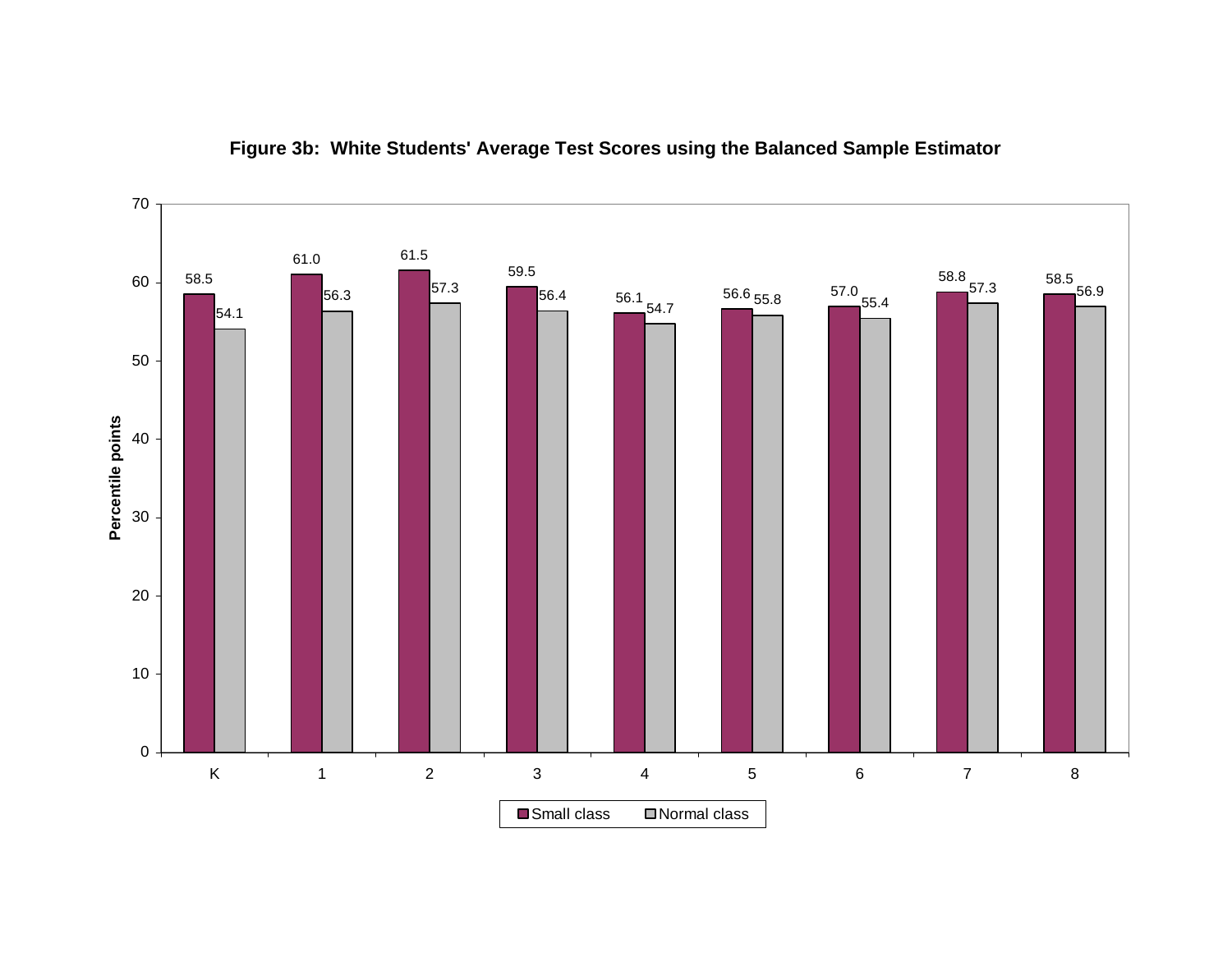

**Figure 4: Percent of Students Taking the SAT or ACT by Initial Class Type**

Note: Means are balanced within school using the balanced sample estimator described in the text.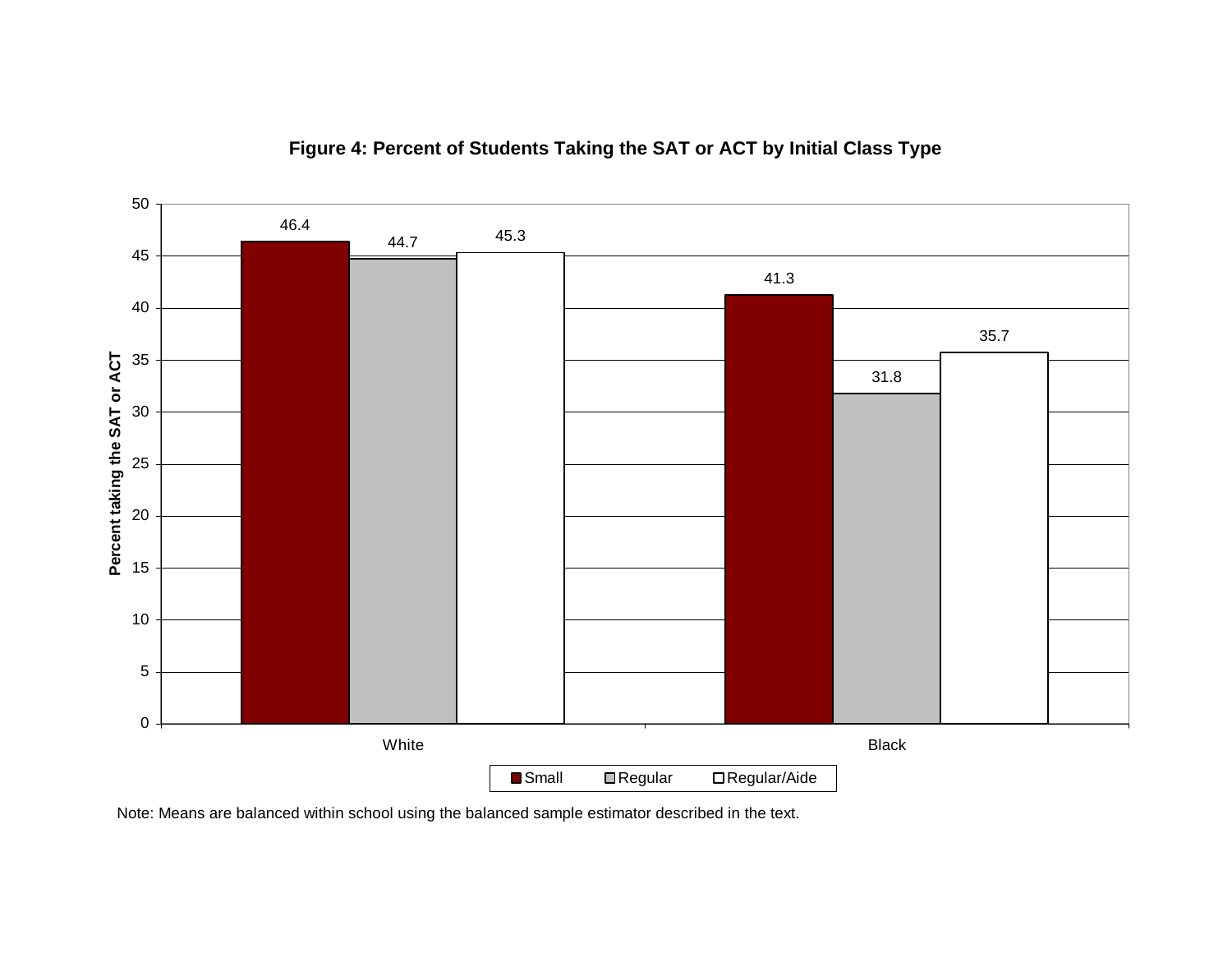



Note: Predicted gap is estimated using the change in average elementary-school pupil-teacher ratio and black/white difference in pupil-teacher ratio from the Digest of Education Statistics and Boozer, Krueger and Wolkon (1992), and estimates the effect of reduced class size on test scores based on Project STAR data as described in the text.